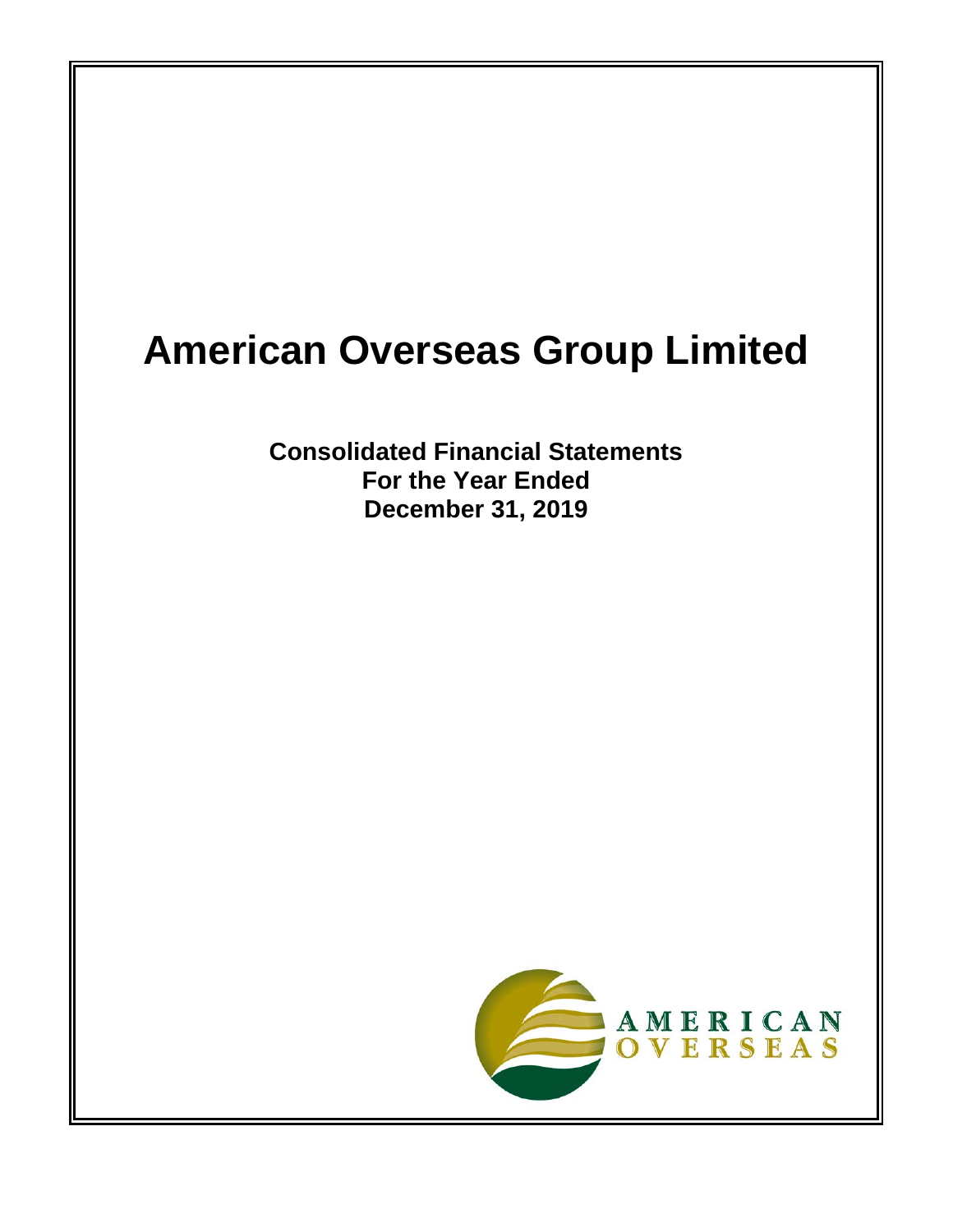# Deloitte.

Deloitte Ltd. Corner House 20 Parliament Street P.O. Box HM 1556 Hamilton HM FX Bermuda

Tel: + 1 (441) 292 1500 Fax:  $+ 1 (441) 292 0961$ www.deloitte.com

# **REPORT OF INDEPENDENT AUDITORS**

#### **To the Board of Directors of American Overseas Group Limited**

We have audited the accompanying consolidated financial statements of American Overseas Group Limited and its subsidiaries (the "Company"), which comprise the consolidated balance sheets as of December 31, 2019 and 2018, and the related consolidated statements of operations, comprehensive income (loss), changes in equity and retained deficit, and cash flows for the years then ended, and the related notes to the consolidated financial statements.

#### **Management's Responsibility for the Consolidated Financial Statements**

Management is responsible for the preparation and fair presentation of these consolidated financial statements in accordance with accounting principles generally accepted in the United States of America; this includes the design, implementation, and maintenance of internal control relevant to the preparation and fair presentation of consolidated financial statements that are free from material misstatement, whether due to fraud or error.

#### **Auditors' Responsibility**

Our responsibility is to express an opinion on these consolidated financial statements based on our audits. We conducted our audits in accordance with auditing standards generally accepted in the United States of America. Those standards require that we plan and perform the audit to obtain reasonable assurance about whether the consolidated financial statements are free from material misstatement.

An audit involves performing procedures to obtain audit evidence about the amounts and disclosures in the consolidated financial statements. The procedures selected depend on the auditor's judgment, including the assessment of the risks of material misstatement of the consolidated financial statements, whether due to fraud or error. In making those risk assessments, the auditor considers internal control relevant to the Company's preparation and fair presentation of the consolidated financial statements in order to design audit procedures that are appropriate in the circumstances, but not for the purpose of expressing an opinion on the effectiveness of the Company's internal control. Accordingly, we express no such opinion. An audit also includes evaluating the appropriateness of accounting policies used and the reasonableness of significant accounting estimates made by management, as well as evaluating the overall presentation of the consolidated financial statements.

We believe that the audit evidence we have obtained is sufficient and appropriate to provide a basis for our audit opinion.

#### **Opinion**

In our opinion, the consolidated financial statements referred to above present fairly, in all material respects, the financial position of American Overseas Group Limited and its subsidiaries as of December 31, 2019 and 2018, and the results of their operations and their cash flows for the years then ended in accordance with accounting principles generally accepted in the United States of America.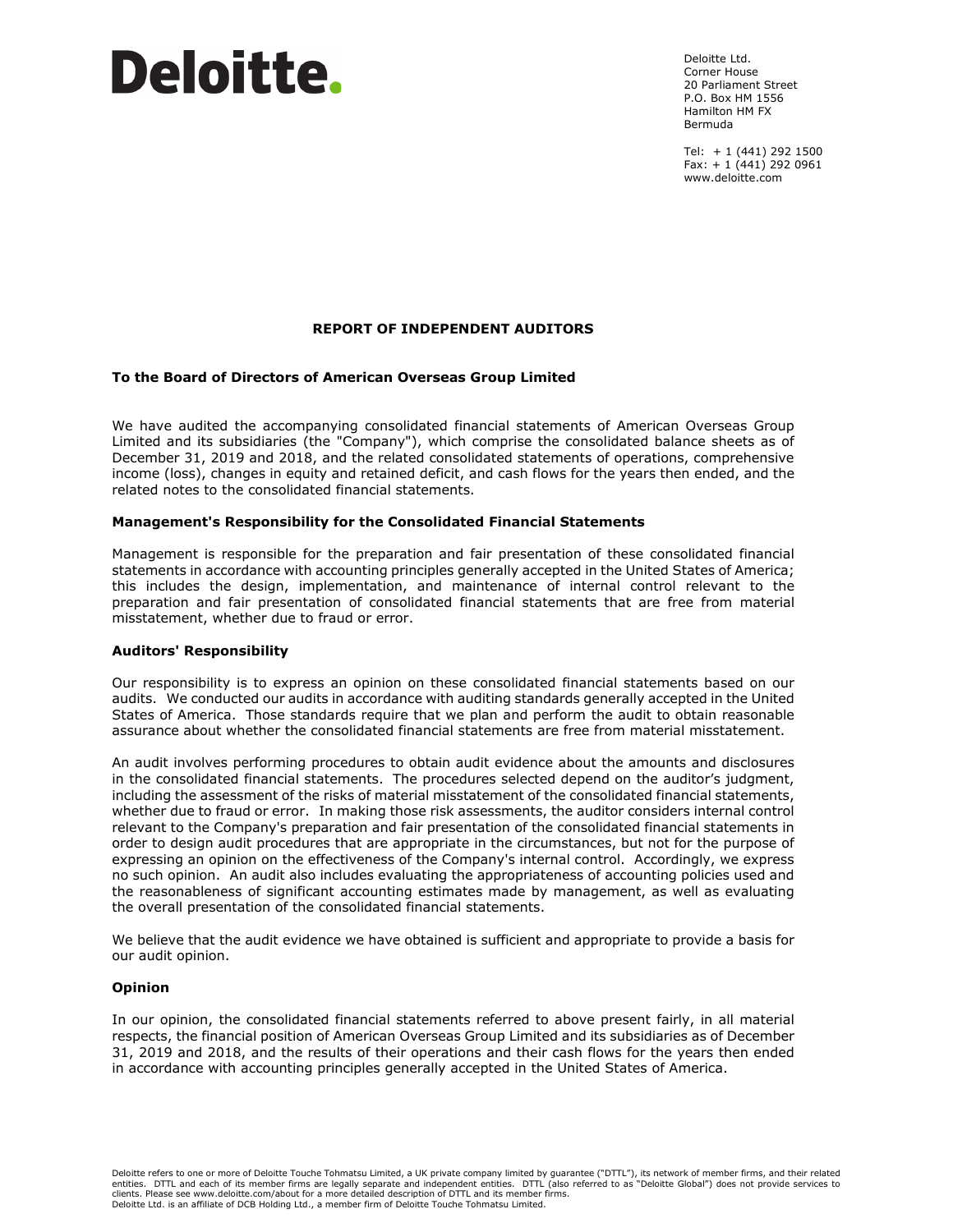#### **Other Matter**

Accounting principles generally accepted in the United States of America require that the disclosure of short-duration contracts included within Note 7 be presented to supplement the basic financial statements. Such information, although not part of the basic financial statements, is required by the Financial Accounting Standards Board who considers it to be an essential part of financial reporting for placing the basic financial statements in an appropriate operational, economic, or historical context. We have applied certain limited procedures to the required supplementary information in accordance with auditing standards generally accepted in the United States of America, which consisted of inquiries of management about the methods of preparing the information and comparing the information for consistency with management's responses to our inquiries, the basic financial statements, and other knowledge we obtained during our audit of the basic financial statements. We do not express an opinion or provide any assurance on the information because the limited procedures do no provide us with sufficient evidence to express an opinion or provide any assurance.

Deloitte Ltd.

June 2, 2020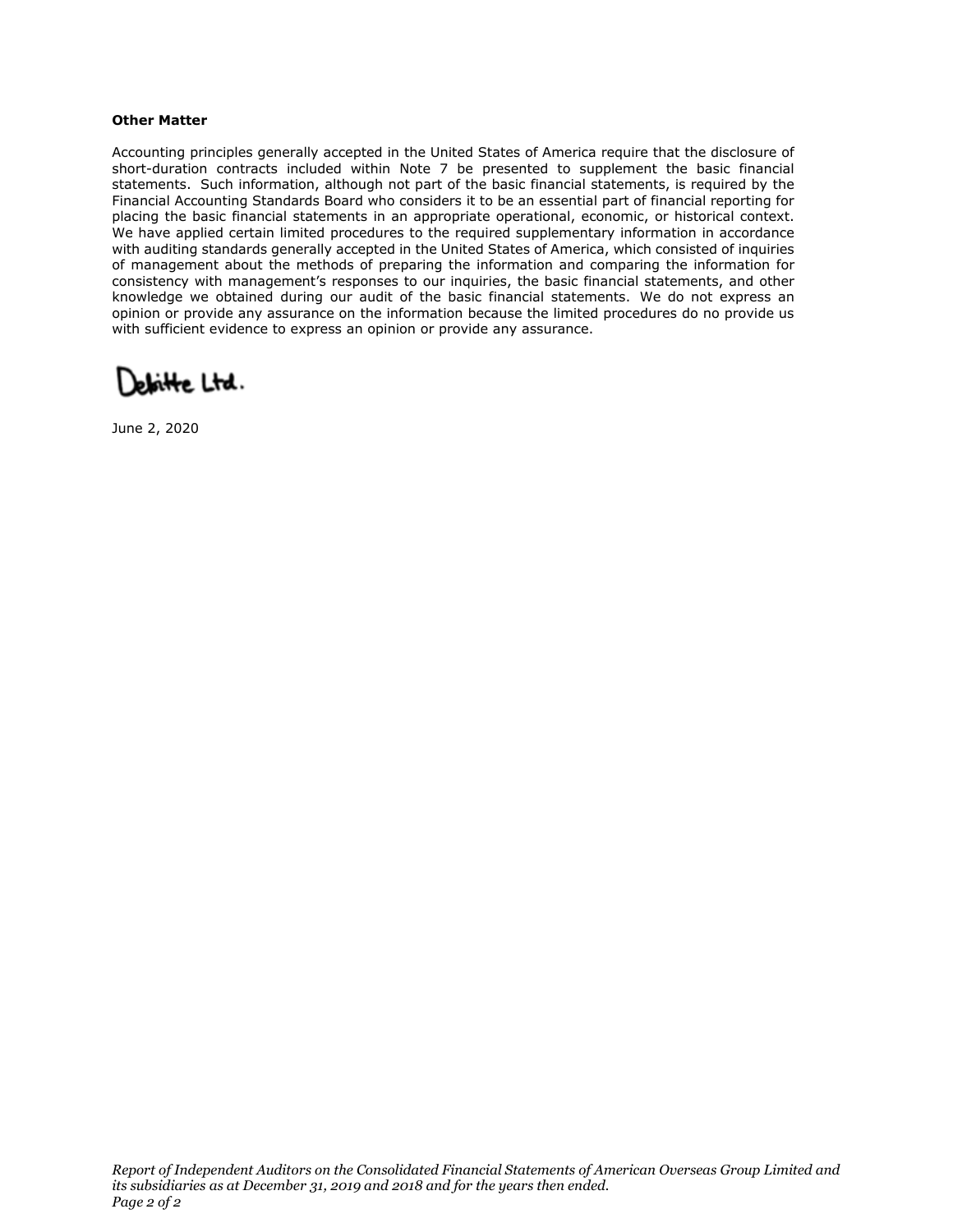#### **AMERICAN O VERSEAS GRO UP LIMITED CO NSO LIDATED BALANCE SHEETS December 31, 2019 and 2018**

|                                                                     | 2019              | 2018                |
|---------------------------------------------------------------------|-------------------|---------------------|
|                                                                     |                   |                     |
| Assets                                                              |                   |                     |
| Fixed-maturity securities held as available for sale, at fair value | \$<br>129,747,902 | \$<br>135,895,981   |
| Equity investments available for sale, at fair value                | 1,180,849         | 5,730,403           |
| Cash and cash equivalents                                           | 22,601,650        | 34,707,538          |
| Restricted cash                                                     | 10,557,497        | 6,554,204           |
| Accrued investment income                                           | 675,050           | 661,884             |
| Premiums receivable                                                 | 81,000,015        | 78,609,917          |
| Deferred reinsurace premiums                                        | 125,727,914       | 110,772,687         |
| Reinsurance balances receivable, net                                | 210,404,968       | 211,565,117         |
| Salvage and subrogation recoverable                                 | 385,442           | 332,711             |
| Deferred policy acquisition costs                                   | 515,075           | 161,390             |
| Intangible assets                                                   | 4,800,000         | 4,800,000           |
| Goodwill                                                            | 33,050,000        | 33,050,000          |
| Other assets                                                        | 3,184,255         | 1,711,680           |
| <b>Total assets</b>                                                 | \$<br>623,830,617 | \$<br>624, 553, 512 |
| Liabilities and Shareholders' Equity                                |                   |                     |
| Liabilities:                                                        |                   |                     |
| Losses and loss expense reserve                                     | \$<br>263,685,760 | \$<br>266,727,620   |
| Unearned premiums                                                   | 128,792,721       | 110,811,939         |
| Ceded premium payable                                               | 89,078,595        | 94,329,970          |
| Payable to general agents                                           | 3,086,509         | 1,427,572           |
| Funds withheld                                                      | 52,794,397        | 54,439,838          |
| Accounts payable and accrued liabilities                            | 5,070,612         | 2,524,363           |
| Redeemable Series A preference shares                               | 7,291,881         | 7,037,861           |
| Derivative liabilities                                              | 10,181            | 266,066             |
| Fair value adjustment                                               | 2,901,044         | 13,740,697          |
| Notes payable                                                       | 16,520,907        | 16,520,907          |
| Non-owned interest in VIE                                           | 300,000           | 300,000             |
| Interest payable                                                    | 450,770           | 450,770             |
| Deferred tax liability                                              | 322,119           | 35,175              |
| <b>Total liabilities</b>                                            | 570,305,496       | 568,612,778         |
| Shareholders' equity:                                               |                   |                     |
| Common shares                                                       | 4,617,900         | 4,612,400           |
| Additional paid-in capital                                          | 189,002,460       | 188,728,707         |
| Accumulated other comprehensive income                              | 1,323,333         | 236,858             |
| Retained deficit                                                    | (147, 471, 948)   | (143, 690, 607)     |
| Total shareholders' equity                                          | 47, 471, 745      | 49,887,358          |
| Non-controlling interest in preferred shares in subsidiaries        | 6,053,376         | 6,053,376           |
| <b>Total equity</b>                                                 | 53, 525, 121      | 55,940,734          |
| Total liabilities and equity                                        | \$<br>623,830,617 | \$<br>624, 553, 512 |
|                                                                     |                   |                     |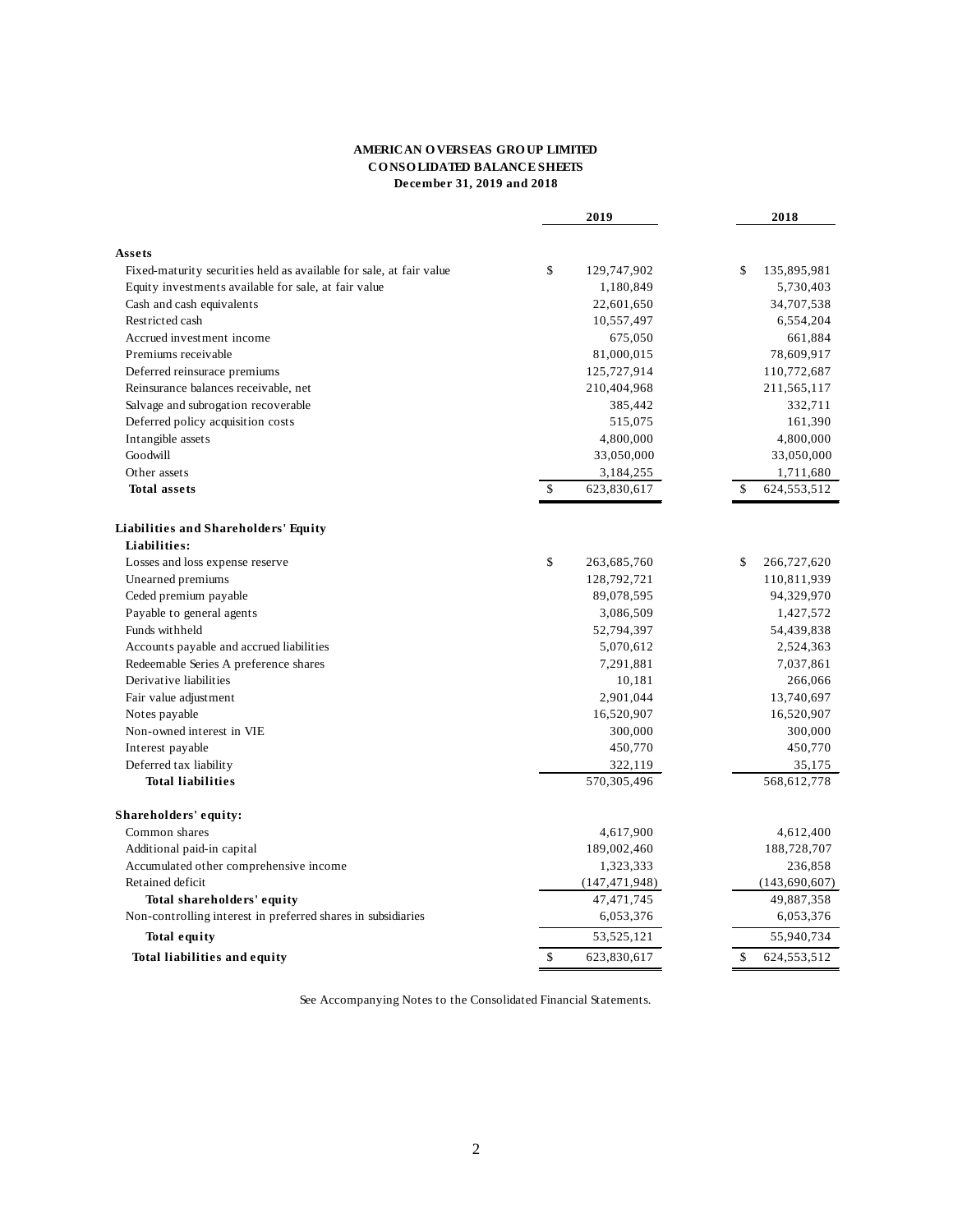# **AMERICAN O VERSEAS GRO UP LIMITED CO NSO LIDATED STATEMENTS O F O PERATIO NS December 31, 2019 and 2018**

|                                                                   |              | 2019          | 2018              |
|-------------------------------------------------------------------|--------------|---------------|-------------------|
| Net premiums earned                                               | \$           | (5,422,601)   | \$<br>(214,706)   |
| Fee income                                                        |              | 11,591,031    | 11,470,288        |
| Net investment income                                             |              | 2,447,131     | 2,809,282         |
| Net realized gain                                                 |              | 1,823,999     | 7,647             |
| Fair value adjustment                                             |              | 10,585,632    | 332,422           |
| Net change in fair value of credit derivatives                    |              | 265,074       | 74,673            |
| Other income                                                      |              | 382,382       | 531,903           |
| <b>Total revenues</b>                                             |              | 21,672,648    | 15,011,509        |
| Net losses and loss adjustment expenses                           |              | 7,473,530     | 2,593,377         |
| Acquisition costs                                                 |              | 1,627,174     | (577, 181)        |
| General and administrative expenses                               |              | 13,605,184    | 13,391,996        |
| Interest expense                                                  |              | 1,803,080     | 2,190,830         |
| <b>Total expenses</b>                                             |              | 24,508,968    | 17,599,022        |
| Loss before income tax expense                                    |              | (2,836,320)   | (2,587,513)       |
| Income tax (expense)                                              |              | (286, 944)    | (4,200)           |
| Income (Loss) before non-controlling interest                     | \$           | (3, 123, 264) | \$<br>(2,591,713) |
| Net loss attributable to non controlling interest                 |              |               |                   |
| Non-controlling interest - dividends on Class B preference shares |              |               |                   |
| of subsidiary                                                     |              | (585, 253)    | (585, 253)        |
| Net loss income attributable to common shareholders               | \$           | (3,708,517)   | \$<br>(3,176,966) |
| Net loss per common share:                                        |              |               |                   |
| Basic                                                             | $\mathbb{S}$ | (80.34)       | \$<br>(69.12)     |
| Diluted                                                           | \$           | (80.13)       | \$<br>(69.12)     |
| Weighted-average number of common shares outstanding:             |              |               |                   |
| Basic                                                             |              | 46,161        | 45,965            |
| Diluted                                                           |              | 46,281        | 45,965            |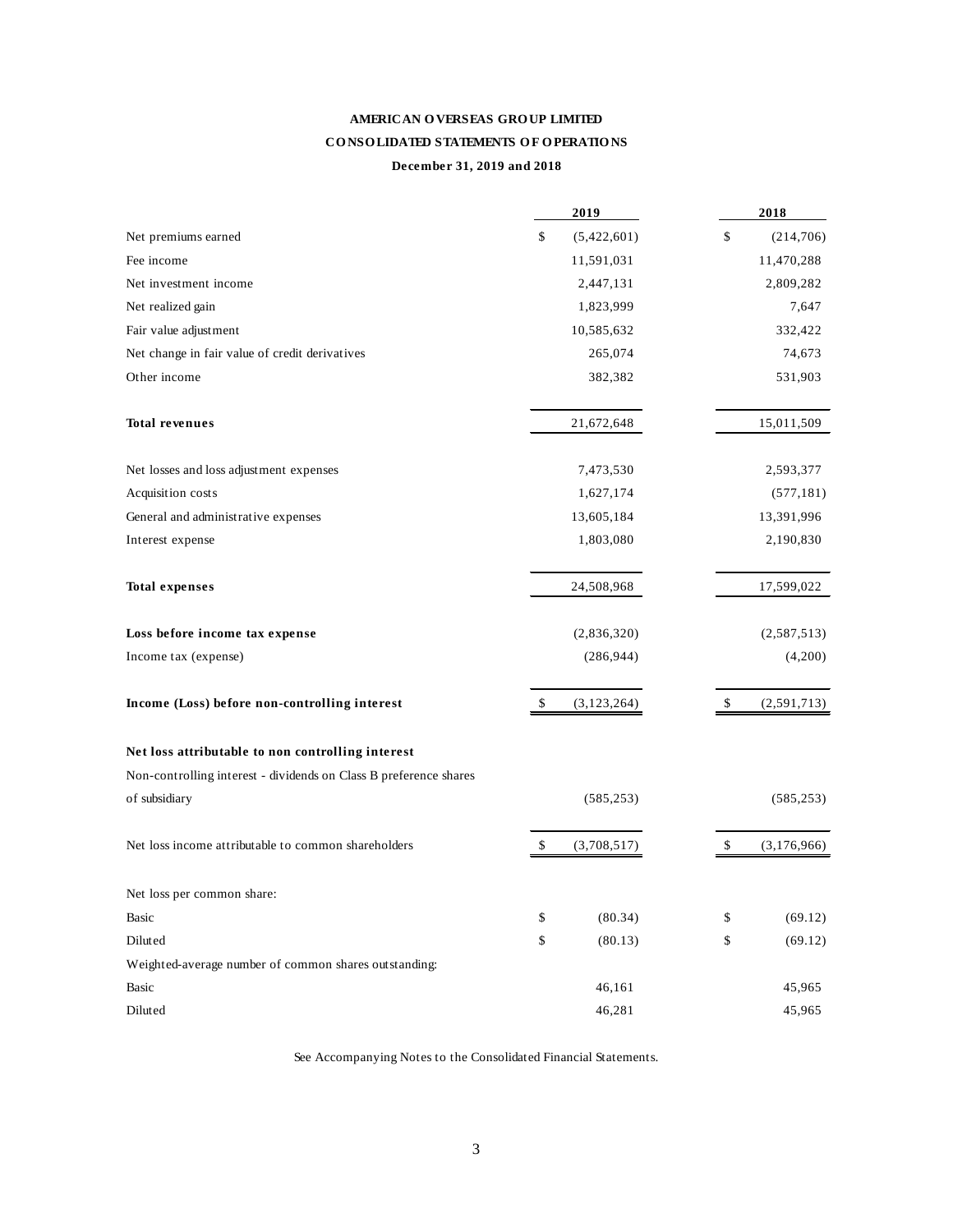# **AMERICAN O VERSEAS GRO UP LIMITED**

# CONSOLIDATED STATEMENTS OF COMPREHENSIVE INCOME (LOSS)

#### **December 31, 2019 and 2018**

|                                                                  |    | 2019        |    | 2018        |
|------------------------------------------------------------------|----|-------------|----|-------------|
| Net loss before non-controlling interest                         | \$ | (3,123,264) | \$ | (2,591,713) |
| Other comprehensive income (loss)                                |    |             |    |             |
| Change in unrealized fair value of investments                   |    | 2,832,782   |    | (944,990)   |
| Reclassification adjustment for net realized investment (losses) |    |             |    |             |
| included in income                                               |    | (1,823,999) |    | (7,647)     |
| Other comprehensive income (loss)                                |    | 1,008,783   |    | (952, 637)  |
| Comprehensive income (loss)                                      | S  | (2,114,481) | S  | (3,544,350) |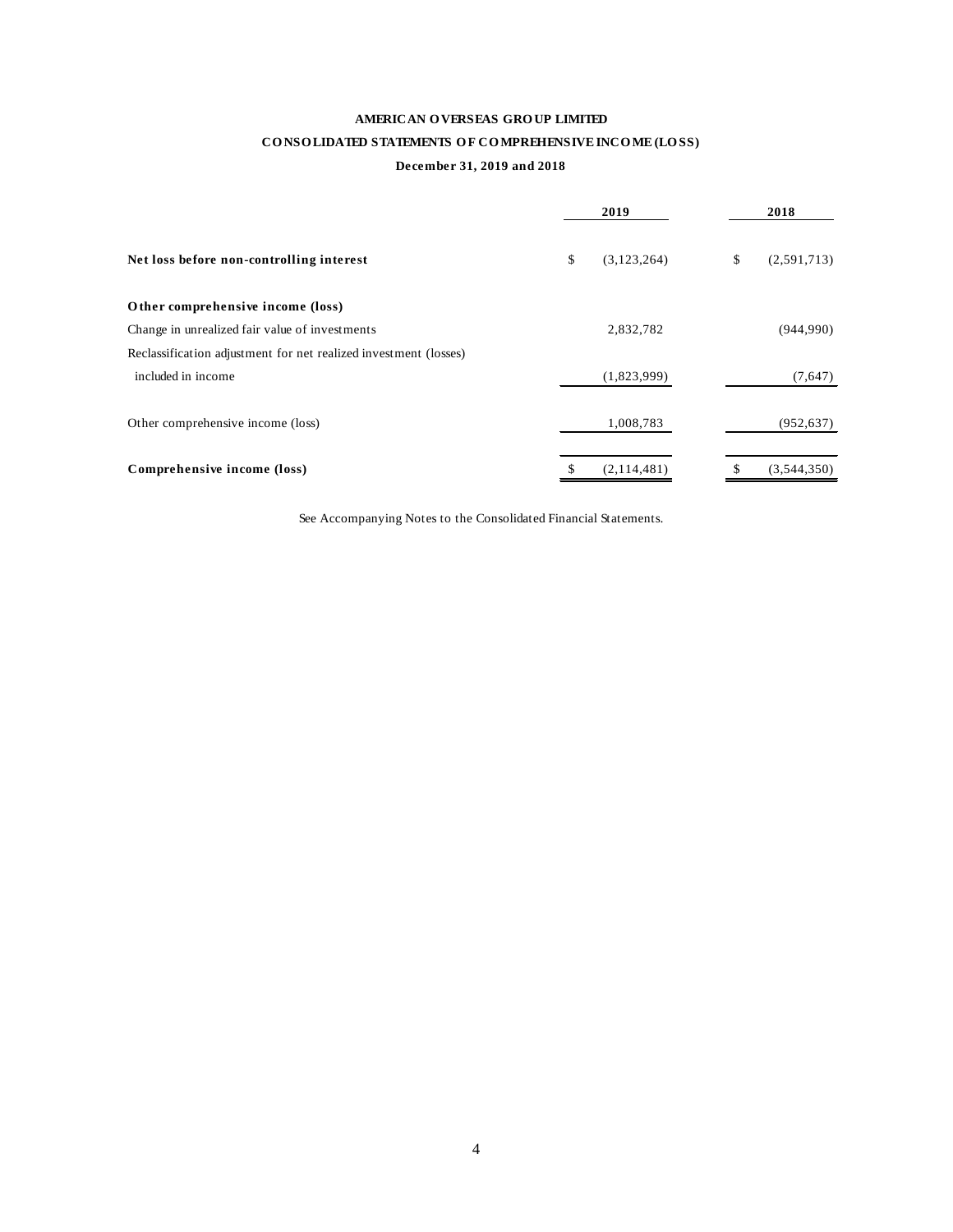|                                                                                                                                           |               | December 31, 2019 and 2018 | CONSOLIDATED STATEMENTS OF EQUITY AND RETAINED DEFICIT<br>AMERICAN OVERSEAS GROUP LIMITED |                                                     |                         |                                  |
|-------------------------------------------------------------------------------------------------------------------------------------------|---------------|----------------------------|-------------------------------------------------------------------------------------------|-----------------------------------------------------|-------------------------|----------------------------------|
|                                                                                                                                           | Share capital | Noncontrolling<br>Interest | paid-in-capital<br>Additional                                                             | Accumulated other<br>comprehensive<br>(loss) income | Retained<br>deficit     | stockholders'<br>Total<br>equity |
| Balance, December 31, 2017                                                                                                                | 4,555,800     | 6,053,376                  | 188,331,207                                                                               | 1,189,495                                           | (140, 513, 641)         | 59,616,237                       |
| Share based compensation<br>Net loss                                                                                                      | 56,600        |                            | 397,500                                                                                   |                                                     | (2,591,713)             | (2,591,713)<br>454,100           |
| Dividends paid on preferred shares<br>Net change in unrealized gains<br>and losses on investments                                         |               |                            |                                                                                           | (952, 637)                                          | (585, 253)              | (585, 253)<br>(952, 637)         |
| Balance, December 31, 2018                                                                                                                | 4,612,400     | 6,053,376                  | 188,728,707                                                                               | 236,858                                             | (143, 690, 607)         | 55,940,734                       |
| Share based compensation<br>Net loss                                                                                                      | 5,500         |                            | 273,753                                                                                   |                                                     | (3, 123, 264)           | (3, 123, 264)<br>279,253         |
| Net change in unrealized gains<br>and losses on investments                                                                               |               |                            |                                                                                           | 1,008,783                                           |                         | 1,008,783                        |
| Commulative equity adjustment for implementation<br>of new lease accounting standard                                                      |               |                            |                                                                                           |                                                     | 4,868                   | 4,868                            |
| Commulative equity adjustment for implementation<br>of changes in accounting for equity investments<br>Dividends paid on preferred shares |               |                            |                                                                                           | 77,692                                              | (77, 692)<br>(585, 253) | (585, 253)                       |
| Balance, December 31, 2019                                                                                                                | 4,617,900     | 6,053,376                  | 189,002,460                                                                               | 1,323,333                                           | (147, 471, 948)         | 53,525,121                       |

See Accompanying Notes to the Consolidated Financial Statements See Accompanying Notes to the Consolidated Financial Statements

5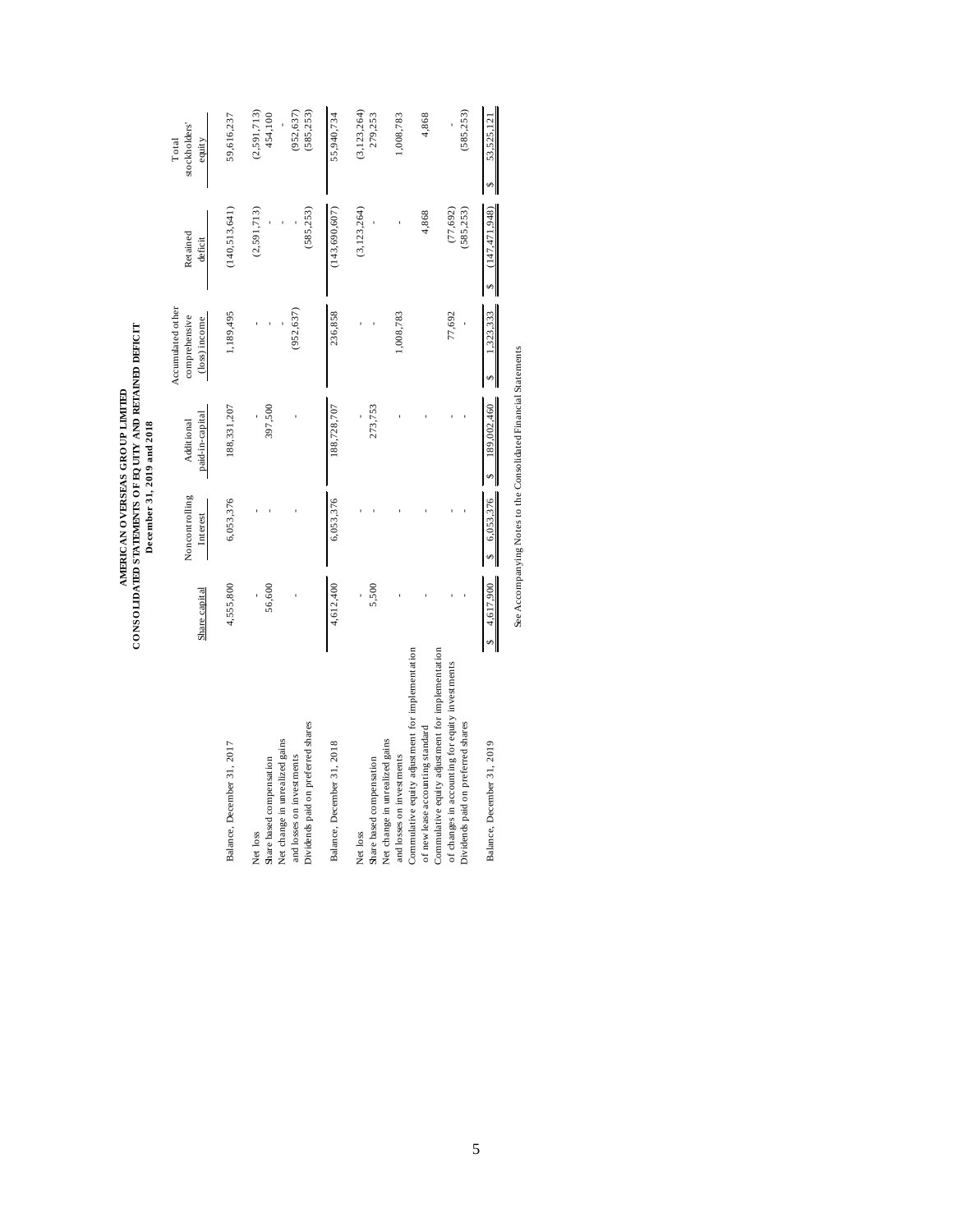# **AMERICAN OVERSEAS GROUP LIMITED CONSOLIDATED STATEMENTS OF CASH FLOWS December 31, 2019 and 2018**

|                                                                               | 2019              | 2018              |
|-------------------------------------------------------------------------------|-------------------|-------------------|
| CASH FLOWS FROM OPERATING ACTIVITIES:                                         |                   |                   |
| Net loss for the year                                                         | \$<br>(3,123,264) | \$<br>(2,591,713) |
| Adjustments to reconcile net (loss) to net cash used in operating activities: |                   |                   |
| Net realized gains on sale of investments                                     | (1,823,999)       | (7,647)           |
| Net unrealized gain on equity investment                                      | (159, 929)        |                   |
| Net unrealized gains on credit derivatives                                    | (265,074)         | (74, 673)         |
| Deferred tax expense                                                          | 286,944           | 4,200             |
| Interest expense                                                              | 1,803,080         | 2,190,830         |
| Share based compensation                                                      | 279,253           | 454,100           |
| Amortization of fair value adjustment                                         | (10, 585, 632)    | (332, 421)        |
| Amortization of bond discount                                                 | 315,906           | 198,322           |
| Changes in operating assets and liabilities:                                  |                   |                   |
| Accrued investment income                                                     | (13,166)          | (405, 731)        |
| Premiums receivable                                                           | (2,390,098)       | 2,654,150         |
| Deferred reinsurance premiums                                                 | (125, 727, 914)   |                   |
| Reinsurance balance receivable, net                                           | 111,932,836       | 18,362,517        |
| Salvage and subrogation                                                       | (52, 731)         | 1,375,210         |
| Deferred acquisition costs, net                                               | (353, 685)        | (60, 842)         |
| Other assets                                                                  | (1,467,706)       | 187,867           |
| Changes in derivative liability                                               | 9,189             | (1,104)           |
| Unpaid losses and loss adjustment expenses                                    | (3,041,860)       | (38,044,983)      |
| Unearned premiums                                                             | 17,980,782        | 5,122,202         |
| Ceded premium payable                                                         | (5,251,375)       | (865, 341)        |
| Payable to general agents                                                     | 1,658,937         | (51, 383)         |
| Funds withheld                                                                | (1,645,441)       | 9,454,474         |
| Accounts payable and accrued liabilities                                      | 2,546,249         | (532, 937)        |
| Net cash used in operating activities                                         | (19,088,698)      | (2,964,903)       |
| CASH FLOWS FROM INVESTING ACTIVITIES:                                         |                   |                   |
| Purchase of available for sale securities                                     | (93,377,074)      | (119,340,295)     |
| Proceeds from sales of fixed income investments                               | 84,963,723        | 40,542,893        |
| Proceeds from sales of equities                                               | 5,589,298         |                   |
| Proceeds from maturities of fixed income investments                          | 16,198,489        | 23,492,369        |
| Net cash (used in) provided by investing activities                           | 13,374,436        | (55,305,033)      |
| CASH FLOWS FROM FINANCING ACTIVITIES:                                         |                   |                   |
| Repayment of long-term note payable                                           |                   |                   |
| Interest paid                                                                 | (1,803,080)       | (2,190,830)       |
| Payment on preferred shares                                                   |                   | (4,400,000)       |
| Dividends paid on preferred shares                                            | (585, 253)        | (585, 253)        |
| Net cash used in financing activities                                         | (2,388,333)       | (7, 176, 083)     |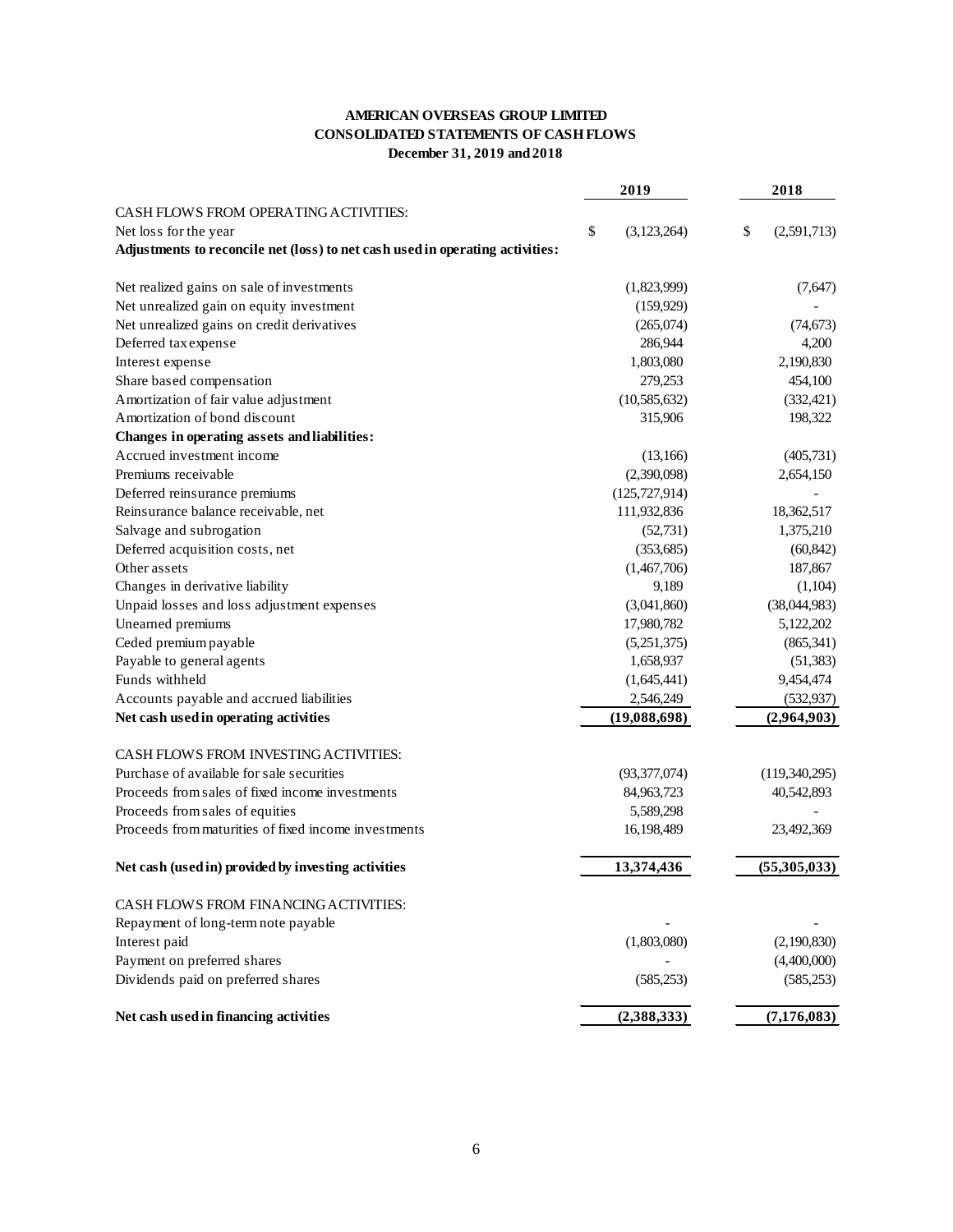# **AMERICAN OVERSEAS GROUP LIMITED CONSOLIDATED STATEMENTS OF CASH FLOWS December 31, 2019 and 2018**

|                                                                                  | 2019             |    | 2018         |
|----------------------------------------------------------------------------------|------------------|----|--------------|
|                                                                                  |                  |    |              |
| Net (decrease) in cash and cash equivalents                                      | (8,102,595)      |    | (65,446,019) |
| Cash and cash equivalents - Beginning of year                                    | 41,261,742       |    | 106,707,761  |
| Cash and cash equivalents - End of year                                          | 33,159,147       |    | 41,261,742   |
| Net taxes paid (refunded)                                                        | \$               | \$ |              |
| Reconciation of cash and restricted cash and equivalents to Balance Sheet        |                  |    |              |
| Cash and cash equivalents, end of year                                           | \$<br>22,601,650 | \$ | 34,707,538   |
| Restricted cash and cash equivalents, end of year                                | 10,557,497       |    | 6,554,204    |
| Total cash and cash equivalents and restricted cash and equivalents, end of year | 33,159,147       |    | 41, 261, 742 |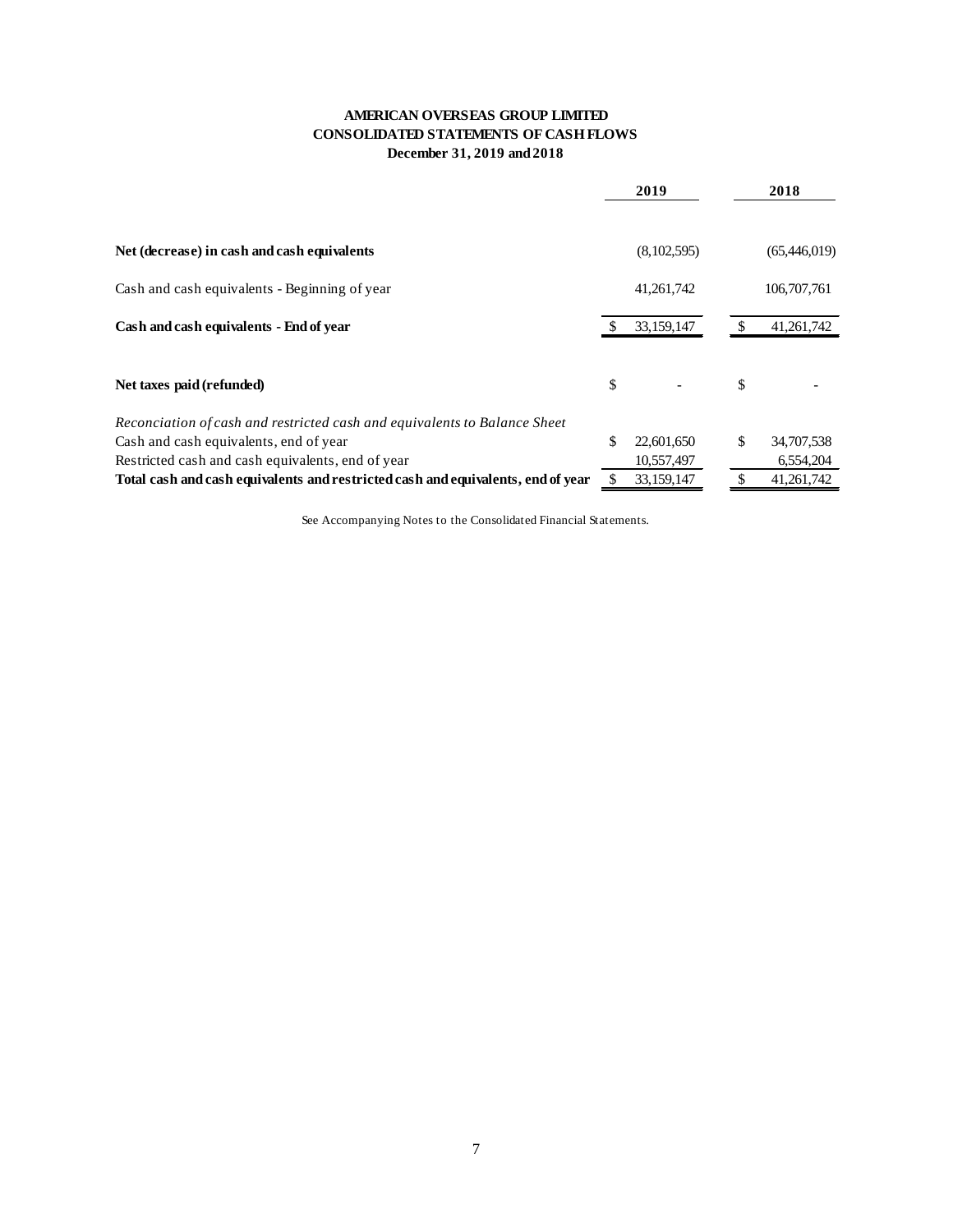#### **1. BACKGROUND**

American Overseas Group Limited ("AOG" or the "Company") was incorporated on January 28, 1998, under the laws of Bermuda. The Company was originally organized to operate a mono-line financial guaranty reinsurance subsidiary which was placed in voluntary run-off in 2009. After substantially reducing its financial guaranty exposure, AOG entered the property and casualty reinsurance business in 2012. On June 26, 2013 the Company's principal shareholder at that time, Orpheus Group Ltd. ("OGL"), acquired voting control of AOG. On October 28, 2014, AOG acquired OGL for a combination of common stock and senior notes. The Company is now a major writer of non-standard auto insurance through its U.S. subsidiaries. The bulk of its earned premium and fee income are related to its property and casualty book of business. The financial guaranty book of business remains in run-off.

American Overseas Reinsurance Company Limited ("AORE"), a subsidiary of AOG, entered into a Commutation Agreement, effective April 1, 2020, to commute the remaining portfolio of financial guaranty reinsurance business it had assumed from Assured Guaranty Municipal Corp ("AGMC"), effective upon receipt of the commutation payment to AGMC will eliminate the financial guaranty reinsurance business on AORE (See Note 8 – Commutations and other settlements for details).

# **2. SIGNIFICANT ACCOUNTING POLICIES**

The following is a summary of the significant accounting policies adopted by the Company:

#### **(a) Basis of preparation**

The consolidated financial statements have been prepared in accordance with accounting principles generally accepted in the United States of America ("US GAAP"). The preparation of financial statements in accordance with generally accepted accounting principles requires management to make estimates and assumptions that affect the amounts reported in the consolidated financial statements and the accompanying notes. Actual results could differ materially from those estimates. Certain prior year comparatives have been reclassified to conform to the current year presentation. The effect of these reclassifications had no impact on previously reported shareholders' equity or net loss.

# **(b) Basis of consolidation**

The consolidated financial statements comprise the financial statements of the Company and of its subsidiaries, as well as those of Old American County Mutual Fire Insurance Company ("OACM"), a variable interest entity ("VIE") which the Company is required to consolidate. All significant intercompany balances have been eliminated in consolidation. For further discussion of VIEs, see Note 18.

# **(c) Cash and cash equivalents**

The Company considers all highly liquid investments, including fixed-interest and money market fund deposits, with a maturity of 90 days or less when purchased, as cash equivalents. Cash equivalents are carried at cost which approximates fair value.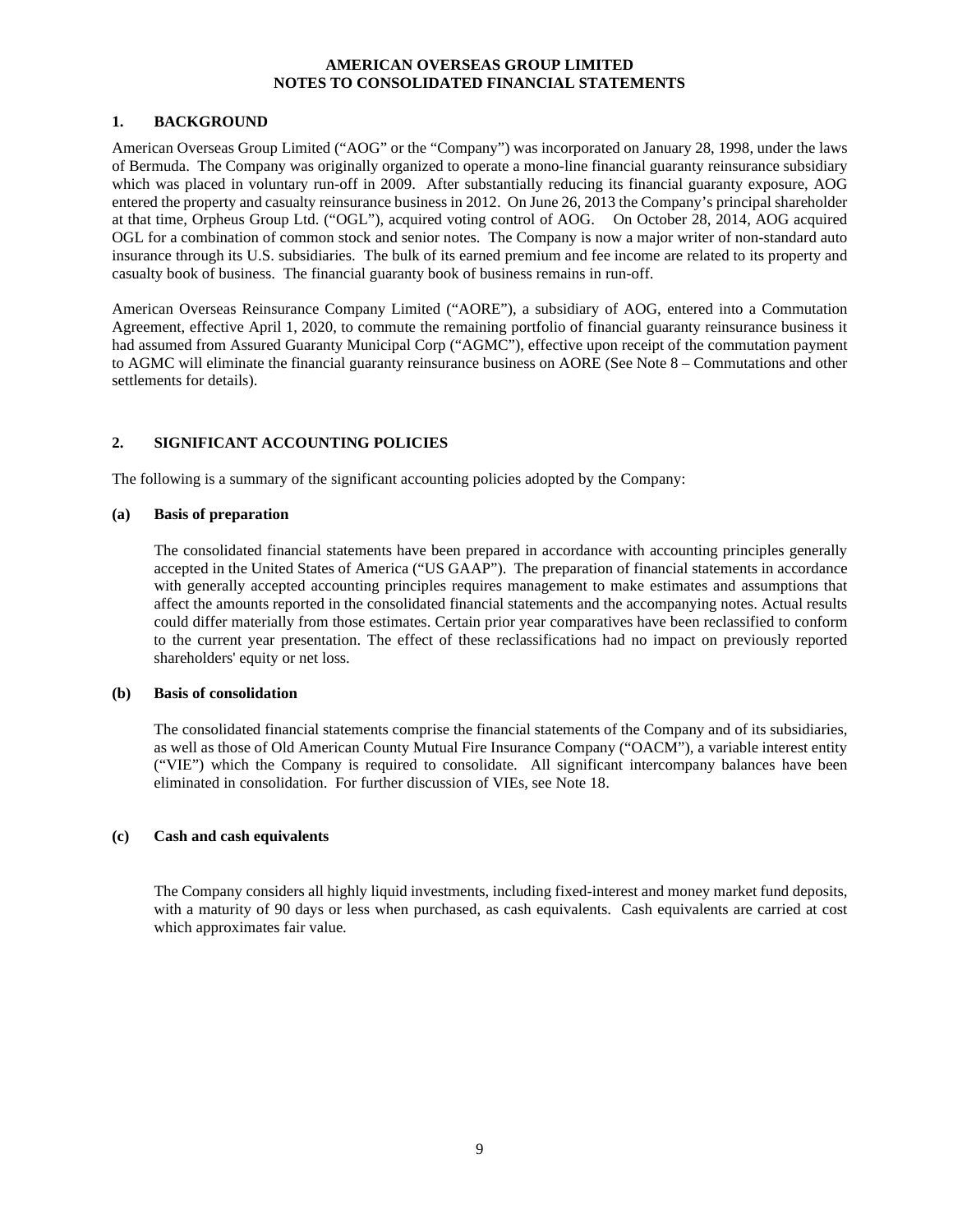# **2. SIGNIFICANT ACCOUNTING POLICIES (Cont'd)**

#### **(d) Investments**

The Company has classified its fixed-maturity and equity investments as available-for-sale. Available-for-sale investments are carried at fair value, with unrealized appreciation or depreciation reported as a separate component of accumulated other comprehensive income. The Company's fair values of fixed-maturity investments are based on prices obtained from nationally recognized independent pricing services and represent quoted prices in active markets when available. Equity securities include investments in shares of publicly traded companies and offshore mutual funds. All investment transactions are recorded on a trade date basis. Realized gains and losses on sales of fixed-maturity investments are determined on the basis of amortized cost. Gains and losses on sale of investments are included in "net realized gains on sale of investments" when realized. The cost of securities sold is determined using the specific identification method. The Company's investment guidelines require the orderly sale of securities that do not meet investment guidelines due to a downgrade by rating agencies or other circumstances, unless otherwise authorized by management to hold.

#### **Other-than-temporary impairments on investments**

The Company reviews its investment portfolio no less than quarterly in order to determine whether an otherthan-temporary impairment ("OTTI") of its fixed-maturity and equity investments classified as available-forsale exists. An impairment is considered to be other-than-temporary if the Company (i) intends to sell the security, (ii) more likely than not will be required to sell the security before recovering its cost, or (iii) does not expect to recover the security's entire amortized cost basis (even if the Company does not intend to sell). A "credit loss" is recognized when the present value of cash flows expected to be collected from the fixedmaturity investment is less than the amortized cost basis of the security. If there is an intent to sell the impaired security or it is more likely than not that the Company will be required to sell the security before recovering its cost, then the entire difference between amortized cost and the security's fair value is recognized as an OTTI charge in earnings in the period. If there is no intent to sell the impaired security and it is not more likely than not that the Company will be required to sell the security before recouping its cost but there is a credit loss, then the credit loss portion of the unrealized loss is recognized in earnings with the remainder recognized in other comprehensive income.

Factors considered when assessing impairment include: (i) securities whose market values have declined by 20% or more below amortized cost for a continuous period of at least six months; (ii) credit downgrades by rating agencies; (iii) the financial condition of the issuer; (iv) whether scheduled interest payments are past due; and (v) whether the Company has an intent to sell the security.

#### **(e) Deferred reinsurance premiums**

In prior years, the deferred portion of reinsurance premiums were included in reinsurance balances receivable. The Company is now showing on a separate financial statement line to properly match the unearned premium.

#### **(f) Revenue recognition**

The Company recognizes financial guaranty reinsurance contract revenue over the period of the contract in proportion to the amount of insurance protection provided. The Company recognizes a liability for unearned premium revenue at the inception of a financial guaranty insurance contract equal to the present value of the premiums due or expected to be collected over the period of the contract. The Company earns property casualty insurance and reinsurance premium revenue over the terms of the related policies. Unearned premiums represent the unexpired portion of premiums written. In addition, the Company earns fee income for providing insurance capacity for its nonstandard automobile liability and physical damage insurance products produced by managing general agents or other producers and ceded to reinsurers. Fee income is the excess of the ceding commission received from the reinsurers over the commission expense paid to the managing general agents or other producers.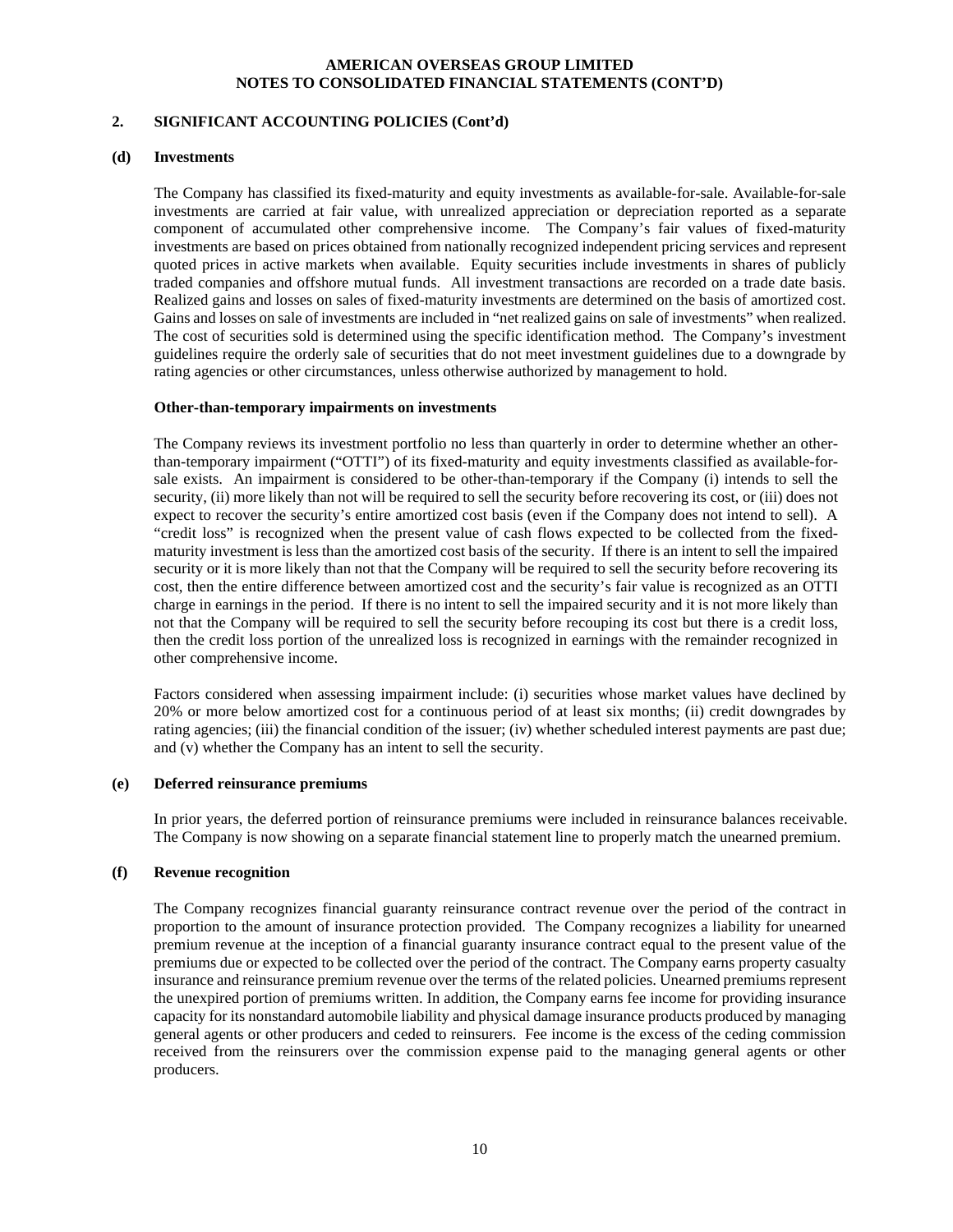# **2. SIGNIFICANT ACCOUNTING POLICIES (Cont'd)**

#### **(g) Deferred policy acquisition costs**

Deferred policy acquisition costs comprise those expenses that vary with and are primarily related to the production of business, including ceding commissions paid.

When assessing the recoverability of deferred policy acquisition costs, the Company considers the future earnings of premiums and anticipated investment income and compares this to the sum of unamortized policy acquisition costs, expected loss and loss adjustment expenses and expected maintenance costs. This comparison is completed by underwriting year and risk type. If a deficiency were calculated, the unamortized acquisition costs would be reduced by a charge to expense. Any deficiency driven by the maintenance costs that is greater than the balance of the deferred acquisition costs for the underwriting year and risk type is recorded as a premium deficiency.

#### **(h) Losses and loss adjustment expenses**

For its property/casualty insurance and reinsurance, unpaid losses and loss adjustment expenses include an amount determined from individual case estimates ("case basis loss reserves") and an amount for losses incurred but not reported. Such liabilities are necessarily based on assumptions and estimates and while management believes the amount is adequate, the ultimate liability may be in excess of or less than the amount provided. The methods for making such estimates and for establishing the resulting liabilities are continually reviewed and adjustments are reflected in the period determined.

For its financial guaranty reinsurance business, the Company establishes loss reserves based on a review of reserving practices, reported reserves, surveillance reports and other data provided by its ceding companies. In addition, the Company augments the ceding company information with its own research, analysis and modeling.

The Company recognizes a claim liability on a financial guaranty insurance contract (excluding those written in derivative form) when the Company estimates that the present value of expected net cash outflows to be paid under the insurance contract will exceed the unearned premium revenue for that contract. The present value of expected net cash outflows is discounted using a current risk free rate based on the remaining period (contractual or expected as applicable) of the insurance contract. Expected net cash outflows are probability weighted cash flows that reflect the likelihood of possible outcomes, based on all information available to the Company.

The Company updates the discount rate each reporting period and revises expected net cash outflows when increases or decreases in the likelihood of a default and potential recoveries occurs. The discount of the loss and loss expense reserve is accreted through earnings and included in losses and loss adjustment expenses. Changes to the estimate of loss and loss adjustment expenses reserve after initial recognition are recognized in "loss and loss adjustment expenses" in the Consolidated Statements of Operations in the period of the change.

The Company reviews the portfolio on a continuous basis to identify problem credits. Quarterly, the Company reviews reserves. Management establishes reserves that it believes are adequate to cover the present value of the ultimate liability for claims. The reserves are based on estimates and are substantially dependent on the surveillance activities and reserving policies of the Company's ceding companies and may vary materially from actual results. Adjustments based on actual loss experience are recorded in the Consolidated Statements of Operations in the periods in which they become known.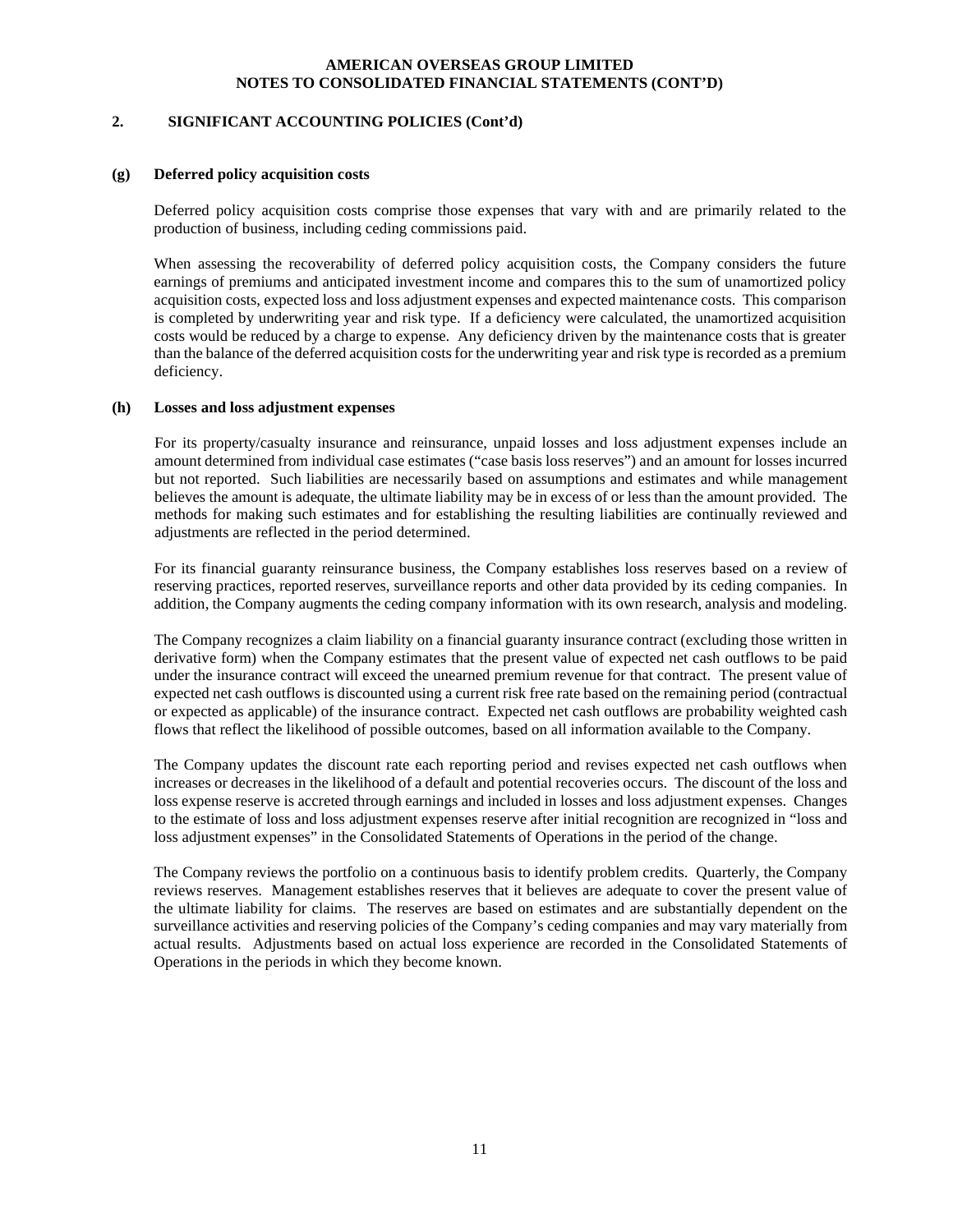#### **2. SIGNIFICANT ACCOUNTING POLICIES (Cont'd)**

#### **(i) Derivative instruments**

AORE has entered into agreements to reinsure derivative instruments, consisting primarily of credit default swaps that it intends to reinsure for the full term of the contract. While management considers these agreements to be a normal extension of its financial guaranty reinsurance business and reinsurance in substance, certain of these contracts meet the definition of a derivative under Accounting Standards Codification ("ASC") 815 "Derivatives and hedging" ("ASC 815"). ASC 815 establishes accounting and reporting standards for derivative instruments, and requires the Company to recognize the derivative instruments on the Consolidated Balance Sheets at their fair value, under "Derivative assets or liabilities," as applicable, with changes in fair value recognized in earnings. Changes in fair value are recorded in "Net change in fair value of credit derivatives" on the Consolidated Statements of Operations. The "Realized gains (losses) and other settlements" component of this change in fair value includes (i) net premiums earned on credit derivative policies, including current premiums receivable on assumed credit derivative polices, net of ceding commissions, and (ii) loss payments to the reinsured including losses payable upon the occurrence of a credit event. The "Unrealized gains (losses)" component of the "Net change in fair value of credit derivatives" includes all other changes in fair value, including changes in instrument specific credit spreads and reduction in fair values due to commutation of credit derivative policies.

Management uses, as a key input to the estimation of the fair value of our derivatives, the mark–to-market valuation information provided to us by our ceding company ("the mark"). The Company participates in credit default swaps through a reinsurance treaty with a ceding company and therefore the contract to be valued is a reinsurance contract on a derivative. This contract is not identical to the underlying credit default swaps. In particular, although the Company's contract allows it to share in the economic results of the underlying contracts, it does not provide rights to the same information to which the ceding company hase access. Under ASC 820, "Fair value measurements and disclosures" ("ASC 820"), the fair value of the Company's contract represents the exit price that would be paid to a market participant to assume the reinsurance contract as written; that is, the amount the market participant would require to assume the Company's potential obligations under the contract with the same contractual rights and obligations, including those which limit the information about the ceding company's underlying contracts that are being reinsured. Given the contractual terms that exist, the Company believes that an exit market participant would look to the information that is available from the ceding company to determine the exit value of the Company's reinsurance contract. The primary insurers underwrite each of the transactions underlying the reinsurance contract and they have access to all the underlying data related to the transactions. The ceding company use their own internal valuation models where market prices are not available. The Company employs procedures to test the reasonableness of the mark both in process and absolute terms because we believe that an exit market participant would perform similar procedures when determining an exit price for our reinsurance contract. If it appears that the fair values generated by the ceding companies internal models and reported to the Company are consistent with macro spread movements and general market trends, and the Company believes that the modeling and assumptions that drive the modeling are reasonable (based on the Company's ceding company reviews and review of publicly available information), the Company will use the mark provided by the ceding company as a key input in the determination of the fair value of the reinsurance contract. There is no single accepted model for fair valuing credit default swaps and there is generally not an active market for the type of credit default swaps insured by ceding companies and reinsured by us. Therefore, due to the limited availability of quoted market prices for these derivative contracts and the inherent uncertainties in the assumptions used in models, different valuation models may produce materially different results and be materially different from actual experience. In addition, due to the complexity of fair value accounting in particular on accounting for derivatives, future amendments or interpretations of these standards may cause us to modify our accounting methodology in a manner which may have an adverse impact on our financial results.

The use of valuation information provided to us by our ceding companies remains appropriate for the reasons described above, as well as the fact that the credit default swaps we reinsure are the same as those valued by our primaries, and the Company views its hypothetical principal market to be the same as that of our primaries,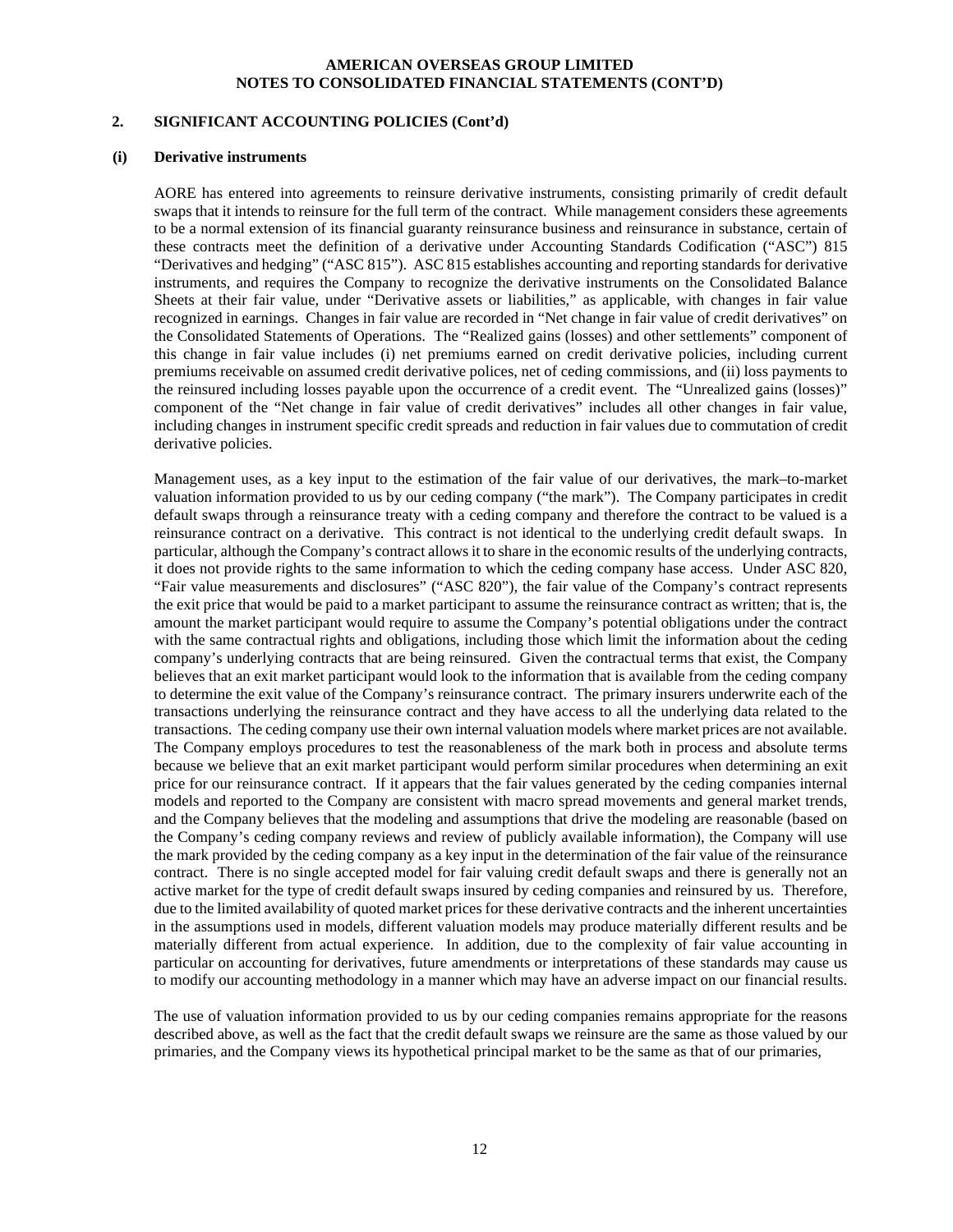#### **2. SIGNIFICANT ACCOUNTING POLICIES (Cont'd)**

#### **(h) Derivative instruments (cont'd)**

being the financial guaranty insurance and reinsurance market. The Company's fair value on credit derivatives is adjusted for the Company's own non-performance risk in accordance with ASC 820. Therefore there are two components to the fair value process of the Company's derivatives. The first component is the fair value assessment performed by the primary on each derivative instrument ceded to the Company. The second component is the Company's own non-performance risk adjustment that is applied to the total fair valued derivatives obtained by the primary.

#### **(i) Fair value measurements**

ASC 820 provides guidance for fair value measurement of assets and liabilities and associated disclosures about fair value measurement. Under this standard, the definition of fair value focuses on the price that would be received to sell the asset or paid to transfer the liability (an exit price), not the price that would be paid to acquire the asset or received to assume the liability (an entry price). ASC 820 clarifies that fair value is a market-based measurement, not an entity-specific measurement. ASC 820 establishes a fair value hierarchy of inputs in measuring fair value, with the highest level being observable inputs and the lowest being unobservable data as follows:

- Level 1 inputs valuations based on quoted prices in active markets for identical assets or liabilities. Valuations in this level do not entail a significant degree of judgment.
- Level 2 inputs valuations based on quoted prices for similar assets or liabilities in active markets, quoted prices for identical or similar assets or liabilities in markets that are not active and model derived valuations where all significant inputs are observable in active markets.
- Level 3 inputs valuations based on significant inputs that are unobservable.

Disclosures relating to fair value measurements are included in Note 6 – Fair Value of Financial Instruments.

#### **(j) Goodwill and intangible assets**

The Company tests for impairment of goodwill and indefinite-lived intangible assets on an annual basis, or more frequently if events or changes in circumstances indicate that impairment exists.

The Company amortizes finite-lived intangible assets over the respective useful lives of the assets. If events or changes in circumstances indicate that impairment of these assets exists, the Company will test for impairment.

If, as a result of the evaluation, the Company determines that the value of the goodwill or intangible assets is impaired, then the value of the assets will be written-down through net income in the period in which the determination of the impairment is made.

#### **(k) Leases**

At lease inception, the Company determines whether an arrangement is or contains a lease. Operating leases are included in operating lease right-of-use ("ROU") assets, current operating lease liabilities, and noncurrent operating lease liabilities in the consolidated financial statements. ROU assets represent the Company's right to use leased assets over the term of the lease. Lease liabilities represent the Company's contractual obligation to make lease payments over the lease term.

For operating leases, ROU assets and lease liabilities are recognized at the commencement date. The lease liability is measured as the present value of the lease payments over the lease term. The Company uses the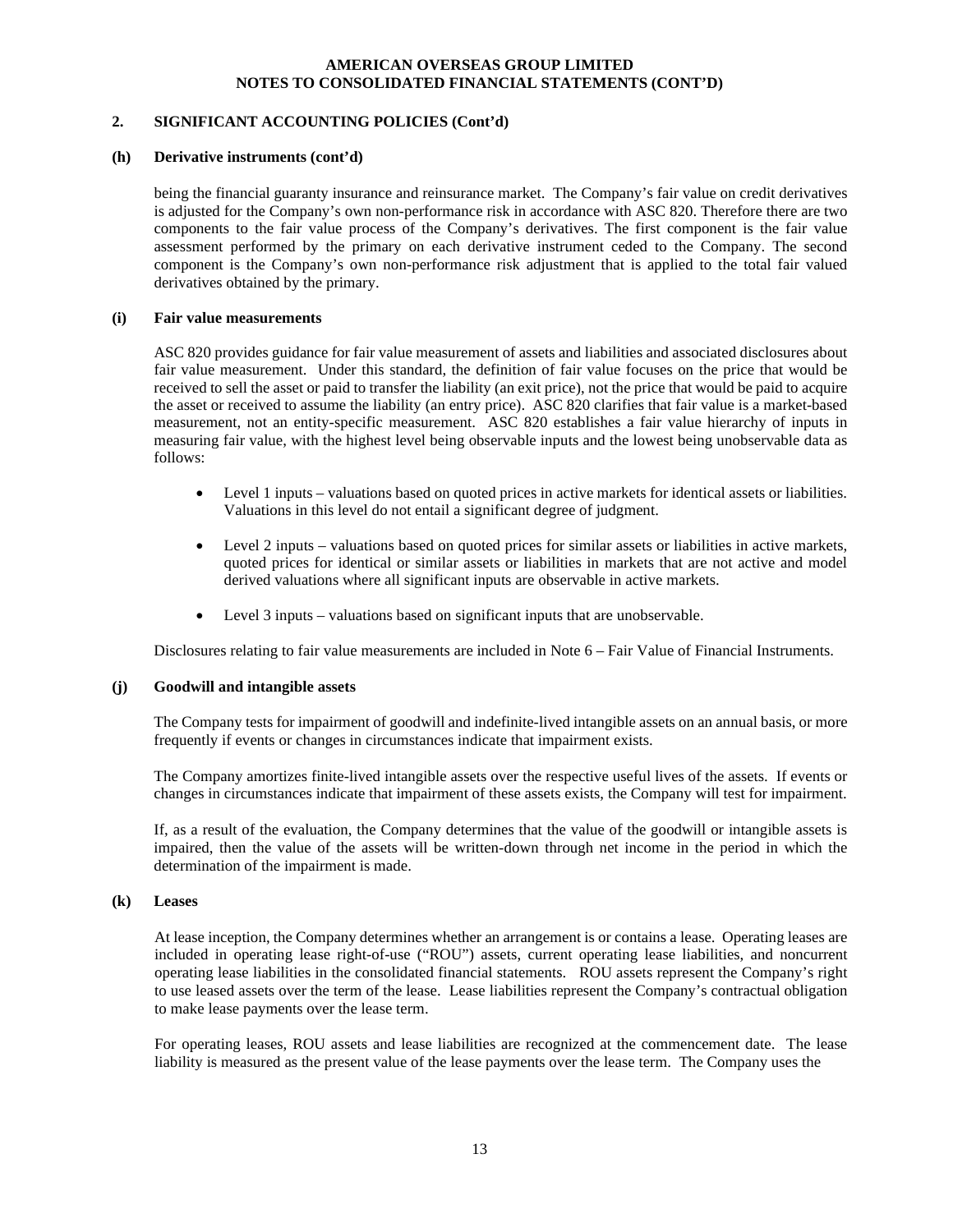# **2. SIGNIFICANT ACCOUNTING POLICIES (Cont'd)**

#### **(k) Leases (cont'd)**

rate implicit in the lease if it determinable. When the rate implicit in the lease is not determinable, the Company uses its incremental borrowing rate at the commencement date of the lease to determine the present value of the lease payments. Operating ROU assets are calculated as the present value of the remaining lease payments plus unamortized initial direct costs plus any prepayments less any unamortized lease incentives received. Lease terms may include renewal or extension options to the extent they are reasonably certain to be exercised. The assessment of whether renewal or extension options are reasonably certain to be exercised is made at lease commencement. Factors considered in determining whether an option is reasonably certain of exercise include, but are not limited to, the value of any leasehold improvements, the value of renewal rates compared to market rates, and the presence of factors that would cause a significant economic penalty to the Company if the option were not exercised. Lease expense is recognized on a straight-line basis over the lease term. The Company has elected not to recognize a ROU asset and obligation for leases with an initial term of twelve months or less. The expense associated with short term leases is included in lease expense in the income statement.

To the extent a lease arrangement includes both lease and fixed non-lease components, the Company has elected to account for the components as a single lease component. To the extent the non-lease component is not fixed in nature, the non-lease components are expensed separately.

# **(l) Taxation**

Deferred tax assets and liabilities are determined based on differences between the financial reporting and tax basis of assets and liabilities and are measured using enacted tax rates and laws that are expected to be in effect when the difference is reversed. A valuation allowance is recorded against gross deferred tax assets if it is more likely than not that all or some portion of the benefits related to the deferred tax assets will not be realized.

#### **(m) Share-based compensation**

The Company measures and records compensation costs for all share-based payment awards based on grant-date fair value over the requisite service period. This includes consideration of expected forfeitures in determining share based-based employee compensation expenses.

#### **(n) Treasury shares**

Common shares of AOG held by the Company and its subsidiaries are accounted for similar to share cancellations with the excess of the par value reflected in additional paid in capital.

#### **(o) Recent accounting pronouncements**

#### *Statement of cash flows*

In November 2016, the Financial Accounting Standards Board (FASB) issued Accounting Standards Update (ASU) 2016-18, *Statement of Cash Flows (Topic 230): Restricted Cash* (a consensus of the Emerging Issues Task Force), which addresses the presentation of changes in restricted cash and restricted cash equivalents in the statement of cash flows with the objective of reducing the existing diversity in practice. Under the ASU, entities are required to show the changes in the total of cash, cash equivalents, restricted cash and restricted cash equivalents in the statement of cash flows. As a result, entities will no longer present transfers between cash and cash equivalents and restricted cash and restricted cash equivalents in the statement of cash flows. When cash, cash equivalents, restricted cash and restricted cash equivalents are presented in more than one-line item on the balance sheet, the ASU requires a reconciliation be presented either on the face of the statement of cash flows or in the notes to the financial statements showing the totals in the statement of cash flows to the related captions in the balance sheet. The ASU is effective for public business entities for fiscal years beginning after December 15, 2017, and interim periods within those fiscal years.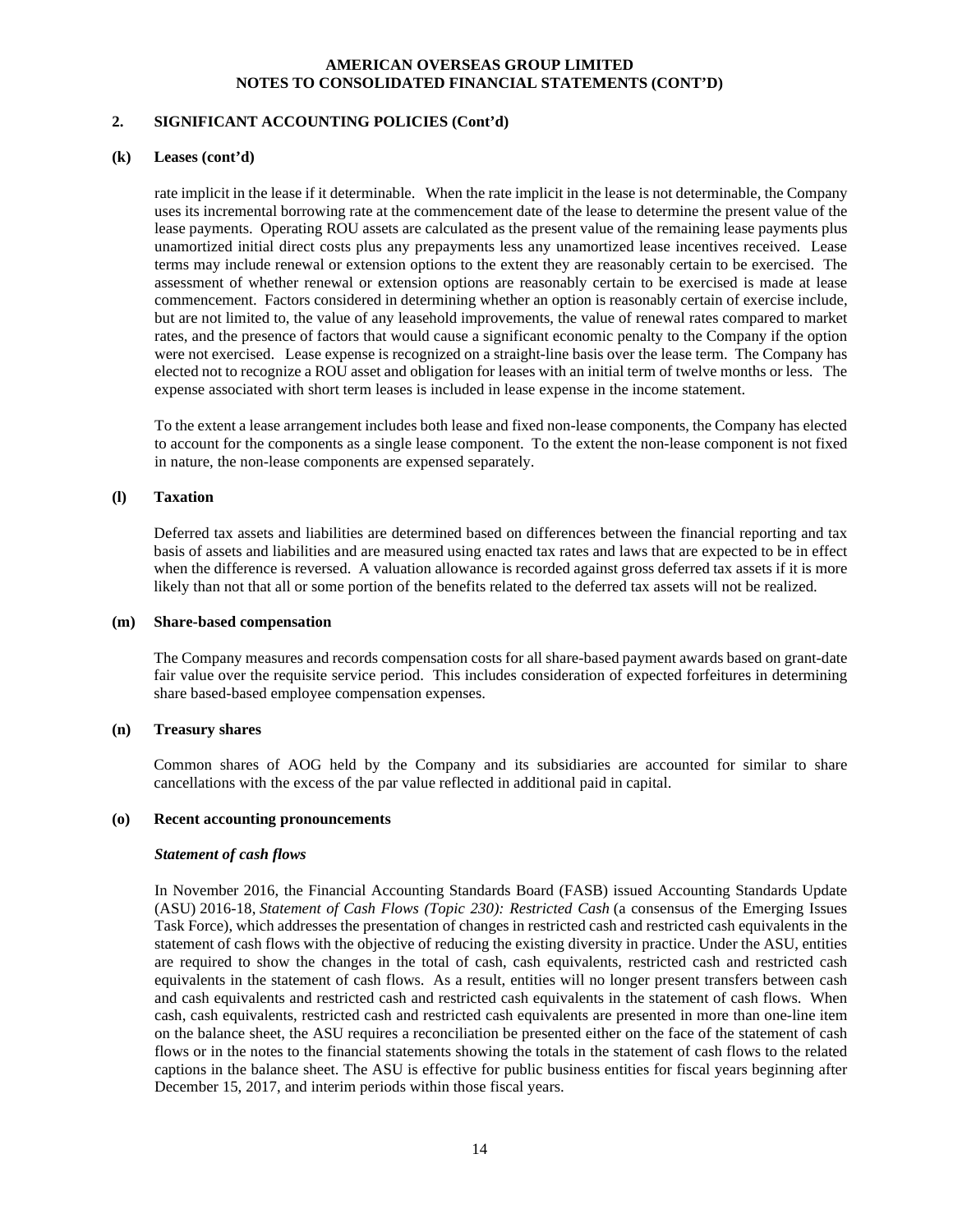#### **2. SIGNIFICANT ACCOUNTING POLICIES (Cont'd)**

#### **(o)****Recent accounting pronouncements (cont'd)**

#### *Statement of cash flows (cont'd)*

Early adoption is permitted, including adoption in an interim period. If the ASU is adopted in an interim period, any adjustments should be reflected as of the beginning of the fiscal year that includes that interim period. The Company implemented the new presentation for fiscal year end December 31, 2018.

#### *Leases*

On January 1, 2019, the Company adopted the requirements of Accounting Standards Update ("ASU") 2016-02 *Leases* (Topic 842). The objective of this ASU, along with several related ASUs issued subsequently, is to increase transparency and comparability between organizations that enter into lease agreements. For lessees, the key difference of the new standard from the previous guidance (Topic 840) is the recognition of a right-of use (ROU) asset and lease liabilities for leases classified as operating leases. The standard requires disclosures to meet the objection of enabling users of financial statements to assess the amount, timing and uncertainty of cash flows arising from leases.

As part of the transition to the new standard, the Company was required to measure and recognize leases that existed at January 1, 2019 using a modified retrospective approach. For leases existing at the effective date, the Company elected the package of three transition practical expedients and therefore did not reassess whether an arrangement is or contains a lease, did not reassess lease classification, and did not reassess what qualifies as an initial direct cost. Additionally, the Company elected, as a practical expedient, to use hindsight for purposes of determining lease term.

The addition of Topic 842 resulted in the recognition of an operating ROU asset and operating lease liability of \$2,094,935 and \$2,377,267, respectively as of January 1, 2019. A cumulative effect adjustment of \$4,868 was recorded at the initial application date of January 1, 2019. There are no finance leases.

#### *Credit losses on financial instruments*

In June 2016, the FASB issued ASU 2016-13, *Financial Instruments - Credit Losses (Topic 326): Measurement of Credit Losses on Financial Instruments*. The amendments in this ASU are intended to improve financial reporting by requiring timelier recording of credit losses on loans and other financial instruments held by financial institutions and other organizations. The ASU requires the measurement of all expected credit losses for financial assets held at the reporting date based on historical experience, current conditions, and reasonable and supportable forecasts. Financial institutions will use forward-looking information to better inform their credit loss estimates as a result of the ASU. While many of the loss estimation techniques applied today will still be permitted, the inputs to those techniques will change to reflect the full amount of expected credit losses. The ASU requires enhanced disclosures to help investors and other financial statement users to better understand significant estimates and judgments used in estimating credit losses, as well as credit quality and underwriting standards of an organization's portfolio.

In addition, the ASU amends the accounting for credit losses on available-for-sale securities and purchased financial assets with credit deterioration. The ASU also eliminates the concept of "other than temporary" from the impairment model for certain available-for-sale securities. Accordingly, the ASU states that an entity must use an allowance approach, must limit the allowance to an amount at which the security's fair value is less than its amortized cost basis, may not consider the length of time fair value has been less than amortized cost, and may not consider recoveries in fair value after the balance sheet date when assessing whether a credit loss exists. For purchased financial assets with credit deterioration, the ASU requires an entity's method for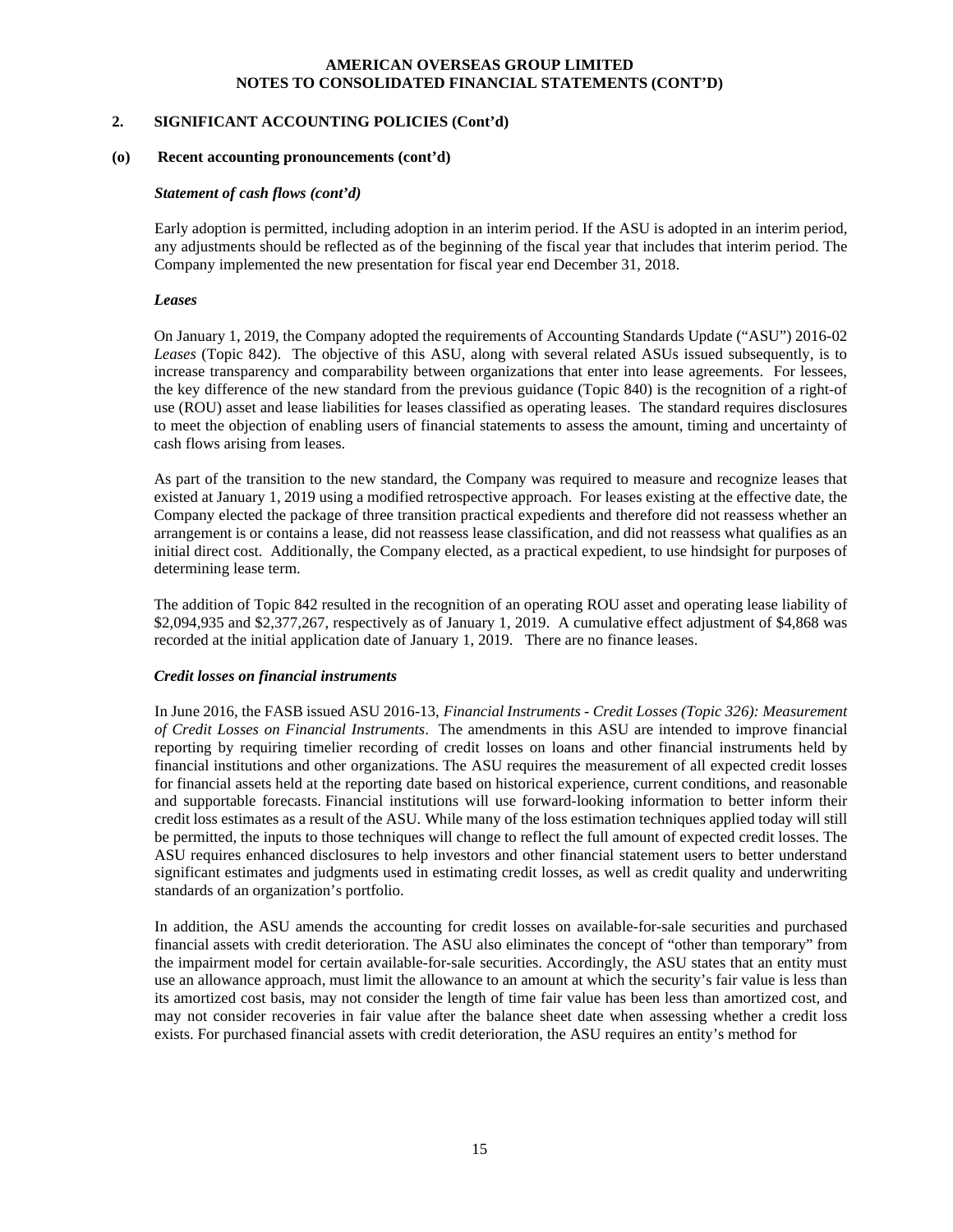#### **2. SIGNIFICANT ACCOUNTING POLICIES (Cont'd)**

#### **(o)****Recent accounting pronouncements (cont'd)**

#### *Credit losses on financial instruments (cont'd)*

measuring credit losses to be consistent with its method for measuring expected losses for originated and purchased non-credit-deteriorated assets.

The ASU was originally effective for fiscal years, and interim periods within those fiscal years, beginning after December 15, 2020; however, ASU 2019-10, issued on November 15, 2019, amended the effective date for non-SEC filers to now be effective for fiscal years, and interim periods within those fiscal years, beginning after December 15, 2022. For reinsurance recoverables, premiums receivable and debt instruments such as loans and held to maturity securities, entities will be required to record a cumulative-effect adjustment to the statement of financial position as of the beginning of the first reporting period in which the guidance is adopted. The changes to the impairment model for available-for-sale securities and changes to purchased financial assets with credit deterioration are to be applied prospectively. Early adoption of the amendments is permitted. The Company is evaluating the effect that this ASU will have on its consolidated financial statements.

#### *Changes to the disclosure requirements for fair value measurement*

In August 2018, the FASB issued ASU 2018-13, Fair Value Measurement (Topic 820): Disclosure Framework - Changes to the Disclosure Requirements for Fair Value Measurement. This ASU removed, modified and added additional disclosure requirements on fair value measurements in Topic 820. This ASU is effective for fiscal years, and interim periods within those fiscal years, beginning after December 15, 2019. Certain amendments will be applied prospectively for only the most recent interim or annual period presented in the initial fiscal year of adoption. All other amendments will be applied retrospectively to all periods presented upon their effective date. Early adoption is permitted. An entity is permitted to early adopt any removed or modified disclosures upon issuance of this ASU and delay adoption of the additional disclosures until their effective date. The Company is in the process of determining what impact this ASU will have on its consolidated financial statements.

#### *Equity Investments*

 Effective January 1, 2019, the Company adopted ASU No. 2016-01, Recognition and Measurement of Financial Assets and Liabilities. ASU No. 2016-01 requires entities to measure equity investments (except those accounted for under the equity method, those that result in consolidation of the investee and certain other investments) at fair value and recognize any changes in fair value through net income. As a result of adopting the standard, unrealized investment losses on equity of \$77,692 were reclassified from accumulated other comprehensive income to retained deficit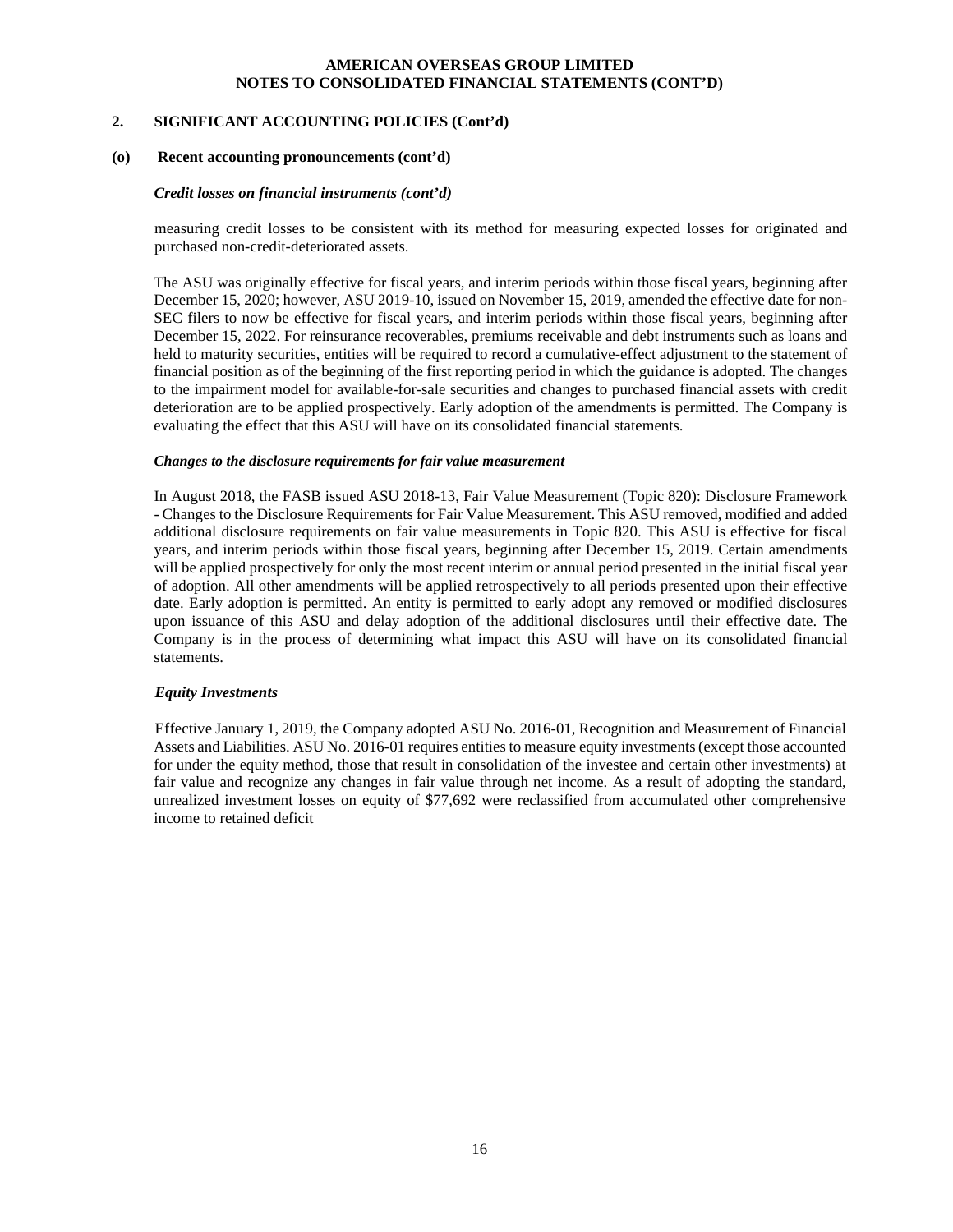#### **3. PLEDGED ASSETS**

As of December 31, 2019 and 2018, there were investments of \$2.0 million and \$2.0 million, respectively, on deposit with state insurance department regulators related to a U.S. subsidiary.

As of December 31, 2019, and 2018, AORE had restricted cash of \$7.0 million and \$6.6 million, respectively, and investments at fair value of \$45.7 million and \$56.4 million, respectively, in trust and escrow accounts for the benefit of ceding companies. Pursuant to the terms of the reinsurance agreements with ceding companies regulated in the United States, the AORE is required to secure its obligations to these ceding companies in accordance with applicable state statutes governing credit for reinsurance, and may not withdraw funds from these trust accounts without the ceding companies' express permission. The trust accounts are required to hold cash and investments equivalent to unearned premiums, case-basis and incurred but not reported loss reserves, credit impairments (a non GAAP measure representing losses expected to be paid on insured credit derivative policies), and a contingency reserve calculated by the ceding companies. Management reviews these balances for reasonableness quarterly.

AOG established an irrevocable trust (the "Series A Security Trust") for the benefit of the holders of the Series A Preference Shares. Butterfield Trust Company has been appointed as its trustee. The Company has been authorized to redeem Series A Shares at any time for the amount that is not in excess of the Holder's pro-rata share of the assets in the Series A Security Trust. In 2019, the Series A Security Trust was sold (see Note 4 – Investments for details) and the proceeds of \$2.9 million are held in restricted cash. As of December 31, 2018 the asset value of the Series A Security Trust was \$2.4 million included within investments.

AORE established an irrevocable trust (the "Class B Security Trust") for the benefit of the holders of its Class B Preference Shares. Butterfield Trust Company was appointed as its trustee. AORE has been authorized to redeem Class B Shares at any time for the amount that is not in excess of the Holder's pro-rata share of the assets in the Class B Security Trust. In 2019, the Class B Security Trust was sold (see Note 4 – Investments for details) and the proceeds of \$2.8 million are held in restricted cash. As of December 31, 2018 the asset value of the Class B Security Trust was \$2.3 million included within investments.

ORE held a Section 114 Trust in favor of OACM to support obligations from the reinsurance business assumed. As at December 31, 2019 and 2018 the assets value was \$2.1 million and \$2.7 million, respectively.

ORE held a Section 114 Trust in favor of OAIC to support obligations from the reinsurance business assumed. As at December 31, 2019 and 2018 the assets value was \$0.8 million and \$0.5 million, respectively.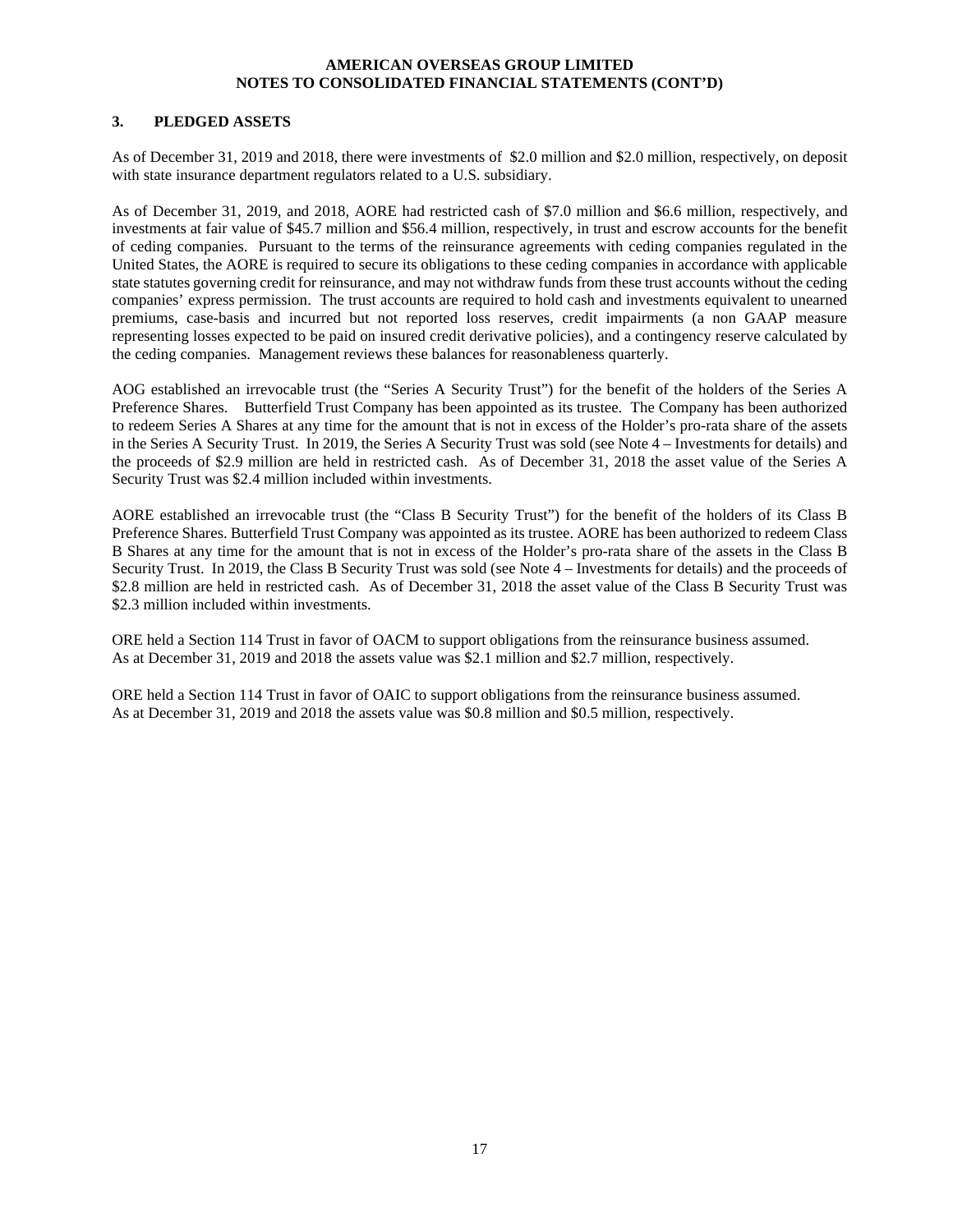# **4. INVESTMENTS**

The amortized cost, gross unrealized gains, gross unrealized losses, OTTI and estimated fair value recorded in accumulated other comprehensive income of the Company's available for sale investments at December 31, 2019 and 2018, were as follows:

|                                         |                   | <b>Included in Accumulated Other</b> |              |                                                            |                                                   |                   |
|-----------------------------------------|-------------------|--------------------------------------|--------------|------------------------------------------------------------|---------------------------------------------------|-------------------|
|                                         |                   | Comprehensive Income ("AOCI")        |              |                                                            |                                                   |                   |
|                                         |                   |                                      |              | <b>Gross Unrealized Losses</b>                             |                                                   |                   |
|                                         | <b>Amortized</b>  | <b>Gross</b><br><b>Unrealized</b>    |              | <b>Related to</b><br><b>Changes</b> in<br><b>Estimated</b> | <b>OTTI</b> Included<br>in Other<br>Comprehensive | <b>Estimated</b>  |
| 2019                                    | Cost              | Gains                                |              | <b>Fair Value</b>                                          | $Income$ <sup>(1)</sup>                           | <b>Fair Value</b> |
| US Treasuries and government            |                   |                                      |              |                                                            |                                                   |                   |
| agencies <sup><math>(2)</math></sup>    | \$<br>58,131,267  | \$<br>524,995                        | $\mathbb{S}$ | (37,391)                                                   | \$                                                | \$<br>58,618,871  |
| Corporate debt securities               | 28,494,683        | 484,905                              |              | (1,818)                                                    |                                                   | 28,977,770        |
| Municipal securities                    | 10,341,936        | 52,732                               |              | (9,463)                                                    |                                                   | 10,385,205        |
| Mortgage-backed securities              | 10,095,501        | 140,558                              |              | (42, 485)                                                  |                                                   | 10,193,574        |
| Asset-backed securities                 | 21,361,182        | 232,433                              |              | (21, 133)                                                  |                                                   | 21,572,482        |
| Total available for sale fixed-maturity |                   |                                      |              |                                                            |                                                   |                   |
| investments                             | \$<br>128,424,569 | \$<br>1,435,623                      | $\mathbb{S}$ | (112,290)                                                  | \$                                                | \$<br>129,747,902 |
| Equity securities available             |                   |                                      |              |                                                            |                                                   |                   |
| for sale                                | 1,098,612         | 82,237                               |              |                                                            |                                                   | 1,180,849         |
| <b>Total investment portfolio</b>       | \$<br>129,523,181 | \$<br>1,517,860                      | \$           | (112,290)                                                  | \$                                                | \$<br>130,928,751 |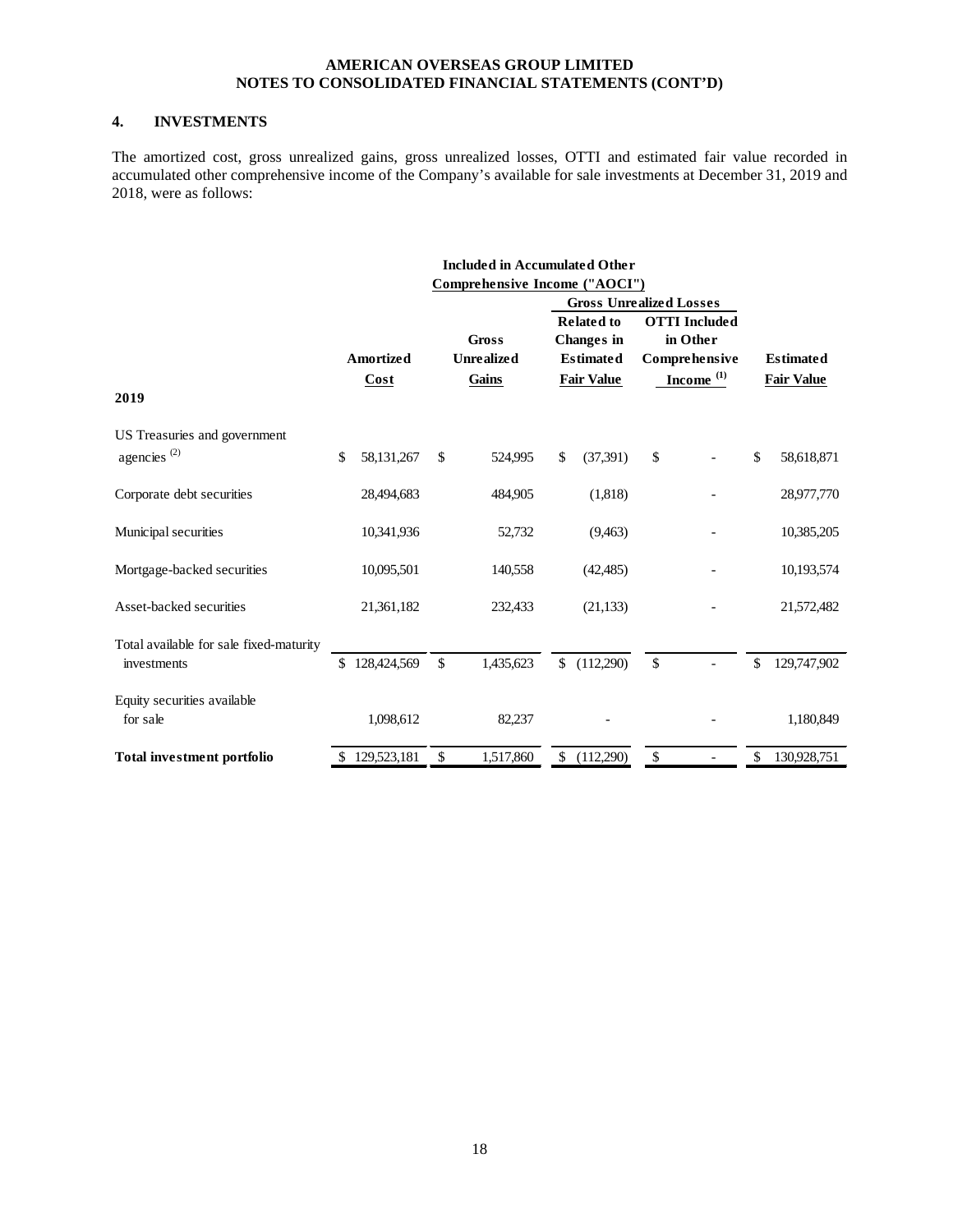# **4. INVESTMENTS (Cont'd)**

|                                         |                   | <b>Included in Accumulated Other</b><br>Comprehensive Income ("AOCI") |    |                                                                                                            |                                                                            |   |    |                                |
|-----------------------------------------|-------------------|-----------------------------------------------------------------------|----|------------------------------------------------------------------------------------------------------------|----------------------------------------------------------------------------|---|----|--------------------------------|
| 2018                                    | Amortized<br>Cost | Gross<br>Unrealized<br>Gains                                          |    | <b>Gross Unrealized Losses</b><br><b>Related to</b><br><b>Changes</b> in<br>Estimated<br><b>Fair Value</b> | <b>OTTI</b> Included<br>in Other<br>Comprehensive<br>Income <sup>(1)</sup> |   |    | Estimated<br><b>Fair Value</b> |
| US Treasuries and government            |                   |                                                                       |    |                                                                                                            |                                                                            |   |    |                                |
| agencies <sup>(2)</sup>                 | \$<br>62,667,350  | \$<br>101,672                                                         | \$ | (96,584)                                                                                                   | \$                                                                         |   | \$ | 62,672,438                     |
| Corporate debt securities               | 24,809,755        | 28,831                                                                |    | (67, 899)                                                                                                  |                                                                            |   |    | 24,770,687                     |
| Mortgage-backed securities              | 13,515,910        | 62,146                                                                |    | (302, 831)                                                                                                 |                                                                            |   |    | 13,275,225                     |
| Asset-backed securities                 | 35,306,818        | 12.913                                                                |    | (142,100)                                                                                                  |                                                                            |   |    | 35, 177, 631                   |
| Total available for sale fixed-maturity |                   |                                                                       |    |                                                                                                            |                                                                            |   |    |                                |
| investments                             | \$<br>136,299,833 | \$<br>205,562                                                         | S  | (609, 414)                                                                                                 | \$                                                                         |   | \$ | 135,895,981                    |
| Equity securities available<br>for sale | 5,089,693         | 719,379                                                               |    | (78,669)                                                                                                   |                                                                            |   |    | 5,730,403                      |
| Total investment portfolio              | \$141,389,526     | \$<br>924,941                                                         | \$ | (688,083)                                                                                                  | \$                                                                         | - | \$ | 141,626,384                    |

(1) Represents the amount of OTTI losses in accumulated other comprehensive income ("AOCI"), since adoption of the accounting guidance for OTTI.

(2) Including US Government temporary liquidity guarantee program securities.

The Company did not have an aggregate investment in a single entity in excess of 10% of total investments at December 31, 2019 and 2018. The Company had no material investments in securities guaranteed by third parties and had no direct investments in financial guarantors as at December 31, 2019 and 2018.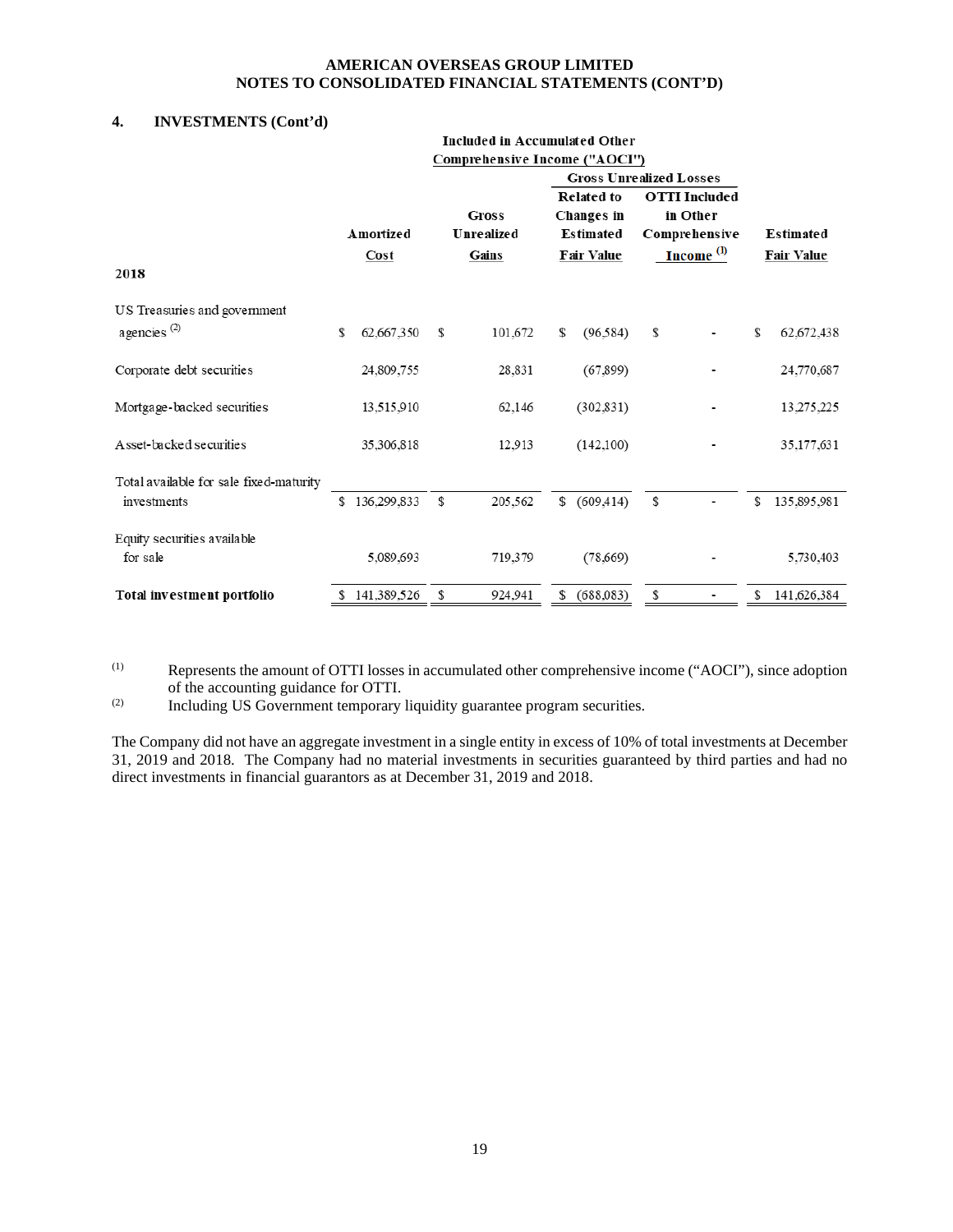# **4. INVESTMENTS (Cont'd)**

The amortized cost and estimated fair value of fixed-maturity securities classified as available-for–sale, as of December 31, 2019 and 2018, by contractual maturity, are shown below. Expected maturities differ from contractual maturities because borrowers may have the right to call or repay obligations with or without call or prepayment penalties.

|                             | December 31, 2019 |                   | December 31, 2018  |                   |
|-----------------------------|-------------------|-------------------|--------------------|-------------------|
|                             | Amortized         | <b>Estimated</b>  | <b>Amortized</b>   | <b>Estimated</b>  |
|                             | Cost              | <b>Fair Value</b> | <b>Cost</b>        | <b>Fair Value</b> |
| Less than one year          | \$<br>17,422,717  | \$<br>17,515,319  | \$<br>34, 131, 815 | \$<br>34,083,512  |
| One through five years      | 63,721,497        | 64, 547, 768      | 40,052,941         | 40,080,441        |
| Greater than five years     | 15,823,672        | 15,918,759        | 13,292,348         | 13,279,171        |
| Mortgage-backed securities: |                   |                   |                    |                   |
| <b>RMBS</b>                 | 10,095,501        | 10,193,574        | 13,515,911         | 13,275,226        |
| Asset-backed securities     | 21,361,182        | 21,572,482        | 35,306,818         | 35, 177, 631      |
|                             |                   |                   |                    |                   |
| <b>Total</b>                | \$<br>128,424,569 | 129,747,902       | \$<br>136,299,833  | \$<br>135,895,981 |

The investments that have unrealized loss positions as of December 31, 2019 and 2018, aggregated by investment category and the length of time they have been in a continuous unrealized loss position, are as follows:

|                                                 | <b>Less than 12 Months</b> |                   | 12 Months or More |                   | <b>Total</b>      |                   |           |  |  |
|-------------------------------------------------|----------------------------|-------------------|-------------------|-------------------|-------------------|-------------------|-----------|--|--|
|                                                 |                            | <b>Unrealized</b> |                   | <b>Unrealized</b> |                   | <b>Unrealized</b> |           |  |  |
|                                                 | <b>Fair Value</b>          | Loss              | <b>Fair Value</b> | Loss              | <b>Fair Value</b> |                   | Loss      |  |  |
| 2019:                                           |                            |                   |                   |                   |                   |                   |           |  |  |
| <b>Fixed-maturity</b>                           |                            |                   |                   |                   |                   |                   |           |  |  |
| investments:                                    |                            |                   |                   |                   |                   |                   |           |  |  |
| <b>US</b> Treasuries<br>and government agencies | \$<br>7.627.438            | \$<br>(37, 391)   | \$                | \$<br>$\sim$      | \$<br>7,627,438   | \$                | (37, 391) |  |  |
| Corporate debt securities                       | 994.741                    | (1, 818)          |                   |                   | 994.741           |                   | (1,818)   |  |  |
| Municipal securities                            | 1,400,458                  | (9, 463)          |                   |                   | 1,400,458         |                   | (9, 463)  |  |  |
| Mortgage-backed securities                      |                            | ۰                 | 5,824,682         | (42, 485)         | 5,824,682         |                   | (42, 485) |  |  |
| Asset-backed securities                         | 496,013                    | (3,922)           | 6,135,587         | (17,211)          | 6,631,600         |                   | (21, 133) |  |  |
| Total temporarily                               |                            |                   |                   |                   |                   |                   |           |  |  |
| impaired securities                             | 10,518,650                 | (52, 594)         | 11,960,269        | (59,696)          | 22,478,919        |                   | (112,290) |  |  |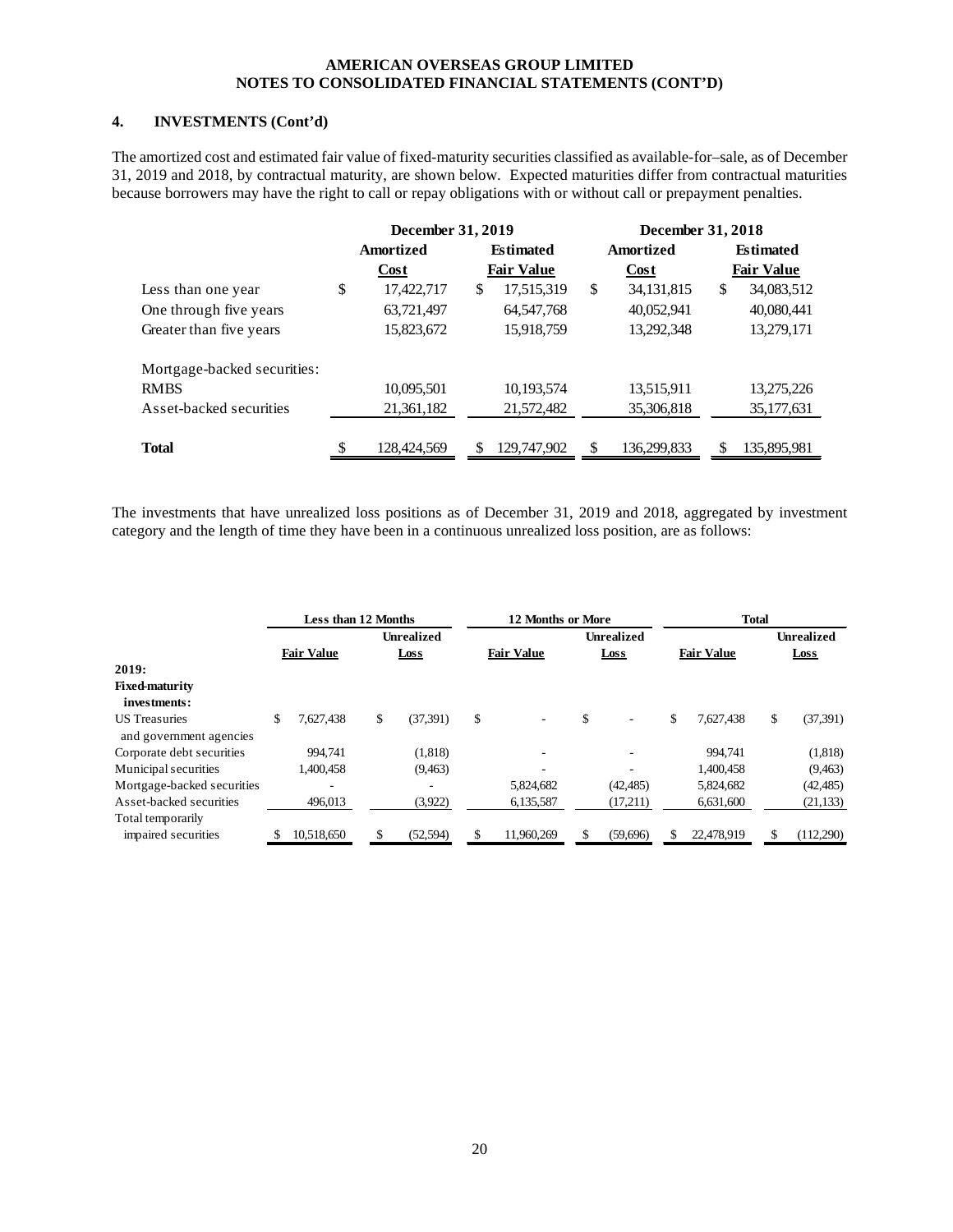#### **4. INVESTMENTS (Cont'd)**

|                                          |   | Less than 12 Months |                |   | <b>12 Months or More</b> |                 |   |                   | Total |                   |
|------------------------------------------|---|---------------------|----------------|---|--------------------------|-----------------|---|-------------------|-------|-------------------|
|                                          |   |                     | Unrealized     |   |                          | Unrealized      |   |                   |       | <b>Unrealized</b> |
|                                          |   | <b>Fair Value</b>   | Loss           |   | <b>Fair Value</b>        | Loss            |   | <b>Fair Value</b> |       | $_{\text{Loss}}$  |
| 2018:                                    |   |                     |                |   |                          |                 |   |                   |       |                   |
| <b>Fixed-maturity</b>                    |   |                     |                |   |                          |                 |   |                   |       |                   |
| investments:                             |   |                     |                |   |                          |                 |   |                   |       |                   |
| US Treasuries<br>and government agencies | S | 29.419.558          | \$<br>(75.066) | S | 12.526.692               | \$<br>(21, 519) | S | 41.946.250        | \$    | (96, 585)         |
| Corporate debt securities                |   | 16,129,073          | (42, 837)      |   | 1,531,922                | (25,062)        |   | 17,660,995        |       | (67, 899)         |
| Mortgage-backed securities               |   | 3.524.551           | (7,400)        |   | 7.958.216                | (295, 430)      |   | 11.482.767        |       | (302,830)         |
| A sset-backed securities                 |   | 28.535.509          | (122, 403)     |   | 987.525                  | (19, 697)       |   | 29.523.034        |       | (142, 100)        |
| Total temporarily                        |   |                     |                |   |                          |                 |   |                   |       |                   |
| impaired securities                      |   | 77,608,691          | (247,706)      |   | 23.004.355               | (361, 708)      | S | 100.613.046       |       | (609, 414)        |

The following table sets forth the investment ratings of the Company's available-for-sale corporate fixed income securities as at December 31, 2019 and 2018. Ratings are assigned by Standard & Poor's or AM Best in instances where Standard & Poor's do not issue a rating.

| 2019          | <b>Amortized Cost</b> | $\frac{0}{0}$ |
|---------------|-----------------------|---------------|
| AAA           | \$<br>29,351,756      | 22.8%         |
| AA            | 70,737,613            | 55.1%         |
| A             | 27,585,392            | 21.5%         |
| BBB and below | 749,808               | $0.6\%$       |
|               | 128,424,569           | 100%          |
| 2018          | <b>Amortized Cost</b> | $\frac{0}{0}$ |
| AAA           | \$<br>45,938,887      | 33.7%         |
| AA            | 71,995,217            | 52.8%         |
| A             | 17,814,904            | 13.1%         |
| BBB and below | 550,825               | $0.4\%$       |
|               | 136,299,833<br>\$     | 100%          |

As of December 31, 2019, 28 out of 200 fixed maturity securities were in unrealized loss positions compared to 107 out of 169 as of December 31, 2018. As at December 31, 2019, the Company's unrealized loss position for fixed maturity securities was \$0.1 million compared to \$0.7 million at December 31, 2018. Management does not believe these investments to be other than temporarily impaired, and has no intention to sell the securities. Unrealized gains and losses relating to fixed maturity investments, excluding any credit loss portion, are currently recorded in accumulated other comprehensive income in shareholders' equity as the Company generally holds these investments to maturity. The unrealized gains and losses are expected to decrease as the investment approaches maturity and the Company expects to realize a value substantially equal to amortized cost. Ten of the securities have been in an unrealized loss position of \$0.1 million for 12 months or more as of December 31, 2019 and there were thirty-three securities in an unrealized loss position \$0.4 million for 12 months or more as of December 31, 2018.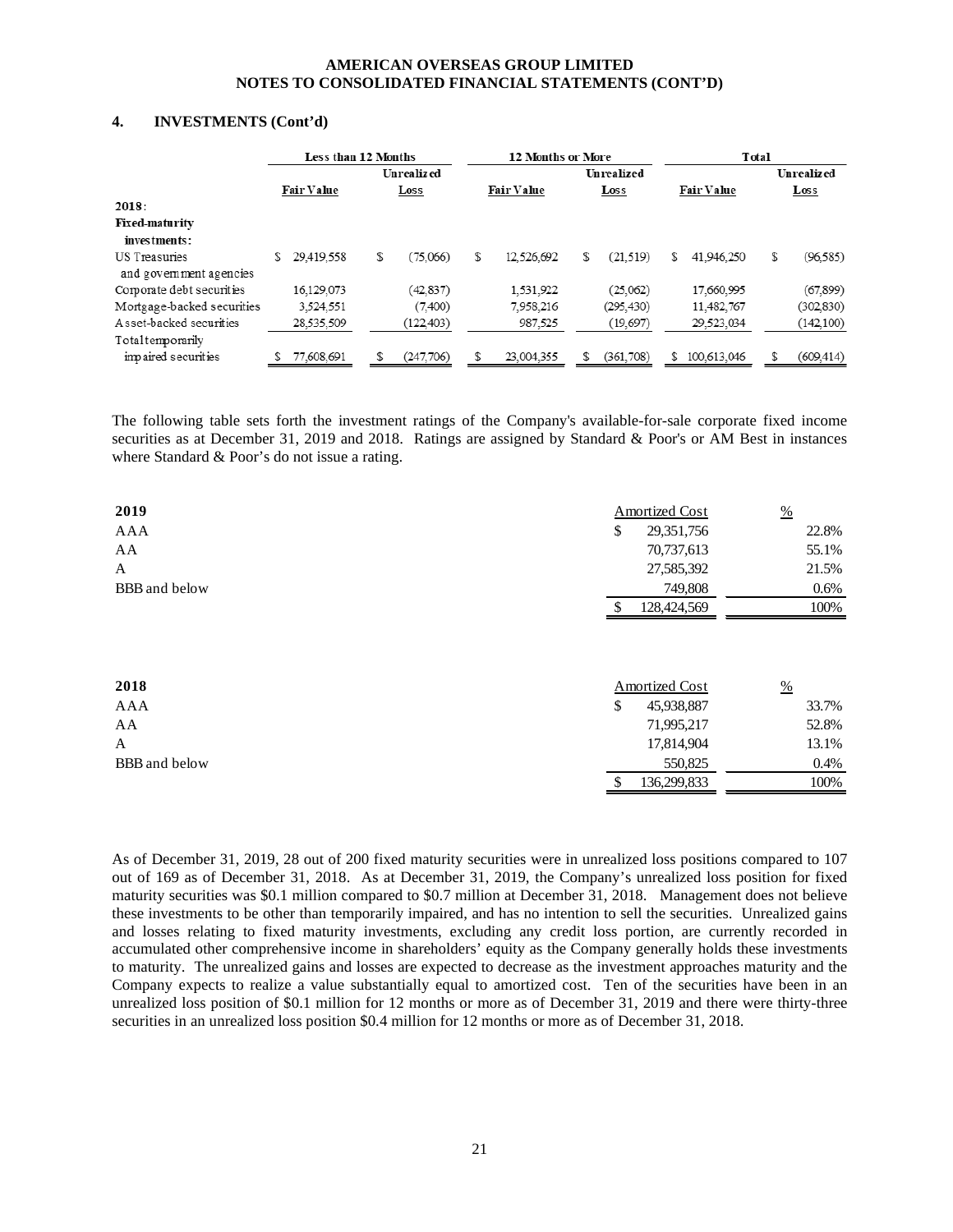# **4. INVESTMENTS (Cont'd)**

During the years ended December 31, 2019 and 2018, the Company recognized losses on other than temporary impairments in the amount of nil, respectively.

Proceeds from maturities and sales of investments in fixed-maturity securities available for sale during 2019 and 2018 were \$101.2 million and \$64.0 million, respectively. Gross gains of \$274,715 and \$10,416 in 2019 and 2018, respectively, and gross losses of \$24,541 and \$2,769 in 2019 and 2018, respectively, were realized on those sales. Proceeds from the sale of equities were \$5.6 million and nil in 2019 and 2018, respectively. Gross gains from those 2019 sales were \$1.6 million.

Major categories of net investment income are summarized as follows for the years ended December 31, 2019 and 2018:

|                                         | 2019            | 2018            |
|-----------------------------------------|-----------------|-----------------|
| Interest from fixed-maturity securities | \$<br>3,621,910 | \$<br>3,402,189 |
| Interest from cash equivalents          | 100,723         | 272,540         |
| Dividend Income                         | 99,884          | 97,592          |
| Amortization                            | 13,168          | 49,521          |
| Investment expense                      | (1,335,290)     | (242, 728)      |
| Interest on funds held                  | (53,264)        | (769,832)       |
|                                         |                 |                 |
| Net Investment income                   | 2,447,131       | 2,809,282       |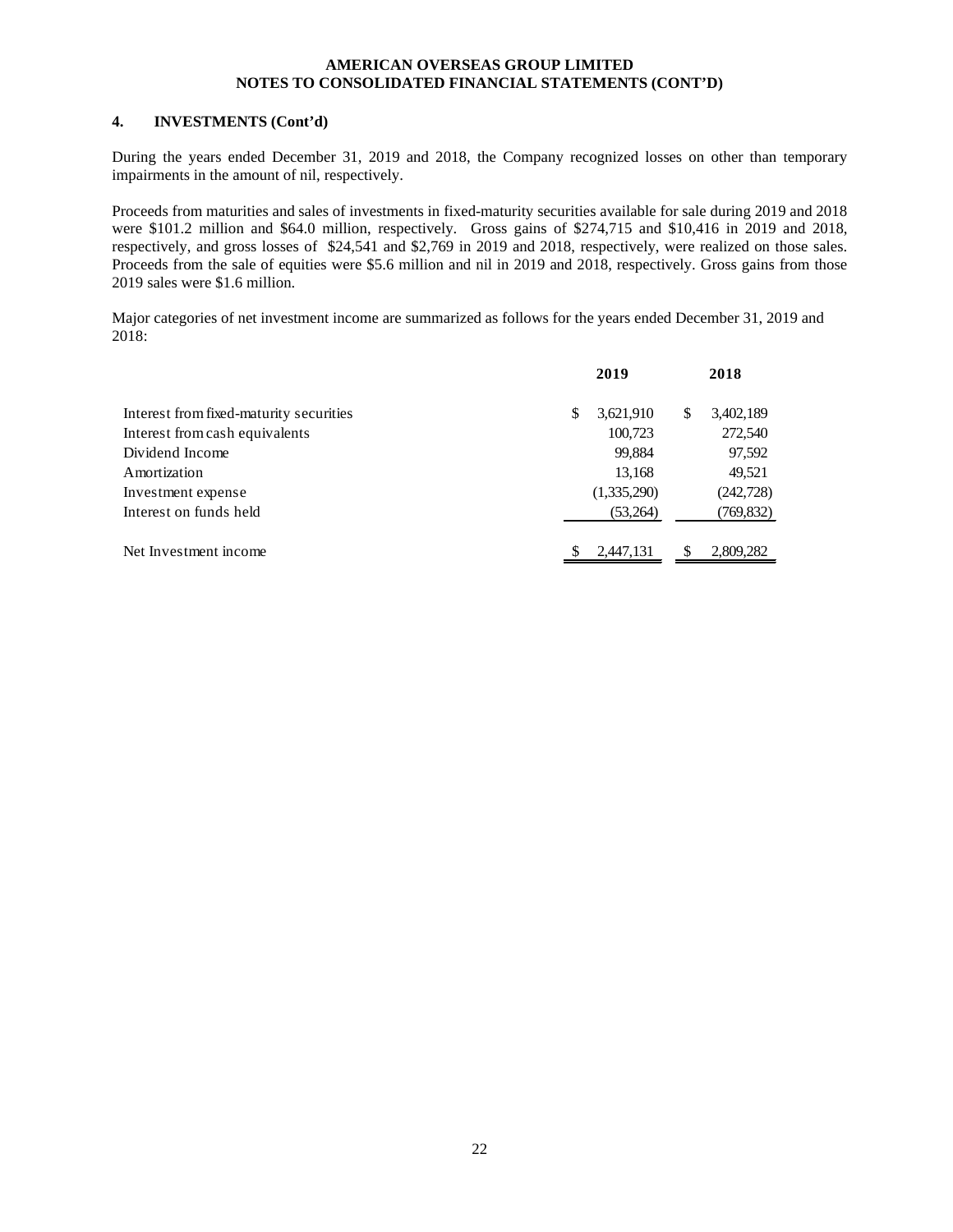#### **5. FINANCIAL GUARANTY CONTRACTS ACCOUNTED FOR AS REINSURANCE**

The underwriting of insured risks and the reporting of underwriting results to AORE are the responsibility of the primary insurers under the treaties. AORE does not "re-underwrite" the transactions ceded under the treaties. AORE's business model has always been that of a reinsurer in which it leverages and relies on the operations and reporting of the primary insurers. As a result of this model, AORE is highly dependent on the operating and reporting of the ceding companies. As the result of commutations in previous years, AORE is only assuming from ceding companies owned by a common group. AORE assesses the reasonableness of the ceding companies' reporting by i) discussing with primary insurers their earnings methodology, ii) reviewing the primaries' publicly available information regarding their accounting policies and methodologies, iii) comparing the primary reported information to the results of AORE's own basic model and iv) performing analytical reviews on AORE's underwriting results.

The following tables present a roll forward of AORE's premiums receivable on installment policies for the years ended December 31, 2019 and 2018:

|                                        | Years ended December 31, |         |   |       |  |  |  |  |  |
|----------------------------------------|--------------------------|---------|---|-------|--|--|--|--|--|
| (dollars in thous ands)                | 2019                     | 2018    |   |       |  |  |  |  |  |
| Premiums receivable beginning balance  | S                        | 4.636   |   | 5,353 |  |  |  |  |  |
| Change in premiums receivable discount |                          | (2,144) |   | 61    |  |  |  |  |  |
| Foreign exchange movement              |                          | 13      |   | (205) |  |  |  |  |  |
| Premiums received                      |                          | (346)   |   | (573) |  |  |  |  |  |
| Premiums receivable ending balance     | S                        | 2.159   | S | 4,636 |  |  |  |  |  |

As of December 31, 2019 and 2018, AORE had \$2.2 million and \$4.6 million, respectively, of premiums receivable, which represents the present value of future expected premiums on contracts where installments are collected over the term of the policy. This amount is included within "Premiums receivable" on the Consolidated Balance Sheets, net of the related ceding commissions payable as of December 31, 2019 and 2018 of \$1.0 million and \$2.0 million, respectively. As of December 31, 2019 and 2018, \$0.2 million and \$0.2 million, respectively, of paid losses (recoverable)/due to ceding companies was netted off "Premiums receivable" on the Consolidated Balance Sheets where the right of offset with a ceding company exists.

The estimated premiums written for the years ended December 31, 2019 and 2018, were (\$14.2) million and (\$2.6) million, respectively; see Note 8 – Commutations and Other Settlements for details of commutations in the period included within these numbers. Included in premiums written in 2019 and 2018 was estimated accretion of the premiums receivable of \$2.1 million and \$0.1 million, respectively. Accretion of the ceding commissions payable of \$0.9 million and \$4.0 thousand, respectively, was included in acquisition expenses for such years.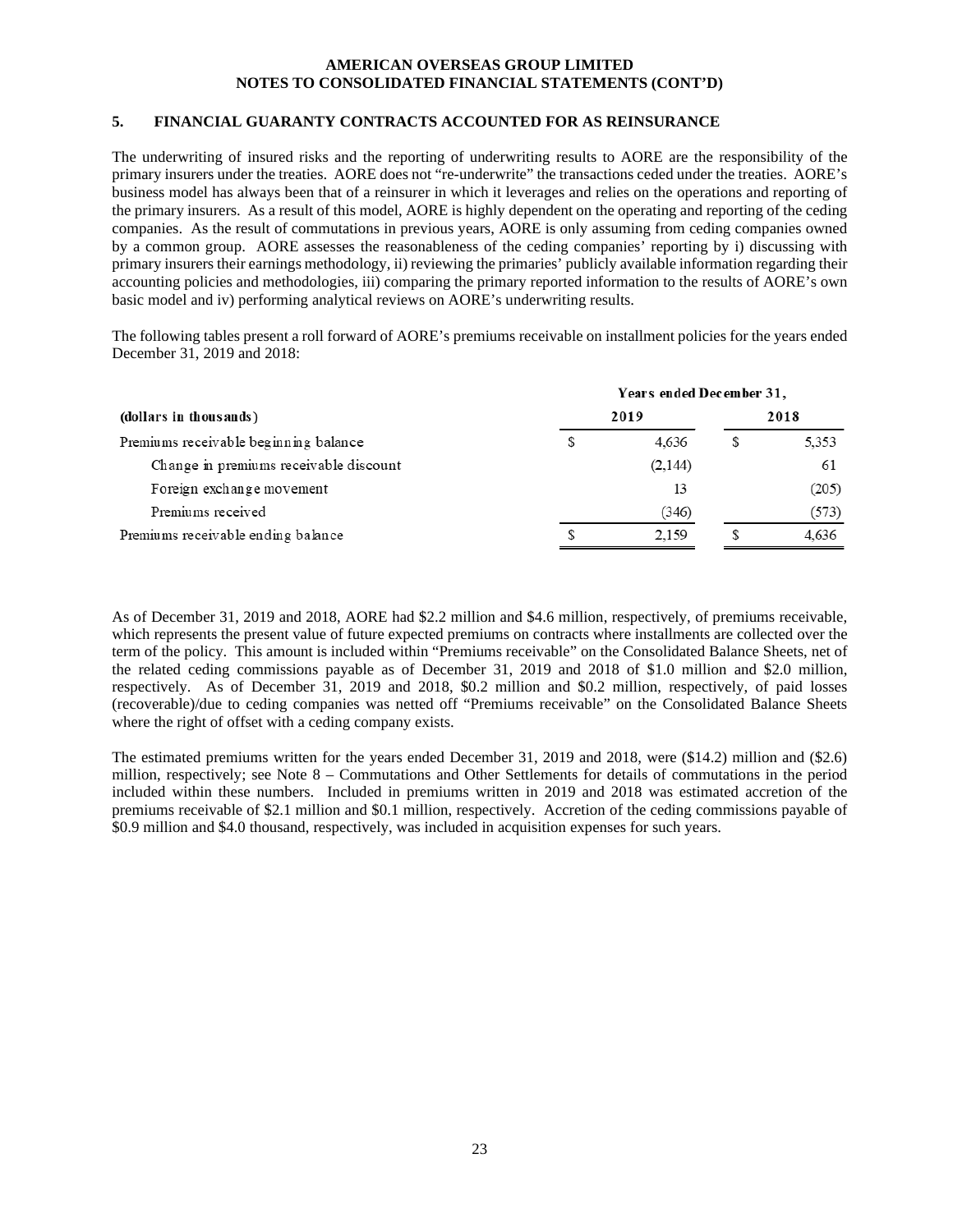# **6. FAIR VALUE OF FINANCIAL INSTRUMENTS**

#### **Fair value measurements**

The Company follows the guidance of ASC 820 for fair value measurement of financial instruments. ASC 820 establishes a hierarchy of inputs in measuring fair value, with the highest level being observable inputs and the lowest being unobservable data, with the standard requiring that the use of observable inputs is maximized (see Note  $2(i)$  -Significant Accounting Policies – Fair Value Measurements for a description of each of the three levels).

The following table presents the fair value measurement levels for assets and liabilities, which the Company has recorded at fair value as of December 31, 2019 and 2018. As required by ASC 820, items are classified in their entirety based on the lowest level of input that is significant to the fair value measurement:

|                                            |                                       |             | Fair Value Measurements at Reporting Date Using                                   |                                                        |                                                 |
|--------------------------------------------|---------------------------------------|-------------|-----------------------------------------------------------------------------------|--------------------------------------------------------|-------------------------------------------------|
|                                            | Balance as of<br>December 31,<br>2019 |             | <b>Quoted Prices</b><br>in Active<br>Markets for<br>Identical<br>Assets (Level 1) | Significant<br>Other<br>Observable<br>Inputs (Level 2) | Significant<br>Unobservable<br>Inputs (Level 3) |
| <b>Financial Assets:</b>                   |                                       |             |                                                                                   |                                                        |                                                 |
| U.S. treasuries and government<br>agencies | \$                                    | 58,618,871  | \$<br>41,954,431                                                                  | \$<br>16,664,440                                       | \$                                              |
| Corporate debt securities                  |                                       | 28,977,770  |                                                                                   | 28,977,770                                             |                                                 |
| Municipal securities                       |                                       | 10,385,205  |                                                                                   | 10,385,205                                             |                                                 |
| Mortgage-backed securities                 |                                       | 10,193,574  |                                                                                   | 10,193,574                                             |                                                 |
| Asset-back securities                      |                                       | 21,572,482  |                                                                                   | 21,572,482                                             |                                                 |
| Investments available for sale fixed       |                                       |             |                                                                                   |                                                        |                                                 |
| maturity investments                       |                                       | 129,747,902 | 41,954,431                                                                        | 87,793,471                                             |                                                 |
| Equity investments available for sale      |                                       |             |                                                                                   |                                                        |                                                 |
| Cash and Cash Equivalents                  |                                       | 22,601,650  | 22,601,650                                                                        |                                                        |                                                 |
| <b>Restricted Cash</b>                     |                                       | 10,557,497  | 10,557,497                                                                        |                                                        |                                                 |
| <b>Financial Liabilities:</b>              |                                       |             |                                                                                   |                                                        |                                                 |
| Derivative Liabilities                     | \$                                    | 10,181      | \$                                                                                | \$                                                     | \$<br>10,181                                    |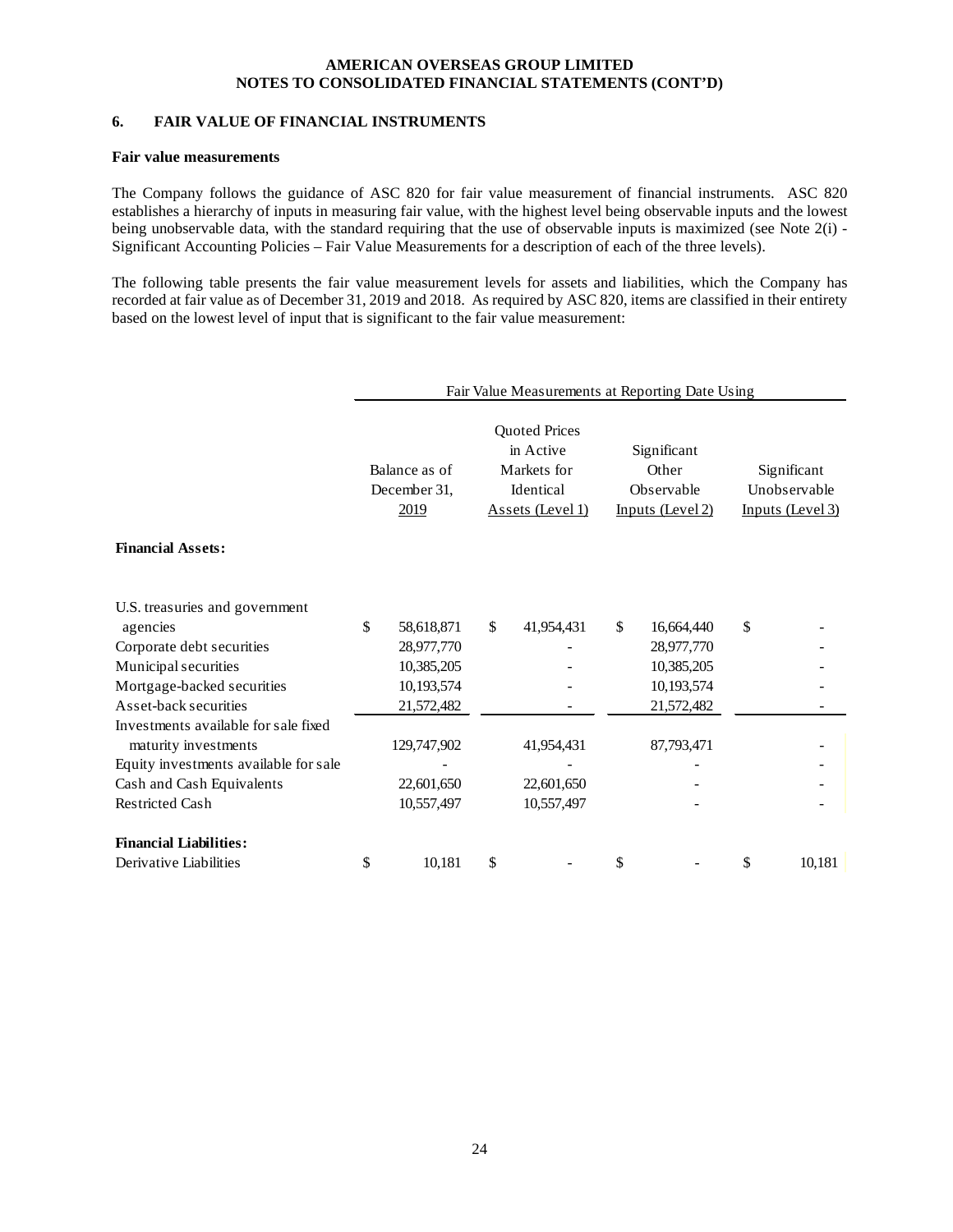# **6. FAIR VALUE OF FINANCIAL INSTRUMENTS (cont'd)**

|                                                                                                       |                                       |                                                                                   | Fair Value Measurements at Reporting Date Using        |                                                 |
|-------------------------------------------------------------------------------------------------------|---------------------------------------|-----------------------------------------------------------------------------------|--------------------------------------------------------|-------------------------------------------------|
|                                                                                                       | Balance as of<br>December 31.<br>2018 | <b>Quoted Prices</b><br>in Active<br>Markets for<br>Identical<br>Assets (Level 1) | Significant<br>Other<br>Observable<br>Inputs (Level 2) | Significant<br>Unobservable<br>Inputs (Level 3) |
| <b>Financial Assets:</b>                                                                              |                                       |                                                                                   |                                                        |                                                 |
| U.S. treasuries and government<br>agencies<br>Corporate debt securities                               | \$<br>62, 672, 438<br>24,770,687      | \$<br>46,180,197                                                                  | \$<br>16,492,241<br>24,770,686                         | \$                                              |
| Mortgage-backed securities<br>Asset-back securities                                                   | 13,275,225<br>35, 177, 631            |                                                                                   | 13,275,226<br>35,177,631                               |                                                 |
| Investments available for sale fixed<br>maturity investments<br>Equity investments available for sale | 135,895,981                           | 46,180,197                                                                        | 89,715,784                                             |                                                 |
| Cash and Cash Equivalents<br><b>Restricted Cash</b>                                                   | 34,707,538<br>6,554,204               | 34,707,538<br>6,554,204                                                           |                                                        |                                                 |
| <b>Financial Liabilities:</b><br>Derivative Liabilities                                               | \$<br>266,066                         | \$                                                                                | \$                                                     | \$<br>266,066                                   |

#### **Fixed-maturity investments**

The Company's fair values of fixed-maturity and short-term investments are based on prices obtained from nationally recognized independent pricing services. Where available, the prices are obtained from market quotations in active markets. Where there is no quoted price for an identical security, then the pricing service may use matrix pricing or model processes, such as the option adjusted spread model, to estimate the fair value of a security. The matrix pricing or model processes consist primarily of observable inputs, which may include: benchmark yields, reported trades, broker/dealer quotes, issuer spreads, two-sided markets, benchmark securities, bids, offers and reference data. The Company receives at least one fair value price for each of its investment securities and has not adjusted any of the prices received from the pricing services. At December 31, 2019 and 2018, all the Company's securities were valued using the independent pricing services.

There were no transfers into or out of Level 1 or 2 during the years ended December 31, 2019 and 2018.

As management is ultimately responsible for determining the fair value measurements for all securities, the Company assesses the reasonableness of the fair values received by comparing them to other pricing information readily available and management's knowledge of the current markets. The Company also assesses the pricing methodologies and related inputs used by the pricing services to estimate fair value. Any prices that, in management's opinion, may not be representative of fair value are challenged with the pricing service. Based on the information obtained from the above reviews, the Company evaluated the fixed-maturity securities in the investment portfolio to determine the appropriate fair value hierarchy level in accordance with ASC 820. Based on the Company's evaluation, each security was classified as Level 1, 2, or 3. Prices with observable market inputs were classified as Level 2, prices on money market funds and US treasuries were classified as Level 1. There were no market inputs classified as Level 3 as of December 31, 2019 and 2018. The Company holds an investment in a capital trust, classified as a corporate debt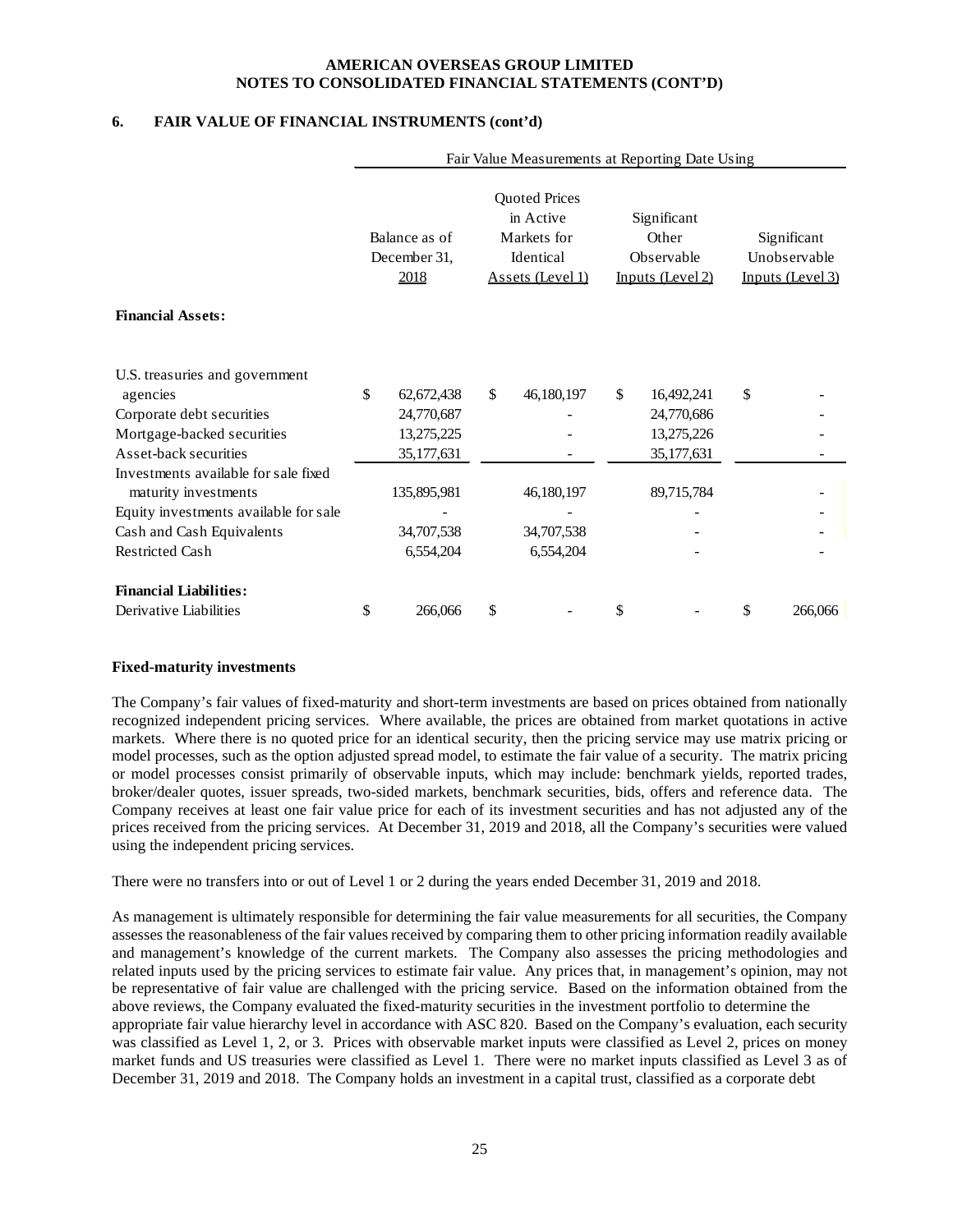# **6. FAIR VALUE OF FINANCIAL INSTRUMENTS (cont'd)**

security available for sale, which was valued using an analysis to comparable securities, incorporating a spread to the yields on the comparable securities to derive the fair value. There were no liabilities measured at fair value on a recurring basis using unobservable measurements other than the Company's credit derivatives.

#### **Equity investments**

In 2018, the Company's equity investments were comprised of funds invested in a range of diversified strategies. In accordance with U.S. GAAP, the fair values of the funds are based on the unadjusted net asset value of the funds and as such, the Company has adopted NAV as a practical expedient and this is not presented in the levelling table. The Company validates these prices through agreeing net asset values to audited financial statements where available, in conjunction with regular discussion and analysis of the investment portfolio's structure. AOG and AORE equity fund investments were sold in 2019.

ORE equity fund investment remains and is \$1.2 million and \$1.0 million as of December 31, 2019 and 2018, respectively

#### **Other fair value disclosures**

Management has estimated the fair value of certain financial instruments based upon market information using appropriate valuation methodologies. Fair value estimates are not necessarily indicative of the amount the Company could realize in a current market exchange.

The Company considers carrying amounts of cash and cash equivalents, interest, other assets, accounts payable and accrued liabilities to be reasonable estimates of their fair values.

As of December 31, 2019 and 2018, the fair value of the Company's \$38.6 million, respectively redeemable Series A Preference Shares was approximately \$7.3 million and \$7.0 million, respectively. These fair value estimates are based on the present value of expected cashflows, together with the Company's best estimate of fair value of this instrument. The fair value measurement was classified as Level 3 in the fair value hierarchy.

Carrying value of all financial assets and liabilities is equivalent to fair value.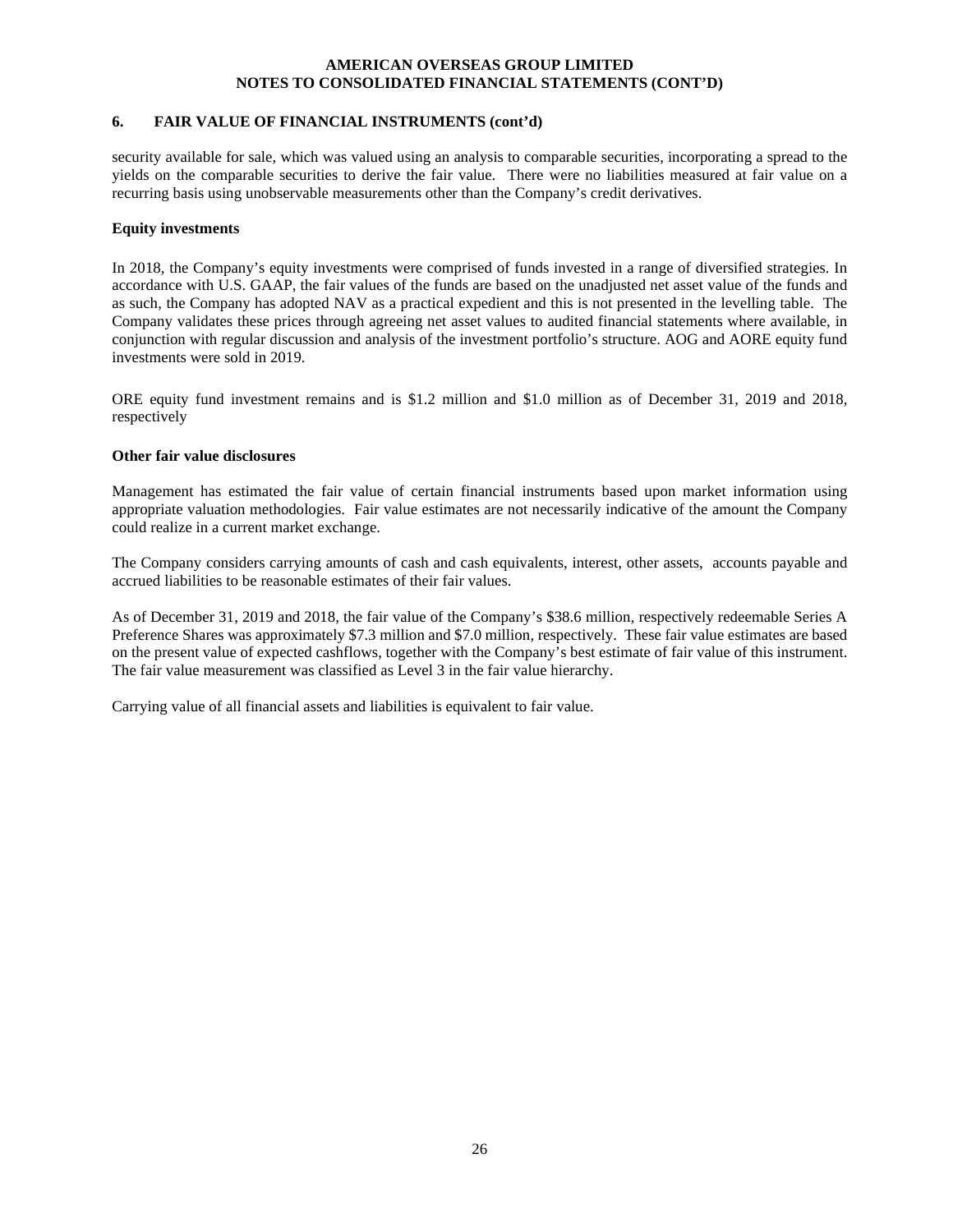# **7. LOSSES AND LOSS EXPENSE RESERVE**

The Company's loss and loss expense reserve as of December 31, 2019, represented case basis loss reserves and incurred but not reported reserves, or claim liability which includes a fair value adjustment of the financial guaranty reserves. Refer to Note 2 - Significant Accounting Policies for a description of the Company's accounting policy for insurance losses.

A summary of the movement in the provision for losses and LAE for the years ended December 31, 2019 and 2018 is presented in the following table:

|                                                         | 2019              | 2018              |
|---------------------------------------------------------|-------------------|-------------------|
| Losses and loss expense reserve                         |                   |                   |
| Balance - Beginning of year                             | \$<br>266,727,620 | 304,772,603<br>\$ |
| Less: reinsurance recoverable                           | (192, 901, 183)   | (216,872,054)     |
| Net balance - Beginning of year                         | 73,826,437        | 87,900,549        |
| Reserves transferred in through loss portfolio transfer |                   |                   |
| Incurred related to:                                    |                   |                   |
| Current year                                            | 4,070,143         | 1,966,036         |
| Prior years                                             | 3,388,029         | 627,341           |
| Premium deficiency reserve                              | 15,358            |                   |
| Total incurred                                          | 7,473,530         | 2,593,377         |
| Net losses paid related to:                             |                   |                   |
| Current year                                            | (2,035,099)       | (1,070,889)       |
| Prior years                                             | (10,209,652)      | (15,596,600)      |
| <b>Total Paid</b>                                       | (12, 244, 751)    | (16,667,489)      |
| Net balance - End of year                               | 69,055,216        | 73,826,437        |
| Add: reinsurance recoverable                            | 194,630,544       | 192,901,183       |
|                                                         |                   |                   |
| <b>Balance - End of year</b>                            | 263,685,760       | \$<br>266,727,620 |

For the year ended December 31, 2019, the Company incurred loss and LAE of \$7.5 million. Incurred losses related to the Company's short-tailed property casualty business were \$3.7 million, driven by \$4.1 million of incurred loss on the current accident year. The financial guaranty reinsurance business generated net incurred losses of \$3.8 million in 2019 including fair value adjustments.

For the year ended December 31, 2018, the Company incurred loss and LAE of \$2.6 million. Incurred losses related to the Company's short-tailed property casualty business were \$1.1 million, driven by \$2.0 million of incurred loss on the current accident year. The financial guaranty reinsurance business generated net incurred losses of \$1.5 million in 2018 including fair value adjustments, primarily related to its reinsurance of obligations of Commonwealth of Puerto Rico.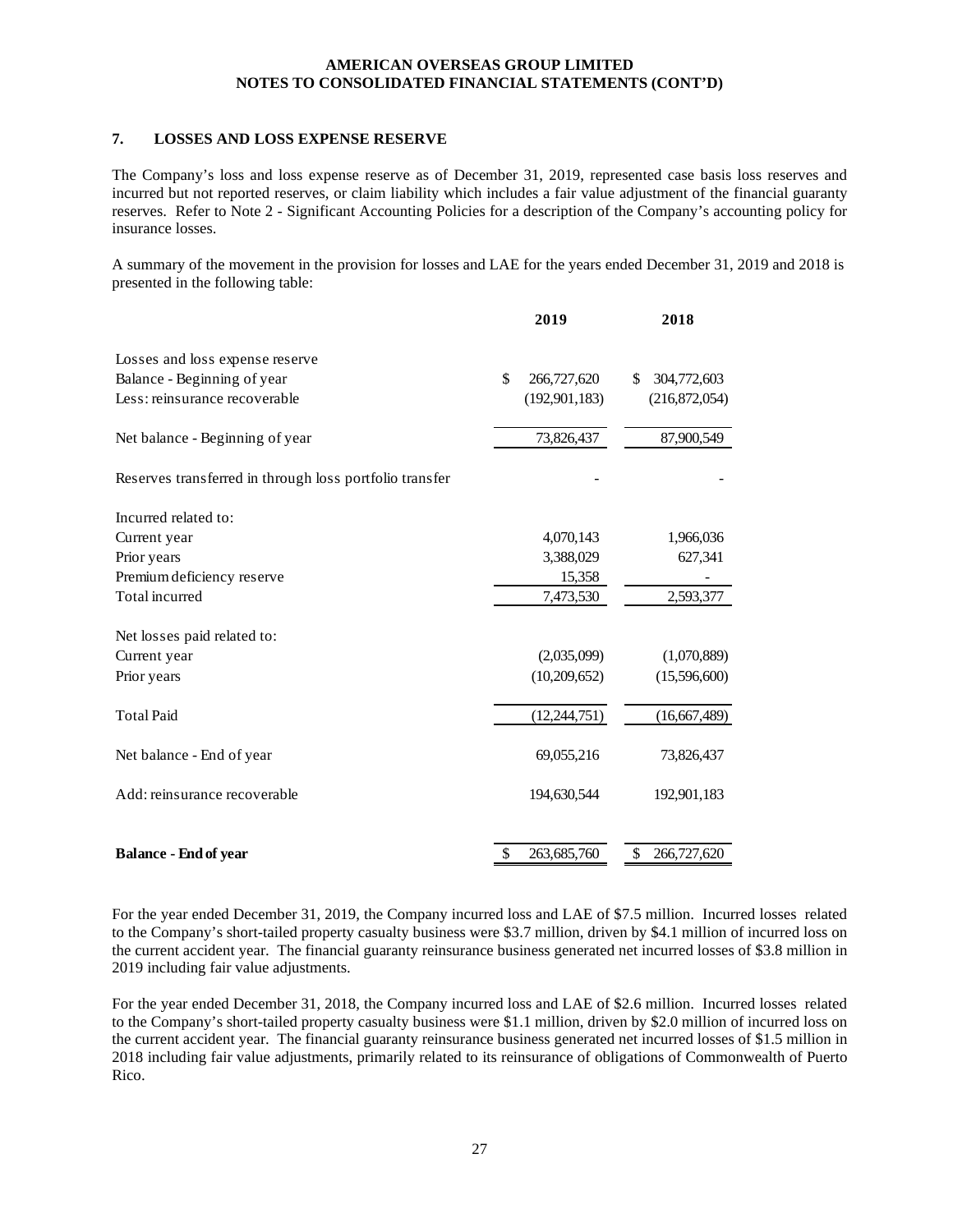# **7. LOSSES AND LOSS EXPENSE RESERVE (cont'd)**

#### Financial guaranty

To determine the adequacy of its aggregate reserves, the Company considers the loss reserves established by its ceding companies for the exposures it has reinsured as well as the methodologies used by the ceding companies to calculate such ceded loss reserves. For the property and casualty reinsurance, which is from affiliates, the Company books the same reserves as the ceding company. To further evaluate the ceded reserve amounts established by the ceding companies, the Company uses its own expected loss forecasting methodologies. Ultimately, the Company decides on an individual credit-by-credit basis whether to establish the ceding company's reserve as its own or to use its own forecast methodology to determine the reserve for such credit. As of December 31, 2019 and 2018, the Company's recorded loss and LAE reserves for financial guaranty contracts are \$17.5 million (2018: \$19.9 million) higher than the reserves reported by the primaries.

The Company uses one of two approaches to perform its own forecast of expected losses. The first approach is a statistical expected loss approach, which considers the likelihood of alternative outcomes. The statistical expected loss is a function of: (i) the net par outstanding on the credit; (ii) internally developed historical default assumptions (taking into consideration internal ratings and remaining term to maturity of an obligation); (iii) internally developed loss severities; and (iv) a discount factor. This approach is referred to by the Company as the probabilistic expected loss ("PEL") modeling approach. The loss severities and default assumptions are based on rating agency information, are specific to each bond type and are established and approved by management. For certain credit exposures, the Company's surveillance activities may provide information relevant to adjust the estimate of the statistical expected losses. As such, the default probability or loss severity for such exposures under certain probabilistic scenarios may be adjusted based on the judgment of senior management.

The second approach entails the use of more precise estimates of expected net cash outflows (future claim payments, net of potential recoveries, expected to be paid to the holder of the insured financial obligation). The Company's risk management staff considers the likelihood of alternative possible outcomes and develops alternative loss scenarios, in conjunction with a review of historical performance data of the collateral pools. In this approach, a probabilityweighted expected loss estimate is developed based on assigning probabilities to multiple net claim payment scenarios and applying an appropriate discount factor. For RMBS, the Company takes into account the first loss protective features inherent in the structure of the insured exposure, collateral losses to date, current delinquency rates and loan product characteristics such as loan-to-value ratio and credit score. The first loss protection in most of the Company's RMBS transactions is provided by excess spread, overcollateralization, subordination, and in some cases mortgage pool insurance.

A loss reserve is recorded for the excess, if any, of estimated expected losses (net cash outflows) over unearned premium reserve ("UPR"). For certain policies, estimated potential recoveries exceed estimated future claim payments because all or a portion of such recoveries relate to claims previously paid. The expected net cash inflows for these policies are recorded as a recoverable asset.

The discount factor applied is based on a risk-free discount rate corresponding to the remaining expected weightedaverage life of the exposure or based on multiple risk-free discount rates related to the timing of individual claims payments. The discount factors are updated for the current risk-free rates each reporting period. As of December 31, 2019, the Company used risk free rates ranging from 1.48% to 2.39% to discount reserves for loss and loss adjustment expenses. As of December 31, 2018, the Company used risk free rates ranging from 2.44% to 3.02% to discount reserves for loss and loss adjustment expenses.

The Company establishes reserves that it believes are adequate to cover the present value of ultimate liability for losses and loss adjustment expenses, net of UPR. These reserves are based on estimates and may vary materially from actual results.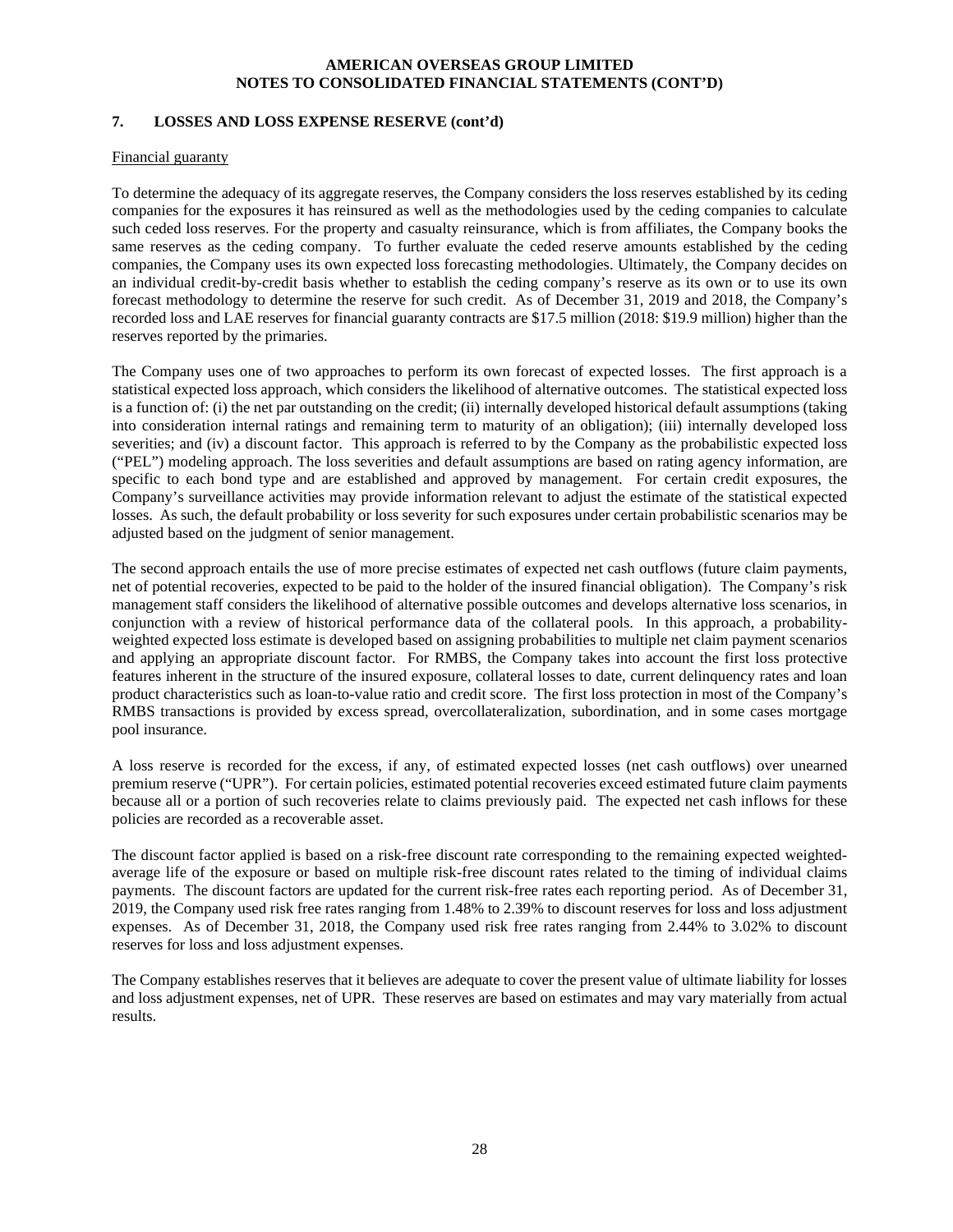# **7. LOSSES AND LOSS EXPENSE RESERVE (cont'd)**

#### Property and casualty

The following presents information about incurred and paid claims development for the short term duration contracts as of December 31, 2019, net of reinsurance. The information about incurred and paid claims development for the 2013 to 2019 years, and the average annual percentage payout of incurred claims by age as of December 31, 2019, is presented as required supplementary information. The below tables begin at June 26, 2013. This was the date AOG became part of OGL, whose U.S. subsidiaries write short duration property and casualty business. Claims count information is not reflected in the below tables. Due to the role of the U.S subsidiaries in the non standard auto and the reinsurance business this information is not available.

| (dollars in thousand<br><b>Accident Year</b> | (unaudited)<br>2013      | expenses, net of reinsurance<br>(unaudited)<br>2014 | Incurred loss and allocated loss adjustment<br>For the Years Ended December 31,<br>(unaudited)<br>2015 | 2016      | 2017                     | 2018         | 2019         | <b>Total of</b><br>incurred-but-<br>not-reported<br>liabilities plus<br>expected<br>development on<br>reported claims |
|----------------------------------------------|--------------------------|-----------------------------------------------------|--------------------------------------------------------------------------------------------------------|-----------|--------------------------|--------------|--------------|-----------------------------------------------------------------------------------------------------------------------|
| 2013                                         | \$<br>34,799 \$          | 38,858 \$                                           | 38,245 \$                                                                                              | 38,013 \$ | 38,057 \$                | 37,913 \$    | 37,879 \$    | 21                                                                                                                    |
| 2014                                         | $\overline{\phantom{a}}$ | 34,792                                              | 35,215                                                                                                 | 34,577    | 34,694                   | 34,530       | 34,492       | 20                                                                                                                    |
| 2015                                         | ٠                        | ٠                                                   | 5,182                                                                                                  | 5,076     | 5,332                    | 5,173        | 5,206        | 14                                                                                                                    |
| 2016                                         | ٠                        | ٠                                                   | ٠                                                                                                      | 3,072     | 3,388                    | 3,223        | 3,137        | 45                                                                                                                    |
| 2017                                         | ٠                        | $\sim$                                              | $\sim$                                                                                                 | ٠         | 3,126                    | 2,852        | 2,699        | 99                                                                                                                    |
| 2018                                         | ٠                        | ٠                                                   | $\sim$                                                                                                 | ٠         | ٠                        | 1,966        | 1,858        | 104                                                                                                                   |
| 2019                                         | ۰                        | ٠                                                   | $\overline{\phantom{a}}$                                                                               | ۰         | $\overline{\phantom{a}}$ | ۰            | 4,070        | 1,155                                                                                                                 |
|                                              |                          |                                                     |                                                                                                        |           | \$<br>84,596             | \$<br>85,657 | \$<br>89,341 |                                                                                                                       |

#### **expenses, net of reinsurance For the Years Ended December 31, Cumulative paid claims and allocated loss adjustment**

| (dollars in thous and<br><b>Accident Year</b>                            | (unaudited)<br>2013      |               | (unaudited)<br>2014      | (unaudited)<br>2015 | 2016   |   | 2017      | 2018         |    | 2019   |
|--------------------------------------------------------------------------|--------------------------|---------------|--------------------------|---------------------|--------|---|-----------|--------------|----|--------|
| 2013                                                                     | \$<br>15,872             | <sup>\$</sup> | 30,676 \$                | 35,199 \$           | 37,208 | S | 37,919 \$ | 38,137       | -S | 38,196 |
| 2014                                                                     | $\overline{\phantom{a}}$ |               | 21,080                   | 28.728              | 32,052 |   | 33,420    | 33,927       |    | 34,007 |
| 2015                                                                     | $\overline{\phantom{a}}$ |               | $\overline{\phantom{a}}$ | 3,392               | 4,708  |   | 5,332     | 5,384        |    | 5,467  |
| 2016                                                                     | $\overline{\phantom{a}}$ |               | $\overline{\phantom{a}}$ | ۰                   | 1,980  |   | 2,794     | 2,952        |    | 2,978  |
| 2017                                                                     |                          |               | $\overline{\phantom{a}}$ | ۰                   | ۰      |   | 1,810     | 2,571        |    | 2,694  |
| 2018                                                                     |                          |               |                          |                     | ۰      |   |           | 1,071        |    | 1,409  |
| 2019                                                                     | $\overline{\phantom{a}}$ |               |                          |                     | ۰      |   |           |              |    | 2,034  |
|                                                                          |                          |               |                          |                     |        |   | 81.275    | \$<br>84,042 |    | 86,785 |
| All outstanding liabilities before 2013, net of reinsurance              |                          |               |                          |                     |        |   |           | 21           |    | 21     |
| Liabilities for claims and claims adjustment expense, net of reinsurance |                          |               |                          |                     |        |   |           | \$<br>1.636  | S  | 2,576  |

#### **Average annual percentage payout of incurred claims by age, net of reinsurance**

| Years | <u>Year 1</u> | Year 2 | Year 3 | Year 4 | Year 5 |
|-------|---------------|--------|--------|--------|--------|
|       | 58%           | 27%    | 9%     | 3%     | 2%     |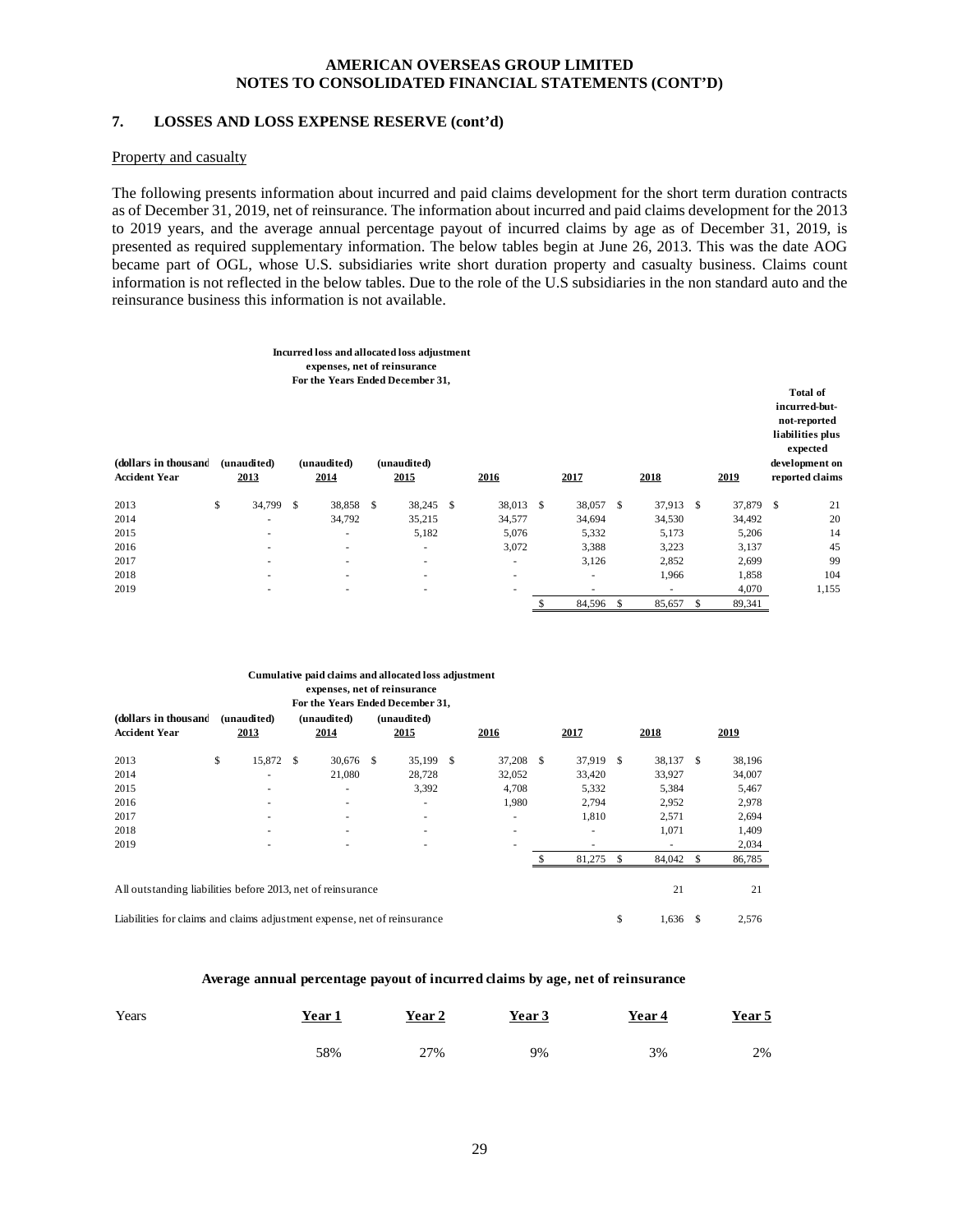#### **7. LOSSES AND LOSS EXPENSE RESERVE (cont'd)**

# **Reconciliation of the disclosure of incurred and paid claims development to the liability for unpaid claims and claims adjustment expenses**

| (dollars in thousands)                                                          | 2019          |
|---------------------------------------------------------------------------------|---------------|
| <b>Net Outstanding Liabilities</b>                                              |               |
| Liabilities for unpaid claims and claim adjustment expenses, net of reinsurance | \$<br>2,576   |
| Premium Deficiency Reserve                                                      | 275           |
| Total reinsurance recoverable on unpaid claims                                  | 194,245       |
| Insurance lines other than short-duration                                       | 66,589        |
| Unallocated claims adjustment expenses                                          |               |
| Other                                                                           |               |
|                                                                                 | 263,685       |
| Total gross liability for unpaid claims and claims adjustment expense           | \$<br>263,685 |

# **8. COMMUTATIONS AND OTHER SETTLEMENTS**

Effective June 1, 2019, the Company entered into a Commutation, Reassumption and Release Agreement with Assured Guaranty Municipal Corp. ("AGM"). This agreement provided, among other things, for the Company to pay a \$12,823,945 net commutation payment to terminate the reinsurance with respect to a certain policy previously assumed, with par in-force of \$1.0 billion (the "Released Risks"). In return, each party was released from all liabilities and obligations with respect to the Released Risks. The effect of this agreement on the Company's results of operations was an overall loss to net income at the time of termination of \$2.8 million.

Effective January 1, 2018, the Company entered into a Commutation, Reassumption and Release Agreement with Assured Guaranty Municipal Corp. ("AGM"). This agreement provided, among other things, for the Company to pay a \$6,000,000 net commutation payment to terminate the reinsurance with respect to a certain policy previously assumed, with par in-force of \$43.5 million (the "Released Risks"). In return, each party was released from all liabilities and obligations with respect to the Released Risks. The effect of this agreement on the Company's results of operations was an overall loss to net income at the time of termination of \$1.6 million.

The Company entered into a Commutation, Reassumption and Release Agreement, effective July 1, 2018, with Assured Guaranty (Europe) PLC. ("AGE"). This agreement provided, among other things, for the Company to pay a \$3,575,881 net commutation payment to terminate the reinsurance with respect to a certain policy previously assumed, with par inforce of \$121.4 million (the "Released Risks"). In return, each party was released from all liabilities and obligations with respect to the Released Risks. The effect of this agreement on the Company's results of operations was an overall loss to net income at the time of termination of \$2.4 million.

Effective July 1, 2018, the Company entered into a Commutation, Reassumption and Release Agreement with AGM. This agreement provided, among other things, for the Company to pay a \$364,834 net commutation payment to terminate the reinsurance with respect to a certain policy previously assumed, with par in-force of \$87.9 million (the "Released Risks"). In return, each party was released from all liabilities and obligations with respect to the Released Risks. The effect of this agreement on the Company's results of operations was an overall loss to net income at the time of termination of \$0.2 million.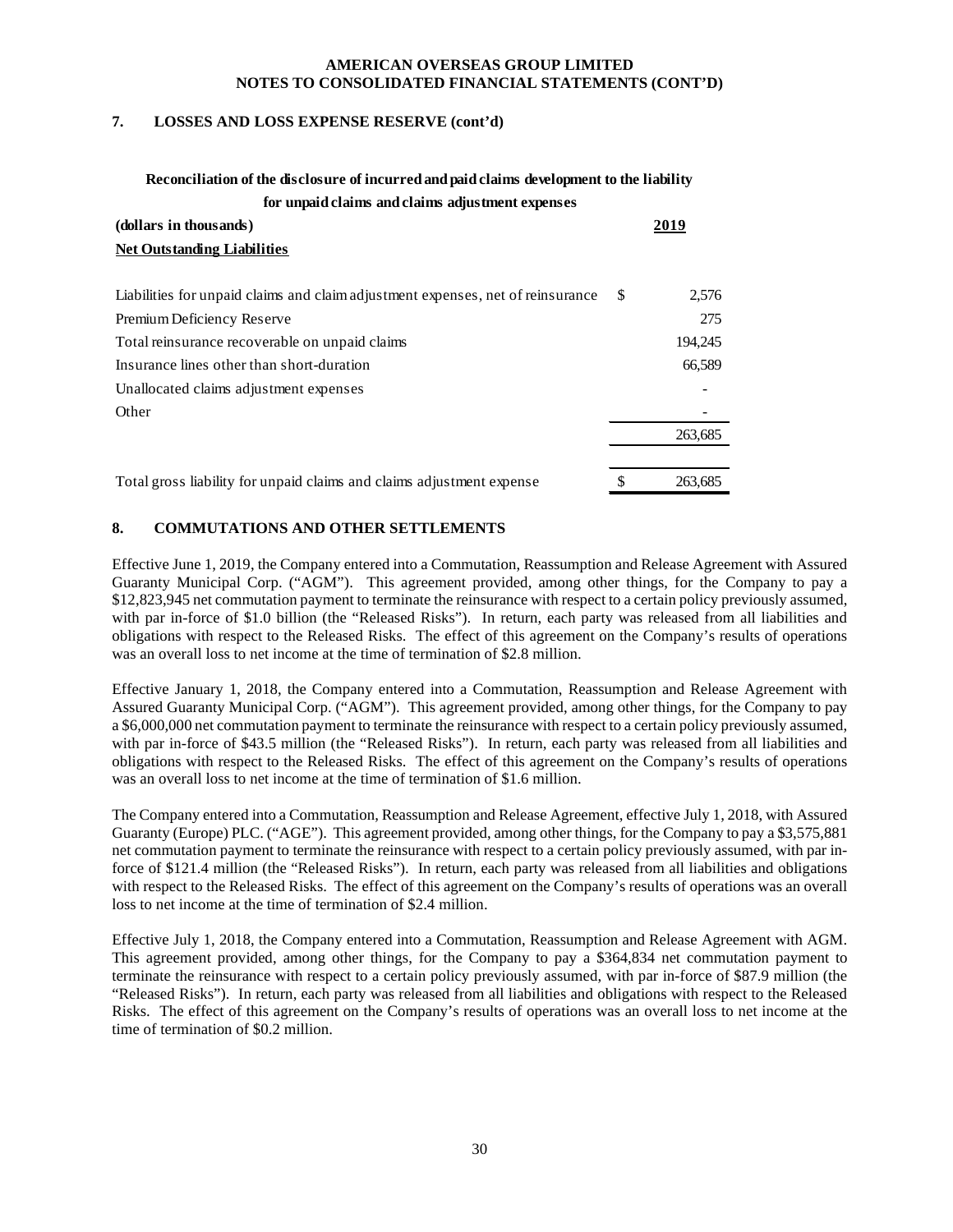# **8. COMMUTATIONS AND OTHER SETTLEMENTS (cont'd)**

AORE entered into a Commutation Agreement, effective April 1, 2020, to commute the remaining portfolio of financial guaranty reinsurance business it had assumed from Assured Guaranty Municipal Corp ("AGMC"), effective upon receipt of the commutation payment to AGMC – see Note 25 Subsequent Events. The aggregate outstanding par value of the reinsurance portfolio being commuted was \$345.0 million as of April 1, 2020, therefore eliminating the financial guaranty reinsurance business on AORE. As of December 31, 2019 and 2018, the aggregate outstanding par value of the reinsurance portfolio was \$362.0 million and \$1,474.0 million, respectively.

#### **9. SEGMENT INFORMATION**

The determination of reportable segments is based on how management monitors the Company's underwriting operations. Management monitors the performance of its underwriting operations based on the markets and customers served and the type of accounts written. The Company is currently organized into three operating segments: property/casualty insurance and reinsurance, financial guaranty and corporate/other. All product lines fall within these classifications. The property/casualty segment provides insurance and reinsurance primarily related to US short-tail personal lines. This segment also contains an allocation of a portion of the AORE overhead expenses related to AORE's property/casualty reinsurance business, thus increasing the segment's overall operating expenses. The financial guaranty segment includes AORE's financial guaranty operations which are in run-off and which the Company has no plans to re-enter. During the year ended December 31, 2019, our major customers were the following primary monoline financial guaranty insurers all owned by a common group: Assured Guaranty Corp., or "Assured Guaranty", Assured Guaranty Municipal Corp. (formerly Financial Security Assurance Inc.), or "AGM", and together with AGM, "FSA". As the Company does not manage its assets by segment, investment income, interest expense and total assets are not allocated to individual reportable segments.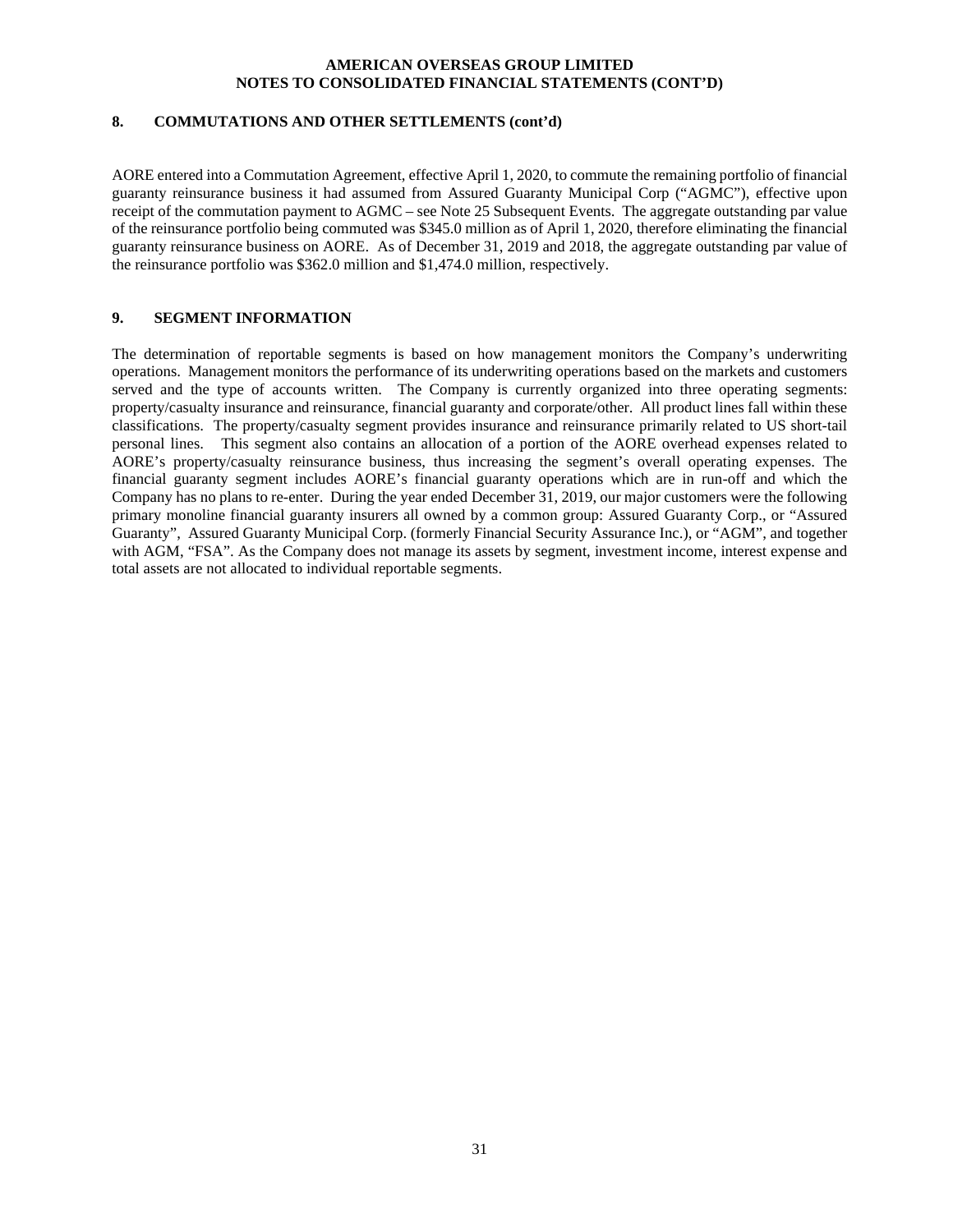# **9. SEGMENT INFORMATION (cont'd)**

The following tables provide a summary of the segment results.

|                                                   | December 31, 2019 |                          |    |                  |    |                  |    |              |  |  |
|---------------------------------------------------|-------------------|--------------------------|----|------------------|----|------------------|----|--------------|--|--|
|                                                   |                   |                          |    | <b>Financial</b> |    |                  |    |              |  |  |
| (dollars in thousands)                            |                   | <b>Property/Casualty</b> |    | <b>Guaranty</b>  |    | <b>Corporate</b> |    | <b>Total</b> |  |  |
| Net premiums earned                               | \$                | 8,824                    | \$ | (14,247)         | \$ |                  | \$ | (5, 423)     |  |  |
| Net change in fair value of credit derivatives    |                   |                          |    | 265              |    |                  |    | 265          |  |  |
| Losses and loss adjustment expenses               |                   | (3,701)                  |    | (3,773)          |    |                  |    | (7, 474)     |  |  |
| Acquisition expenses                              |                   | (4,752)                  |    | 3,125            |    |                  |    | (1,627)      |  |  |
| Underwriting gain (loss)                          |                   | 371                      |    | (14,630)         |    |                  |    | (14,259)     |  |  |
| Fee income                                        |                   | 11,591                   |    |                  |    |                  |    | 11,591       |  |  |
| Net investment income                             |                   |                          |    |                  |    | 2,447            |    | 2,447        |  |  |
| Other income                                      |                   |                          |    |                  |    | 383              |    | 383          |  |  |
| Net realized gain on sales of investments         |                   |                          |    |                  |    | 1,824            |    | 1,824        |  |  |
| Fair value adjustment                             |                   |                          |    |                  |    | 10,586           |    | 10,586       |  |  |
| Operating expenses                                |                   | (10,741)                 |    | (2,753)          |    | (111)            |    | (13,605)     |  |  |
| Interest expense                                  |                   |                          |    |                  |    | (1,803)          |    | (1,803)      |  |  |
| Amortization expense                              |                   |                          |    |                  |    |                  |    |              |  |  |
| Other expense                                     |                   |                          |    |                  |    |                  |    |              |  |  |
| Income tax                                        |                   | (287)                    |    |                  |    |                  |    | (287)        |  |  |
| Net income (loss) before non controlling interest | \$                | 934                      | \$ | (17, 383)        | \$ | 13,326           | \$ | (3, 123)     |  |  |

|                                                   | December 31, 2018 |                          |    |                  |    |           |    |              |  |  |  |
|---------------------------------------------------|-------------------|--------------------------|----|------------------|----|-----------|----|--------------|--|--|--|
|                                                   |                   |                          |    | <b>Financial</b> |    |           |    |              |  |  |  |
| (dollars in thousands)                            |                   | <b>Property/Casualty</b> |    | <b>Guaranty</b>  |    | Corporate |    | <b>Total</b> |  |  |  |
| Net premiums earned                               | \$                | 2,361                    | \$ | (2,576)          | \$ |           | \$ | (215)        |  |  |  |
| Net change in fair value of credit derivatives    |                   |                          |    | 75               |    |           |    | 75           |  |  |  |
| Losses and loss adjustment expenses               |                   | (1,060)                  |    | (1,533)          |    |           |    | (2,593)      |  |  |  |
| Acquisition expenses                              |                   | (556)                    |    | 1,133            |    |           |    | 577          |  |  |  |
| Underwriting gain (loss)                          |                   | 745                      |    | (2,901)          |    |           |    | (2,156)      |  |  |  |
| Fee income                                        |                   | 11,470                   |    |                  |    |           |    | 11,470       |  |  |  |
| Net investment income                             |                   |                          |    |                  |    | 2,809     |    | 2,809        |  |  |  |
| Other income                                      |                   |                          |    |                  |    | 532       |    | 532          |  |  |  |
| Net realized gain on sales of investments         |                   |                          |    |                  |    | 8         |    | 8            |  |  |  |
| Fair value adjustment                             |                   |                          |    |                  |    | 332       |    | 332          |  |  |  |
| Operating expenses                                |                   | (9,278)                  |    | (3,975)          |    | (139)     |    | (13,392)     |  |  |  |
| Interest expense                                  |                   |                          |    |                  |    | (2,191)   |    | (2,191)      |  |  |  |
| Amortization expense                              |                   |                          |    |                  |    |           |    |              |  |  |  |
| Other expense                                     |                   |                          |    |                  |    |           |    |              |  |  |  |
| Income tax                                        |                   | (4)                      |    |                  |    |           |    | (4)          |  |  |  |
| Net income (loss) before non controlling interest | \$                | 2,933                    | \$ | (6, 877)         | \$ | 1,351     | \$ | (2,592)      |  |  |  |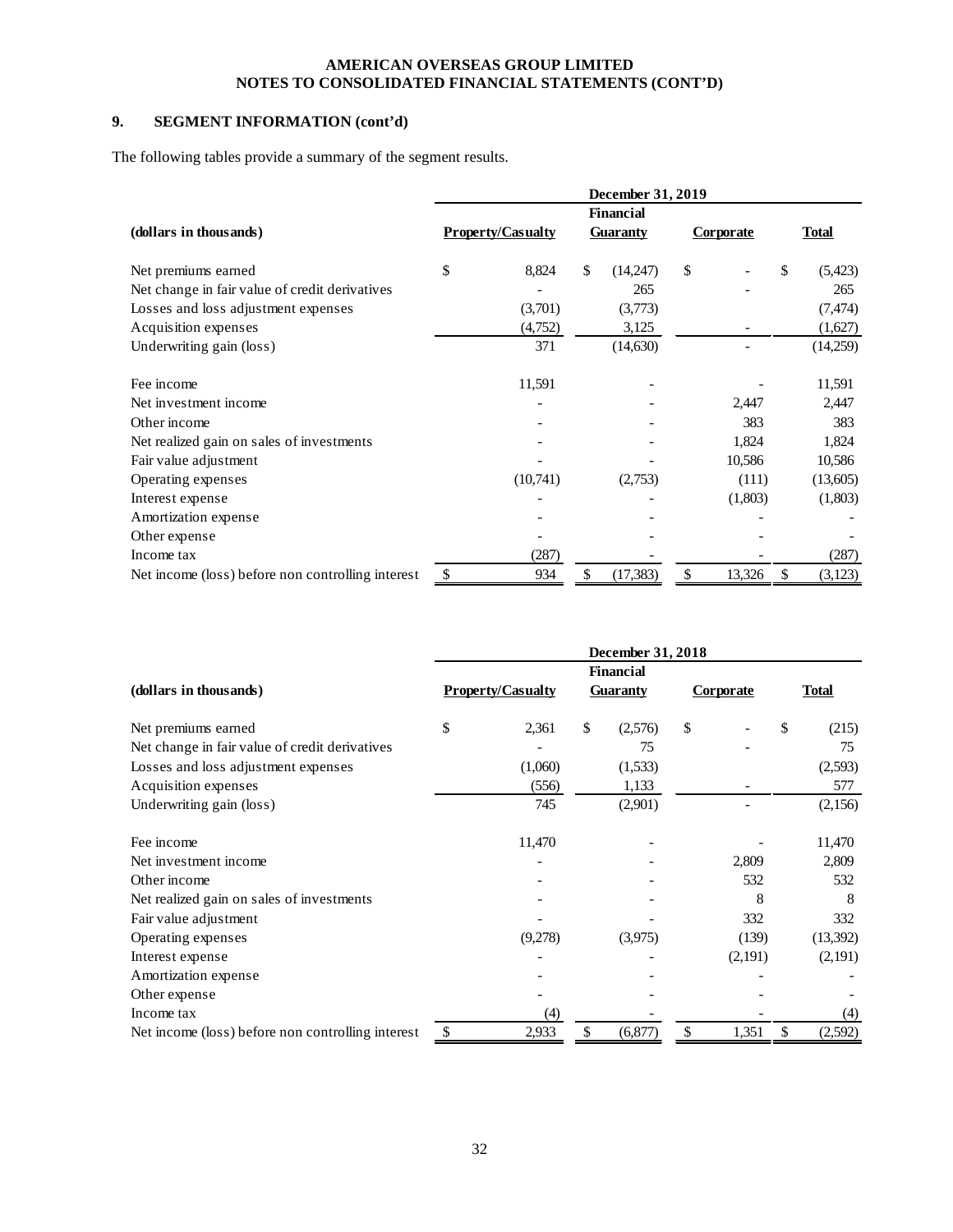# **10. COMMITMENTS AND CONTINGENCIES**

The insurance and reinsurance subsidiaries of the Company are involved in various claims and legal actions arising in the ordinary course of business. Some claims allege breach of good faith and fair dealing; however, those entities are vigorously defending their position, and in the opinion of management, the ultimate outcome of these matters will not have a material adverse effect on the Company's financial position, results of operations or cashflows.

# **11. LEASES**

The Company has 4 operating leases comprised of two vehicles, a copier, and office space. The vehicles and copier have a remaining lease term of 1-2 years and have fixed lease payments. The office space has a remaining lease term of 8 years and 8 months, includes a lease schedule reflecting increases each year and includes renewal options up to 10 years.

The components of lease expense were as follows:

|                      |    | December 31, 2019 |  |
|----------------------|----|-------------------|--|
| Operating lease cost |    | 330,423           |  |
| Total lease cost     | £. | 330.423           |  |

Supplemental cash flow information related to leases was as follows:

| Cash paid for amounts included in the measurement of lease liabilties    |    |              |  |  |  |
|--------------------------------------------------------------------------|----|--------------|--|--|--|
| Operating cash flows from operating leases                               | \$ | 338,520      |  |  |  |
|                                                                          |    |              |  |  |  |
|                                                                          |    |              |  |  |  |
| Supplemental balance sheet information related to leases was as follows: |    |              |  |  |  |
| Operating leases                                                         |    |              |  |  |  |
| Operating lease right-of-use assets                                      | \$ | 1,908,178    |  |  |  |
|                                                                          |    |              |  |  |  |
| Current operating lease liabilties                                       |    | \$ 2,177,546 |  |  |  |
|                                                                          |    |              |  |  |  |
| Other information:                                                       |    |              |  |  |  |
| Weight average remaining lease term - operating                          |    | 8.48 years   |  |  |  |
| Weight average discount rate - operating                                 |    | 6.04%        |  |  |  |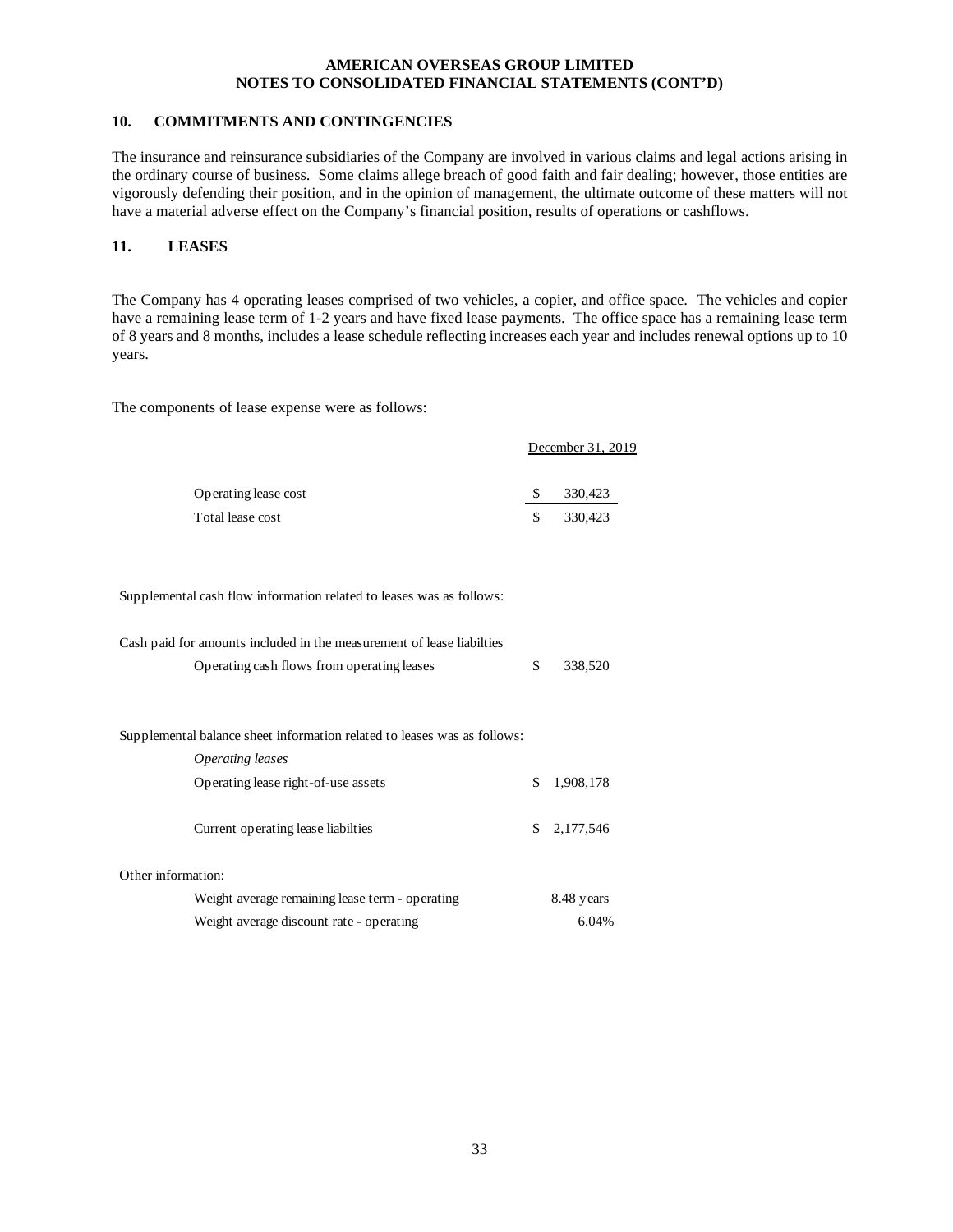# **11. LEASES (cont'd)**

| 2020       |                 | \$<br>342,786   |
|------------|-----------------|-----------------|
| 2021       |                 | 319,013         |
| 2022       |                 | 308,610         |
| 2023       |                 | 312,877         |
| 2024       |                 | 317,143         |
| Thereafter |                 | 1,198,887       |
|            | Total           | \$<br>2,799,316 |
|            | Less: Interest  | (621,770)       |
|            | Lease Liability | \$<br>2,177,546 |

Future minimum lease payments as of December 31, 2019 are as follows:

As of December 31, 2019, the Company has no additional operating leases that have not yet commenced.

# **12. REDEEMABLE SERIES A PREFERENCE SHARES**

On December 14, 2006, AOG issued 75,000 Series A Preference Shares at \$1,000 per share for total consideration of \$75.0 million. The Series A Preference Shares have a par value of \$0.10 per share and a redemption value of \$1,000 per share. Until December 15, 2016, the Series A Preference Shares bear a non-cumulative, non mandatory dividend rate of 7.50%, which is payable semi-annually on June 15 and December 15 each year upon declaration by the Board of Directors. After December 15, 2016, if the Series A Preference Shares have not been redeemed or repurchased, they bear a non-cumulative, non-mandatory dividend rate of Three-Month LIBOR (as defined in the Series A Certificate of Designations) plus 3.557%, which is payable quarterly on the 15th day of March, June, September and December of each year, beginning on March 15, 2017, upon declaration by the Board of Directors. Unless previously redeemed, the Series A Preference Shares have a mandatory redemption date of December 15, 2066. AOG can redeem the Series A Preference Shares at any time from December 15, 2016 with no penalty to AOG.

On May 12, 2009, the Board determined to suspend payment of dividends on the Series A Preference Shares; therefore, during the years ended December 31, 2018 and 2017, there were no dividends declared or paid. The payment of preference share dividends is classified as interest expense. On March 10, 2010, AOG completed a tender offer for the Series A Preference Shares, pursuant to which 15,300 shares, or 20.40% of the 75,000 shares previously outstanding were validly tendered. The Company accepted for purchase all such Series A Preference Shares that were validly tendered as of the applicable expiration date and paid \$3.8 million for all such Series A Preference Shares realizing a gain of \$11.5 million. On August 8, 2016, American Overseas Group commenced a tender offer for any and all of its outstanding Series A Non-Cumulative Preference Shares for cash at a price not to exceed \$200 for each \$1,000 principal liquidation amount of the Series A Shares validly tendered and accepted by the Company. In order to be purchased in the tender offer, Series A Shares were to be tendered on or before September 2, 2016, and accepted by the Company. Of the 59,700 outstanding shares, 1,100 shares were tendered for a redemption value of \$220,000.

On January 23, 2018, AOG accepted for purchase \$20 million Series A Preference Shares that were validly tendered as of the applicable expiration date and paid \$4.4 million for all such Series A Preference Shares realizing a gain of \$15.6 million. After expiration of the tender, 38,600 Series A Non –Cumulative Preference Shares remain outstanding as of December 31, 2019.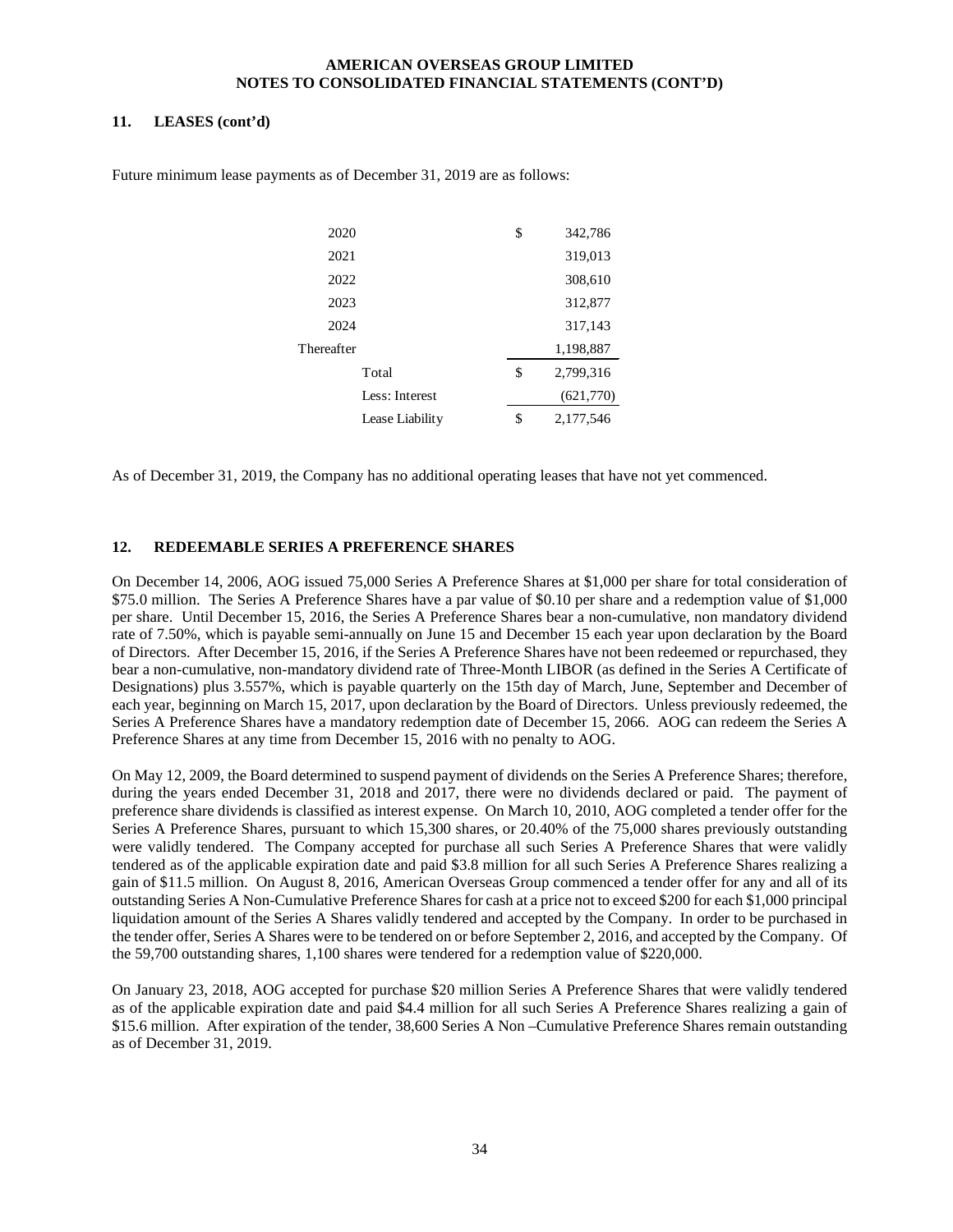#### **12. REDEEMABLE SERIES A PREFERENCE SHARES (cont'd)**

The Company is not permitted under the terms of the Series A Preference Shares to pay common share dividends or repurchase common shares unless full dividends for the latest completed dividend period on all Series A Preference Shares have been paid. The Company has no plans to liquidate, pay common share dividends or to repurchase any of its common shares.

See Note 3 for discussion of the establishment of an irrevocable trust for the benefit of holders of the Series A Preference **Shares**.

# **13. NONCONTROLLING INTEREST**

On December 23, 2003, AORE entered into a \$50.0 million soft capital facility whereby it was granted the right to exercise perpetual put options in respect of its Class B Preference Shares against the counterparty to the option agreement, in return for which it paid the counterparty a floating put option fee through February 17, 2009. The counterparty was a trust established by an investment bank. The trust was created as a vehicle for providing capital support to AORE by allowing it to obtain, at its discretion and subject to the terms of the option agreement, access to new capital through the exercise of a put option and the subsequent purchase by the trust of AORE's Class B Preference Shares. On February 17, 2009, AORE exercised the put option in the soft capital facility and issued 500.01 Class B Preference Shares to the trust in exchange for \$50,001,000 of proceeds. On March 16, 2009, AORE elected to pay a fixed rate dividend on the Class B Preference Shares, as a result of which the Class B Preference Shares were distributed to the holders of the trust's securities. As a result of the fixed rate election, if declared by the board, dividends are payable on the Class B Preference Shares every 90 days at a rate of 6.276%. The Class B Preference Shares give investors the rights of a preferred equity investor in AORE. Such rights are subordinate to insurance claims, as well as the general unsecured creditors of AORE. The Class B Preference Shares are not rated by S&P since AORE requested the withdrawal of its ratings during 2009 and have not been rated by Moody's. AORE has the option to redeem the Class B Preference Shares, subject to certain specified terms and conditions.

Following the settlement of previous repurchases, 373.01 shares of Class B Preference Shares remained outstanding at December 31, 2019 and 2018. The remaining value of the Class B Preference Shares of \$6.1 million is included as a "Noncontrolling Interest" in the Company's Consolidated Balance Sheets as of December 31, 2019 and 2018.

On July 21, 2014 AORE established an irrevocable trust (the "Class B Security Trust") for the benefit of the holders of its Class B Preference Shares. The Company deposited assets valued at \$2.050 million in the Class B Security Trust. Butterfield Trust Company has been appointed as its trustee. The Company has been authorized to redeem Class B Shares at any time for the amount that is not in excess of the Holder's pro-rata share of the assets in the Class B Security Trust. In 2019, the Class B Security Trust was sold (see Note 4 – Investments for details).

If declared by the board, dividends are payable on the Class B Preference Shares every 90 days at a rate of 6.276%. Dividends on the Class B Preference Shares are currently non-cumulative. The terms of AORE's Class B Preference Shares restrict AORE's ability to pay dividends on its common shares unless all accrued and unpaid dividends on the Class B Preference Shares for the then current dividend period have been declared and paid or a sum sufficient for payment thereof set apart, except that AORE may to declare dividends on its common shares in such amounts as are necessary for AOG (i) to service indebtedness for borrowed money as such payments become due (or to satisfy any of its guaranty obligations made in respect of AORE or AOG) or (ii) to pay its operating expenses.

If AORE fails to pay dividends in full on the Class B Preference Shares for eighteen consecutive months then the number of members on the Board of Directors of AORE is automatically increased by two with the holders of the Class B Preference Shares having the ability to elect the two additional directors. In 2017, as a dividend had not been paid for 18 months, pursuant to the Articles of Continuance of the Company, the number of directors on the Board automatically increased by two and the holders of the Class B shares were entitled to elect directors to serve. The Company thus called a Special Meeting of the Class B shareholders for July 14, 2017. As a quorum of holders of Class B Preference Shares was not present for the meeting, no meeting was held.

There were dividends of \$0.6 million paid to the Class B preference shareholders in 2019 and 2018, respectively.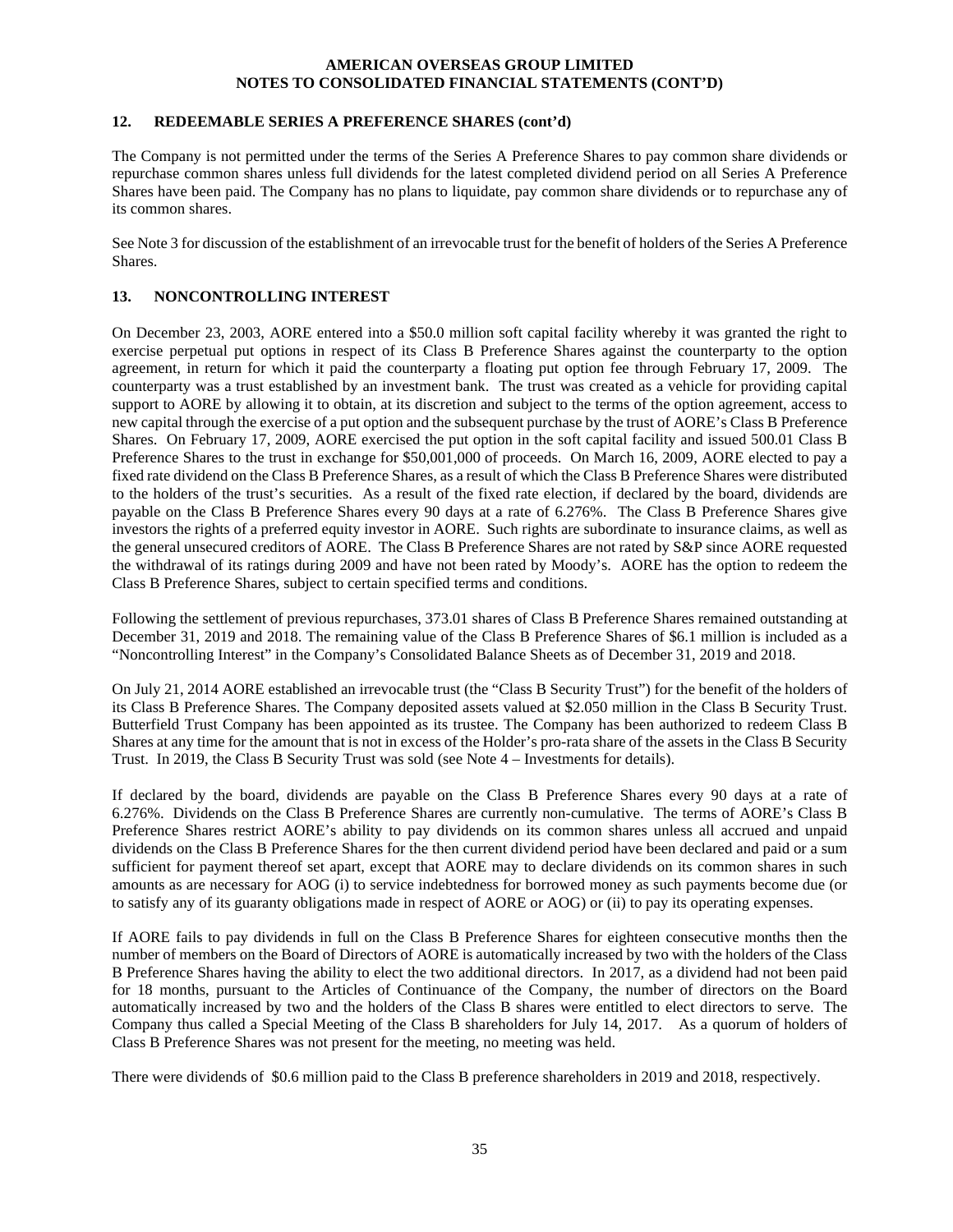#### **14. SHARE CAPITAL**

As at December 31, 2019 and 2018, authorized common share capital was \$9,000,000. As at December 31, 2019 and 2019, there were 10,000,000 authorized undesignated preference shares with a par value of \$0.10 each. Common shares and additional paid in capital are presented net of treasury shares held by the company and its subsidiaries.

The following table shows a roll forward of the issued, outstanding and unissued common shares for the years ended December 31, 2018 and 2019:

|                                                        | Outstanding<br>share capital | Outstanding<br><b>Shares</b> | <b>Treasury</b><br><b>Shares</b> | <b>Issued Shares</b> | <b>Unissued Shares</b> |
|--------------------------------------------------------|------------------------------|------------------------------|----------------------------------|----------------------|------------------------|
| As at December 31, 2017                                | \$<br>4,555,800              | 45,558                       | 42                               | 45,600               | 44,400                 |
| Issued restricted<br>stock awards<br>during the year   | 9,600                        | 96                           | ٠                                | 96                   | (96)                   |
| Shares issued in lieu of cash for<br>director's fees   | 57,000                       | 570                          | $\overline{\phantom{a}}$         | 570                  | (570)                  |
| Shares issued in lieu of cash for<br>consultant's fees | (10,000)                     | (100)                        |                                  | (100)                | 100                    |
| As at December 31, 2018                                | \$<br>4,612,400              | 46,124                       | 42                               | 46,166               | 43,834                 |
| Issued restricted<br>stock awards<br>during the year   | 5,500                        | 55                           | ٠                                | 55                   | (55)                   |
| As at December 31, 2019                                | \$<br>4,617,900              | 46,179                       | 42                               | 46,221               | 43,779                 |

# **15. SHARE BASED COMPENSATION**

As of April 26, 2006, AOG adopted the 2006 Equity Plan (the "AOG Plan"). The number of common shares that may be issued under the AOG Plan may not exceed 4,500. In the event of certain transactions affecting the common shares of the Company, the number or type of shares subject to the AOG Plan, the number and type of shares subject to outstanding awards under the Plan, and the exercise price of awards under the AOG Plan will be adjusted in accordance with the terms of the AOG Plan. The AOG Plan authorizes the grant of share options, share appreciation rights, share awards, restricted share units, performance units, or other awards that are based on AOG's common shares. The awards granted are contingent on the achievement of service conditions during a specified period, and may be subject to a risk of forfeiture or other restrictions that will lapse upon the achievement of one or more goals relating to completion of service by the participant. Awards under the AOG Plan may accelerate and become vested upon a change in control of the Company. The AOG Plan is administered by the Board of Directors. The AOG Plan is subject to amendment or termination by the board.

As at December 31, 2019, outstanding awards under the AOG Plan consisting of 1,576 share options and 974 restricted share units had been granted to the Company's directors, officers, employees and consultants. Each of the options vest in equal annual installments over a four-year period and will expire at the earlier of the tenth anniversary of the date of grant or the expiration of the AOG Plan. The grant price is the average of the highest and lowest quoted selling price on the grant date. In 2019 and 2018, there were no stock options granted. Restricted share units vest in equal annual installments over a four-year period.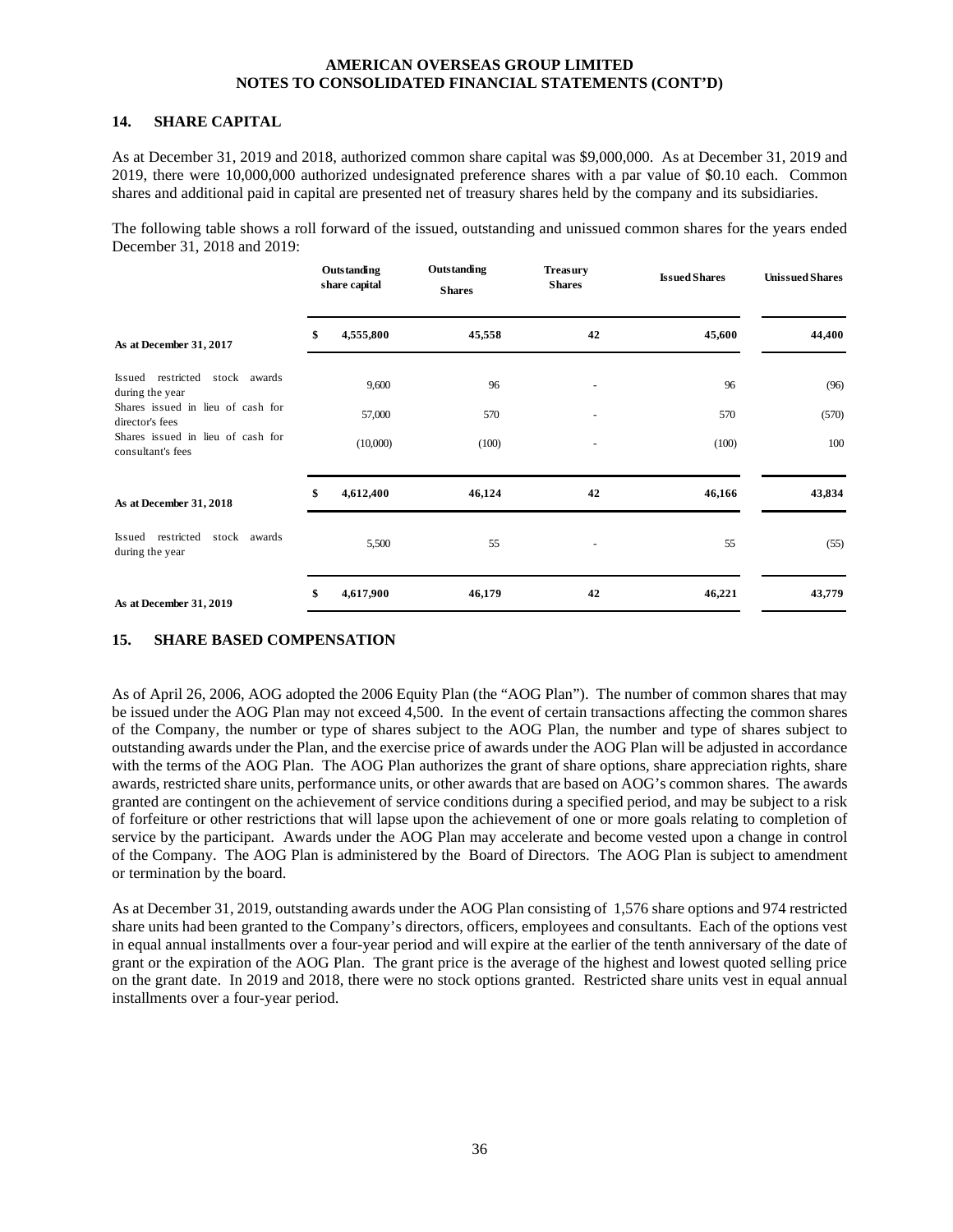# **15. SHARE BASED COMPENSATION (cont'd)**

#### *Stock options*

Compensation cost is recognized on a straight-line basis over the vesting period and is net of estimated pre-vesting forfeitures of 10% for both periods. The estimated forfeiture rate is based on future forfeiture expectations. At December 31, 2019, the weighted average grant date fair value for options issued subsequent to January 1, 2006 was \$809.93. The Company expensed \$0.2 million in compensation expense related to the stock options for each of the years ended December 31, 2019 and 2018 respectively. As at December 31, 2019, there was \$0.1 million of unrecognized compensation expense related to the stock options granted subsequent to January 1, 2006, which is expected to be recognized over the weighted average remaining service period of 1.22 years. For both the twelve month periods ended December 31, 2019 and 2018, the Company recognized no compensation expense for share options with an exercise price less than the market value of the underlying common shares on the date of the grant.

The following tables summarize the stock option activity for the years ended December 31, 2019 and 2018:

#### **Stock option activity**

|                                 | <b>Number</b>            | Weighted<br><b>Average Exercise</b><br><b>Price Per Share</b><br>of Shares |                          | Weighted<br><b>Average Remaining</b> | Aggregate<br><b>Intrinsic</b> |
|---------------------------------|--------------------------|----------------------------------------------------------------------------|--------------------------|--------------------------------------|-------------------------------|
|                                 |                          |                                                                            |                          | <b>Contractual Life</b>              | Value $(1)$                   |
| Year ended December 31, 2019    |                          |                                                                            |                          |                                      |                               |
| <b>Options</b>                  |                          |                                                                            |                          |                                      |                               |
| Outstanding - beginning of year | 1,576                    | \$                                                                         | 830.35                   |                                      |                               |
| Granted                         | $\overline{\phantom{0}}$ |                                                                            | $\overline{\phantom{a}}$ |                                      |                               |
| Exercised                       | ٠                        |                                                                            | ۰                        |                                      |                               |
| Forfeited                       |                          |                                                                            | -                        |                                      |                               |
| Outstanding - end of year       | 1,576                    |                                                                            | 830.35                   | 5.71                                 | \$                            |
| Exercisable - end of year       | 1.364                    | \$                                                                         | 850.61                   | 5.47                                 | \$                            |

|                                 | <b>Number</b>            | Weighted<br><b>Average Exercise</b> |                          | Weighted<br><b>Average Remaining</b> | Aggregate<br><b>Intrinsic</b> |
|---------------------------------|--------------------------|-------------------------------------|--------------------------|--------------------------------------|-------------------------------|
|                                 | of Shares                |                                     | <b>Price Per Share</b>   | <b>Contractual Life</b>              | Value $(1)$                   |
| Year ended December 31, 2018    |                          |                                     |                          |                                      |                               |
| <b>Options</b>                  |                          |                                     |                          |                                      |                               |
| Outstanding - beginning of year | 1,851                    | \$                                  | 817.06                   |                                      |                               |
| Granted                         | ۰                        |                                     | ۰                        |                                      |                               |
| Exercised                       | $\overline{\phantom{0}}$ |                                     | $\overline{\phantom{0}}$ |                                      |                               |
| Forfeited                       | (275)                    |                                     | $\overline{\phantom{a}}$ |                                      |                               |
| Outstanding - end of year       | 1,576                    |                                     | 830.35                   | 6.71                                 | \$                            |
| Exercisable - end of year       | 1.044                    | \$                                  | 866.03                   | 6.20                                 | \$                            |

1) The aggregate intrinsic value was calculated based on the market value of \$325.00 and \$200.00 as at December 31, 2019 and 2018, respectively, and is calculated as the difference between the market value and the exercise price of the underlying options.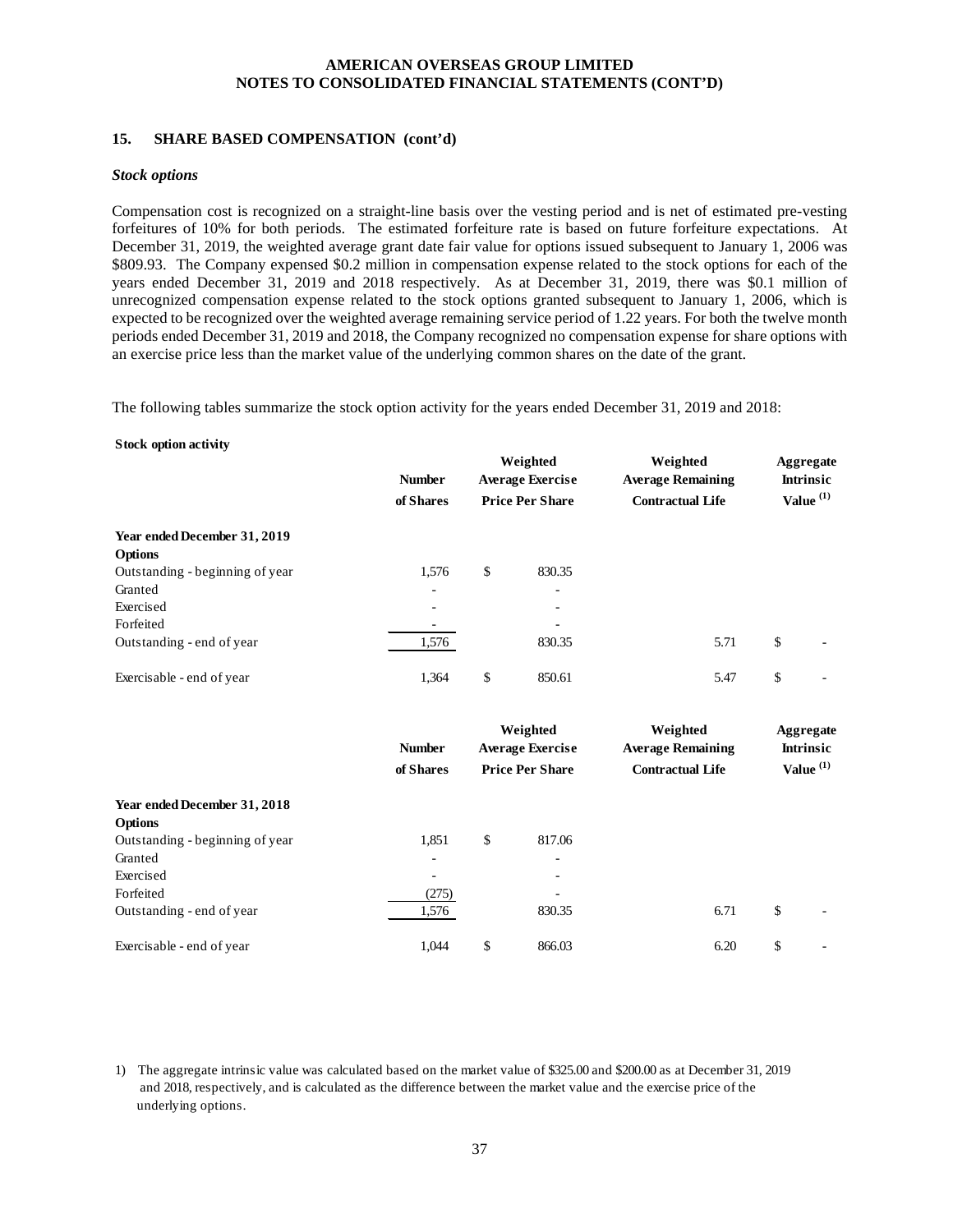#### **15. SHARE BASED COMPENSATION (cont'd)**

#### *Restricted share units*

The following table summarizes the restricted share unit activity for the years ended December 31, 2019 and 2018:

#### **Restricted Share Units**

| Year ended December 31, 2019                                  | Number of<br>share units | Weighted<br>average grant<br>date fair value<br>per share |
|---------------------------------------------------------------|--------------------------|-----------------------------------------------------------|
| <b>Restricted Share Units</b>                                 |                          |                                                           |
| Non-vested - beginning of year                                | 317                      | \$<br>812.85                                              |
| Granted                                                       | 800                      | 225.00                                                    |
| Vested                                                        | (143)                    | 950.17                                                    |
| Forfeited                                                     | ۰                        |                                                           |
| Non-vested - End of year                                      | 974                      | \$<br>309.86                                              |
|                                                               | Number of                | Weighted<br>average grant<br>date fair value              |
|                                                               | share units              | per share                                                 |
| Year ended December 31, 2018<br><b>Restricted Share Units</b> |                          |                                                           |
|                                                               | 631                      | \$<br>925.08                                              |
| Non-vested - beginning of year<br>Granted                     |                          |                                                           |
|                                                               | $\overline{\phantom{a}}$ |                                                           |
| Vested                                                        | (183)                    | 1,121.99                                                  |
| Forfeited                                                     | (131)                    | 921.44                                                    |
| Non-vested - End of year                                      | 317                      | \$<br>812.85                                              |

The Company expensed \$0.1 million and \$0.2 million in compensation expense related to the restricted share units for the years ended December 31, 2019 and 2018 respectively under the AOG Plan. The compensation expense for restricted share units is expensed on a prorated basis over the vesting period. At December 31, 2019, there is unrecognized compensation expense related to the non-vested restricted share units under the AOG Plan of \$0.2 million, which will be recognized over the weighted average remaining service period of 2.54 years.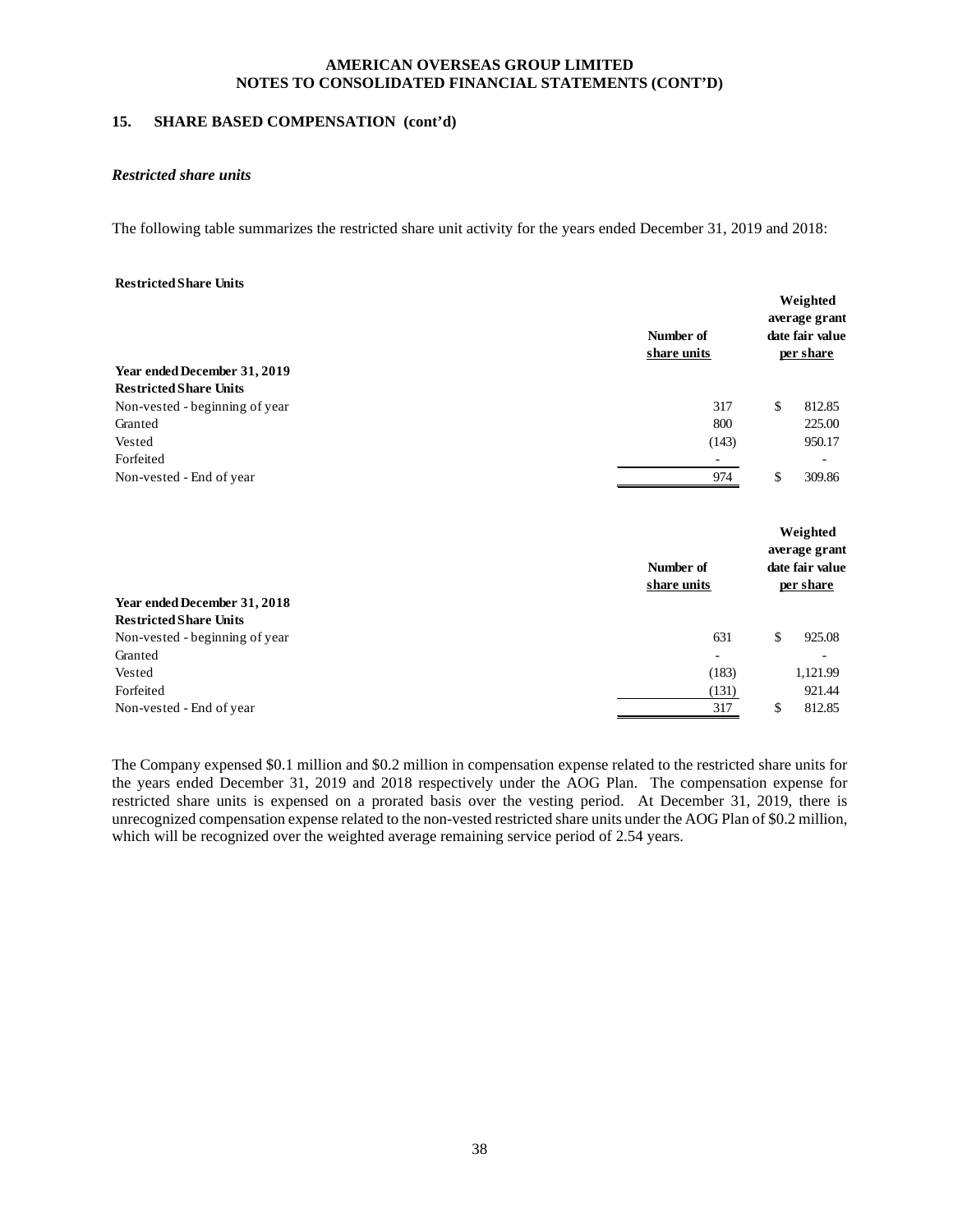# **16. EARNINGS (LOSS) PER SHARE**

Basic earnings per share is computed by dividing net income (loss) available to common shareholders by the weighted average number of common shares outstanding during the period. Diluted earnings per share shows the dilutive effect of all stock options and restricted share units outstanding during the period that could potentially result in the issuance of common shares. The calculation of diluted loss per share excludes the dilutive effect of stock options and restricted share awards outstanding because it would otherwise have an anti-dilutive effect on net loss per share. The weighted average number of common and common share equivalents outstanding is calculated using the treasury stock method for all potentially dilutive securities.

As of December 31, 2019 and 2018, there were 1,576, respectively, of stock options excluded from the diluted earnings per share calculation because they were anti-dilutive.

The following table sets forth the computation of basic and diluted earnings per share for the years ended December 31, 2019 and 2018:

|                                           | 2019              |    | 2018        |
|-------------------------------------------|-------------------|----|-------------|
| Net loss available to common shareholders | \$<br>(3,708,517) | S  | (3,176,966) |
| Basic weighted-average shares             | 46,161            |    | 45,965      |
| Effect of stock options                   |                   |    |             |
| Effect of restricted share units          | 120               |    |             |
| Diluted weighted-average shares           | 46,281            |    | 45,965      |
| Basic loss earnings per share             | \$<br>(80.34)     | \$ | (69.12)     |
| Diluted loss earnings per share           | \$<br>(80.13)     | \$ | (69.12)     |

# **17. RISKS AND UNCERTAINTIES**

The Company has not renewed its reinsurance treaties with any of the financial guaranty primaries or otherwise written any new financial guaranty business in 2019 or 2018. The Company has commuted all remaining outstanding par as of April 1, 2020, and no longer has any exposure to financial guaranty cessions (see Note 25 - Subsequent Events).

The Company continues to evaluate its financial condition and capital adequacy and may pursue a different set of strategies in the future. There can be no assurance that the strategies that have been implemented or that will be pursued in the future in connection with this evaluation will improve the Company's business, financial condition, liquidity or results of operations or will not have a material adverse effect on the Company. Management believes that the Company has sufficient capital resources and liquidity to meet its obligations for at least the next twelve months and therefore that the Company remains a "going concern."

AOG is a holding company and therefore its liquidity, both on a short-term basis (for the next twelve months) and a long-term basis (beyond the twelve months), is largely dependent upon (1) the ability of its subsidiaries to pay dividends or make other payments to AOG and (2) its ability to access debt and equity markets, which is unlikely in the near term given current market conditions and AOG's current share valuation. AOG's principal uses of liquidity are for payment of operating expenses, debt service on the senior notes payable and capital investments in its subsidiaries. As of December 31, 2019, AOG has \$4.4 million of cash and investments and believes that it will have sufficient liquidity to meet its requirements over at least the next twelve months. The subsidiaries' ability to declare and pay dividends to AOG may be influenced by a variety of factors such as adverse loss development, amount and timing of claims payments, the amounts required to be held in trust for the benefit of its ceding companies, adverse market changes, insurance regulatory changes, changes in general economic conditions beyond the next twelve months and law. The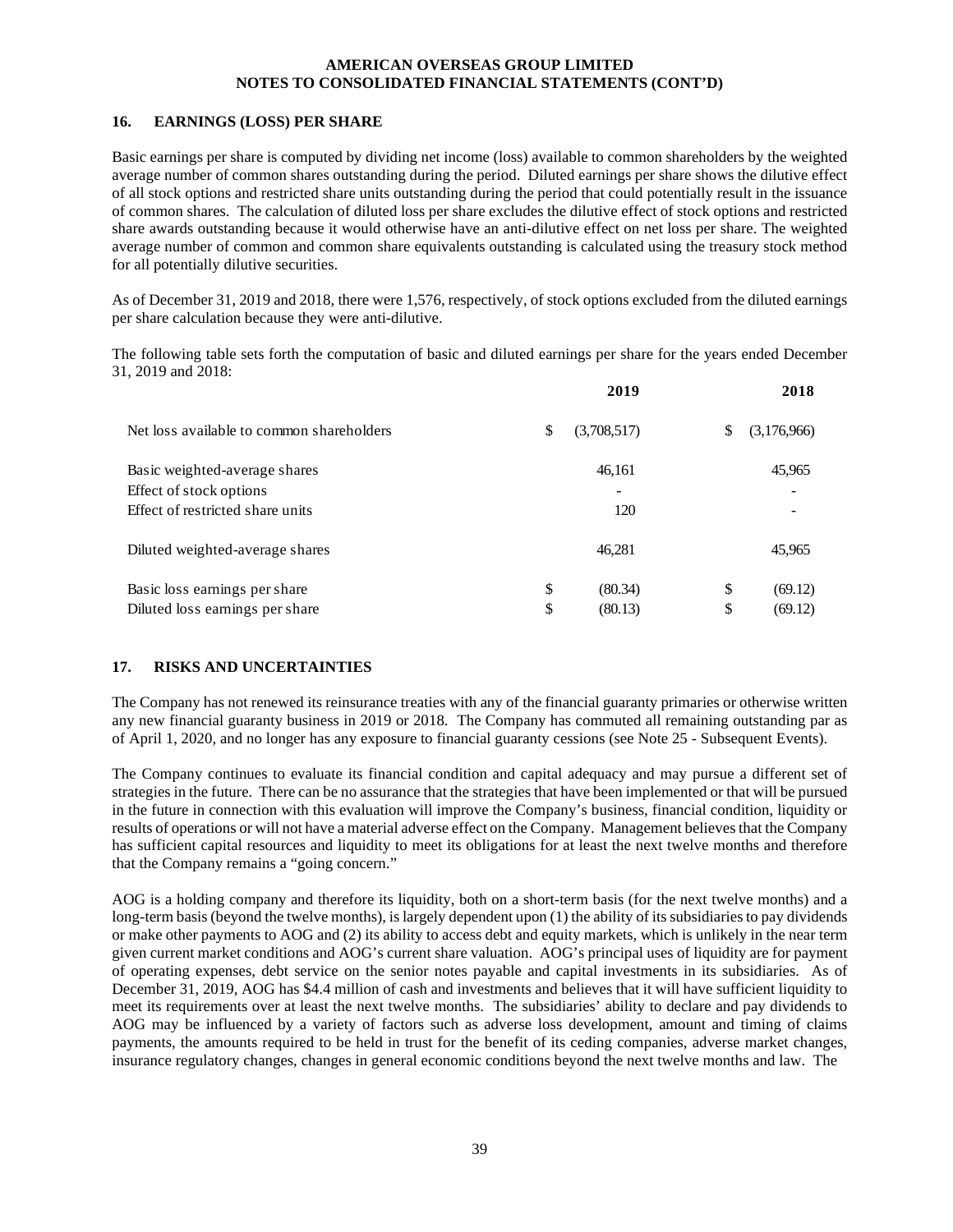# **17. RISKS AND UNCERTAINTIES (cont'd)**

Company believes that AOG's expected liquidity needs can be funded from its operating and investing cash flows for the next twelve months.

AOG's property/casualty segment generates substantial cash flows from its fee-based model. The principal uses of liquidity for those entities are the payment of operating expenses, debt service on subsidiary notes and capital investment in property/casualty subsidiaries. The property/casualty subsidiaries are highly leveraged through their reinsurance arrangements, and disputes with reinsurers could severely impact the liquidity of these subsidiaries. The property/casualty subsidiaries attempt to mitigate this exposure by holding collateral from their reinsurers. The subsidiaries held \$232.1 million of collateral compared to \$246.8 million of balances at December 31, 2018 and such amounts are included in reinsurance balances received net on the consolidated balance sheet.

At December 31, 2019, the Company had \$164.1 million of cash and investments of which \$60.5 million was held in trust for the benefit of our ceding companies, leaving \$103.6 million cash and investments available to support ongoing business. See Note 3 – Pledged Assets, for further information regarding these trust accounts. Pursuant to the terms of the treaties, losses are paid out of AORE's unrestricted cash rather than AORE's trust accounts which reduces available cash until the trust accounts are adjusted. AORE is not permitted to withdraw funds from these trust accounts without the ceding companies' express permission. The ceding companies are allowed to withdraw funds from the trust account under certain conditions as specified in the trust agreements.

The underwriting of insured risks and the reporting of underwriting results to the Company are the responsibility of the primary insurers under the treaties. The Company leverages and relies on the operations and reporting of the primary insurers. As a result of this model, the Company is highly dependent on the operating and reporting of the ceding companies. The ceding companies often use complex financial models, which have been internally developed, to produce their results. The Company performs its own assessment of the reasonableness of the information provided by ceding companies (See Note 5 - Financial Guaranty Policies Accounted for as Reinsurance and Note 7 – Losses and Loss Expense Reserve, for details of the work completed by the Company on this information). However, depending on the nature of the information provided by the ceding company, the Company may not be able to identify errors in the reported information in the period in which it is reported, which may be material, as indicated by corrections of errors in primary reported information in prior period financial statements.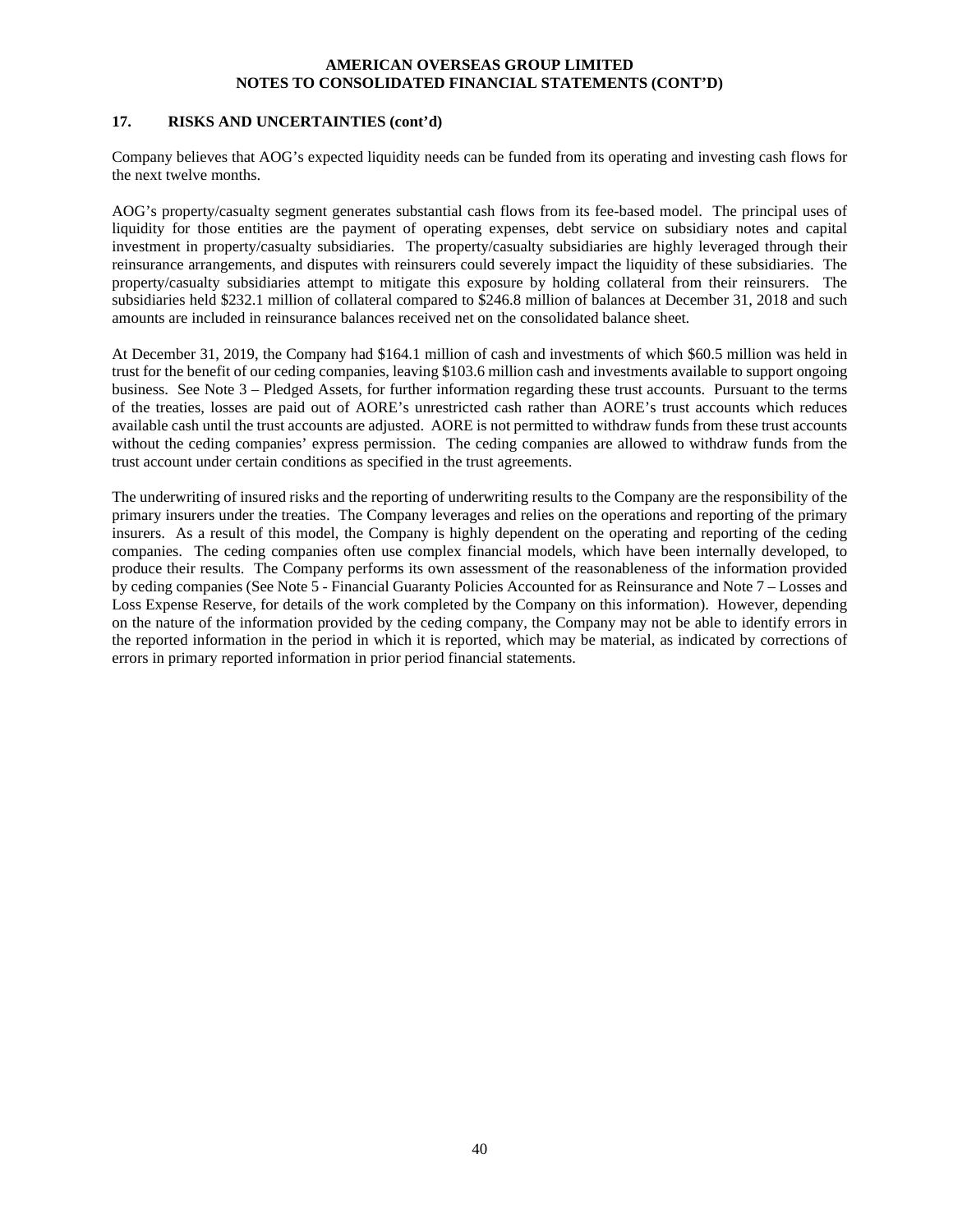# **18. VARIABLE INTEREST ENTITIES**

OACM is a mutual insurance company that is owned by its policyholders; however, the Company effectively has complete control over OACM through the management contract in place between the two entities, and is therefore the primary beneficiary. The Company has determined that OACM is a variable interest entity and is included in these consolidated financial statements. The interests that OACM's policyholders have in its financial position are included as non-owned interest in VIE totaling \$0.3 million at December 31, 2019 and December 31, 2018.

Creditors have no recourse against the Company in the event of default by OACM nor does the Company have any implied or unfunded commitments to OACM. The Company's financial or other support provided to OACM is limited to its management services and original investment.

The following OACM balances have been included in the Company's consolidated financial statements at December 31, 2019 and 2018 with appropriate eliminations being made for intercompany balances:

|                                            | 2019 |             | 2018              |  |
|--------------------------------------------|------|-------------|-------------------|--|
| <b>ASSETS:</b>                             |      |             |                   |  |
| Cash                                       | \$   | 14,002,195  | \$<br>19,448,765  |  |
| Investments                                |      | 41,992,980  | 40,621,477        |  |
| Premiums receivable                        |      | 74,875,706  | 75,384,930        |  |
| Reinsurance balances receivable            |      | 195,174,796 | 321,568,144       |  |
| Deferred reinsurance premiums              |      | 112,612,640 |                   |  |
| Other assets                               |      | 476,975     | 368,357           |  |
|                                            |      |             |                   |  |
| Total assets                               | \$   | 439,135,292 | \$<br>457,391,673 |  |
|                                            |      |             |                   |  |
| <b>LIABILITIES:</b>                        |      |             |                   |  |
| Unpaid losses and loss adjustment expenses | \$   | 180,403,365 | \$<br>192,108,841 |  |
| Unearned premium                           |      | 112,612,640 | 110,066,129       |  |
| Ceded premium payable                      |      | 86,893,191  | 93,478,550        |  |
| Payable to general agents                  |      | 165,825     | 1,069,214         |  |
| Funds withheld                             |      | 52,664,758  | 54,411,291        |  |
| Accounts payable and accrued expenses      |      | 283,049     | 538,184           |  |
| Due to parent and affiliates               |      | 677,803     | 789,773           |  |
|                                            |      |             |                   |  |
| <b>Total</b> liabilities                   | \$   | 433,700,631 | \$<br>452,461,982 |  |
|                                            |      |             |                   |  |
| EQUITY:                                    |      |             |                   |  |
| Policyholders' surplus                     | \$   | 300,000     | \$<br>300,000     |  |
| Surplus debenture                          |      | 4,700,000   | 4,700,000         |  |
| Accumulated other comprehensive loss       |      | 434,661     | (70, 309)         |  |
| Total equity                               | \$   | 5,434,661   | \$<br>4,929,691   |  |
|                                            |      |             |                   |  |
| <b>Total Liabilities and Equity</b>        | \$   | 439,135,292 | \$<br>457,391,673 |  |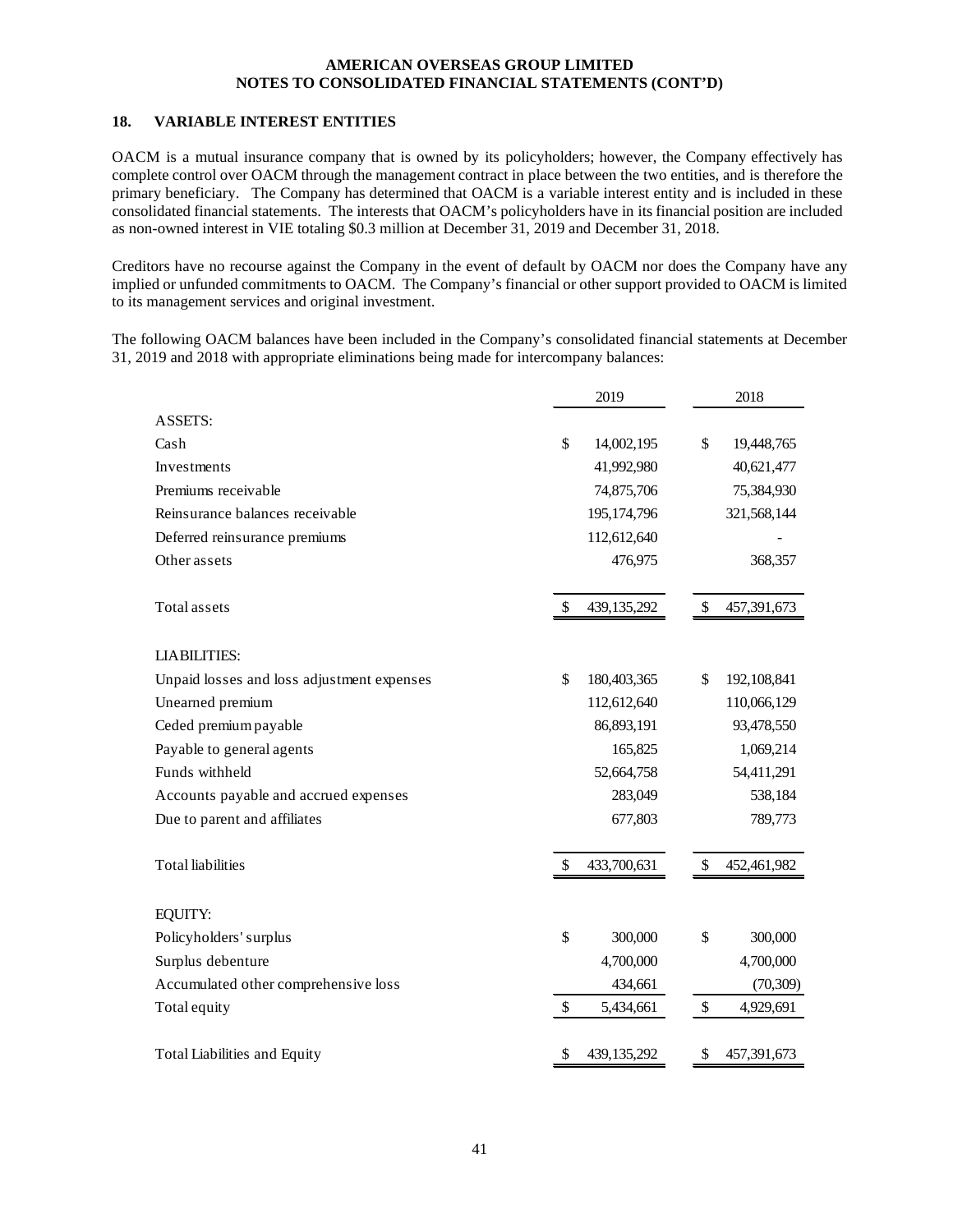#### **19. BUSINESS CONCENTRATION**

The Company's property casualty insurance subsidiaries, OACM and Old American Indemnity Company ("OA Indemnity"), produce business through unrelated managing general agencies. In 2019, four of these managing general agencies produced approximately 59.3% of OACM's gross premium writings and 59.4% of the Company's gross written premiums plus policy fees. In 2019, one managing general agent produced approximately 89.7% of OA Indemnity's gross premium writings and 89.9% of the Company's gross written premiums plus policy fees.

# **20. GOODWILL AND INTANGIBLE ASSETS**

The Company performs its impairment analysis of goodwill and indefinite-lived intangible assets annually as of December 31.

In conjunction with the acquisition of OA Indemnity in 2010, the Company recorded intangible assets of \$300,000, representing the fair value of six insurance licenses acquired. The impairment analysis for this indefinite-lived intangible asset is performed on the licenses aggregated as a single unit of accounting. The fair value is determined by comparing the fair value of insurance company licenses based on observable inputs. Based upon the results of the assessment, the Company concluded that the carrying value of this intangible asset was not impaired as of December 31, 2019.

In conjunction with the acquisition of OACM in 2012, the Company recorded intangible assets and goodwill. The impairment analysis for the indefinite-lived asset of \$4,500,000 associated with the insurance license acquired was performed on this license as a unit of accounting separate from the insurance licenses of OA Indemnity. The fair value is determined by comparing the fair value of insurance company licenses, with the underlying assumption that OACM's license continues to represent the value of multiple insurance licenses due to its unique ability to operate under multiple rate filing structures within a single state. Based on the number of active managing agencies using multiple rate filings in OACM, the Company concluded that the carrying value of this intangible asset was not impaired as of December 31, 2019.

The impairment analysis was performed on OACM as the reporting unit. The fair value was determined using a discounted cash flow analysis for the revenues and operating expenses associated with this reporting unit. The fair value was compared to the carrying value of the goodwill and intangible assets net of accumulated amortization, and the fair value exceeded the carrying value of those items. Accordingly, it was determined that the carrying value of goodwill was not impaired as of December 31, 2019.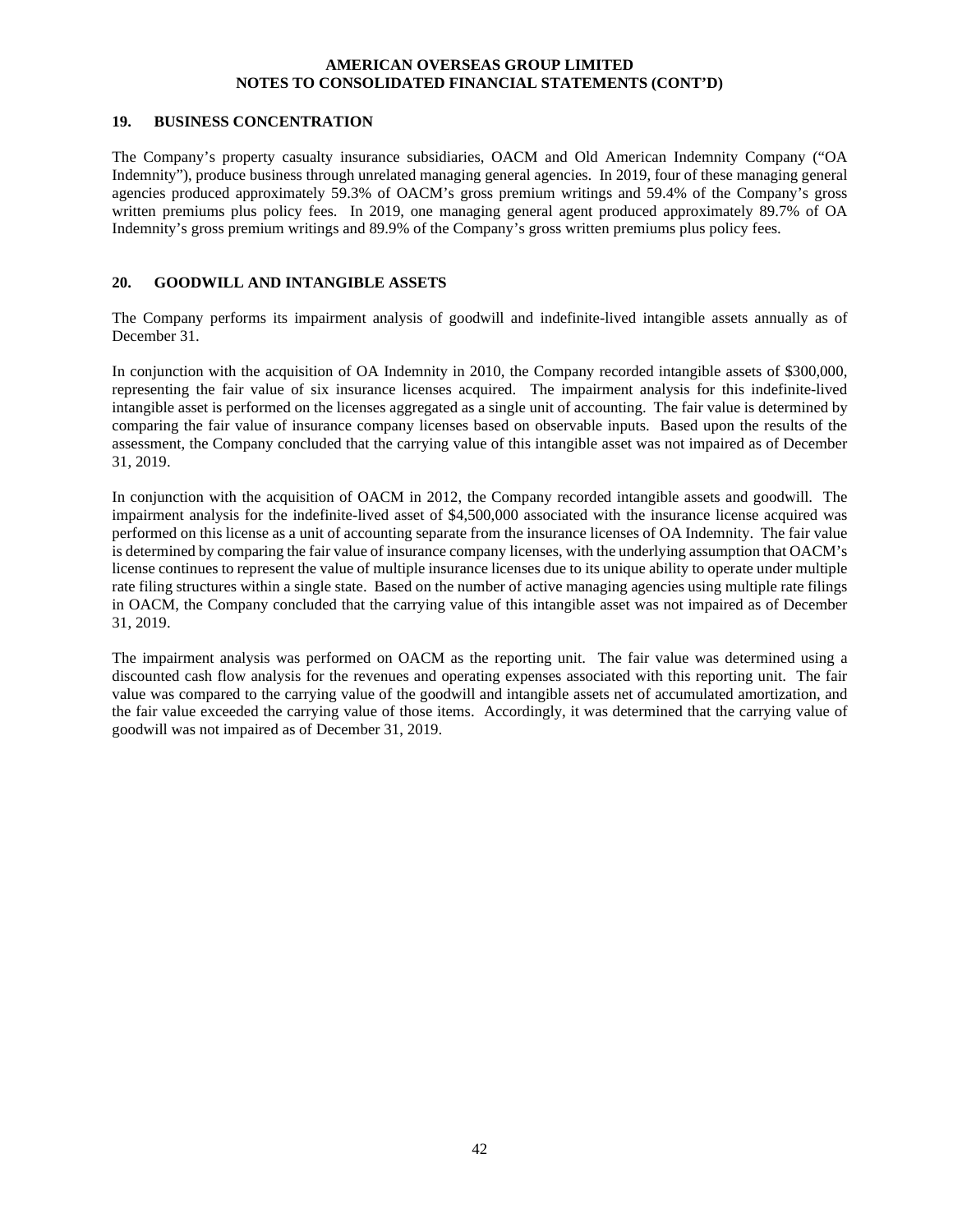# **20. GOODWILL AND INTANGIBLE ASSETS (cont'd)**

The gross and net carrying amounts of intangible assets by major category as of December 31, 2019 and 2018 are as follows:

|                               | Accumulated      |    |                     |    |           |  |
|-------------------------------|------------------|----|---------------------|----|-----------|--|
|                               | Gross            |    | <b>Amortization</b> |    | Net       |  |
| As of December 31, 2019       |                  |    |                     |    |           |  |
| Insurance licenses            | \$<br>4,800,000  | \$ |                     | \$ | 4,800,000 |  |
| Customer relationships        | 12,100,000       |    | 12,100,000          |    |           |  |
| Internally developed software | 350,000          |    | 350,000             |    |           |  |
| Intangible assets             | \$<br>17,250,000 | \$ | 12,450,000          | \$ | 4,800,000 |  |
| As of December 31, 2018       |                  |    |                     |    |           |  |
| Insurance licenses            | \$<br>4,800,000  | \$ |                     | \$ | 4,800,000 |  |
| Customer relationships        | 12,100,000       |    | 12,100,000          |    |           |  |
| Internally developed software | 350,000          |    | 350,000             |    |           |  |
| Intangible assets             | \$<br>17,250,000 | \$ | 12,450,000          | \$ | 4,800,000 |  |

Insurance licenses are not amortized because they have an indefinite life. Finite-lived intangible assets are amortized over their respective useful lives. Customer relationships are amortized to align with the expected economic benefit of the income associated with those relationships, through 2015. Internally developed software is amortized on a straightline basis over its useful life of 3 years. The management contract will expire on January 1, 2036. Unless renewed, the Company will not own the rights to manage OACM after that date.

# **21. NOTES PAYABLE**

Prior to the amalgamation a subsidiary of OGL had outstanding debt (the "OACC Notes") which was renegotiated in connection therewith. The subsidiary issued a Senior Secured Note in the amount of \$20 million, which was to mature on October 28, 2039 (the "2014 OACC Notes"). Interest on the 2014 OACC Notes was payable in quarterly installments at a fixed rate of 12.0% per annum

In 2015, a partial repayment of \$1.6 million of principal was made on the 2014 OACC Notes and a series of new Series A Secured Senior Notes (the "2015 OACC Notes") were issued to replace and superseded the note that had been previously issued. The notes will mature on January 1, 2040 and pay interest in quarterly installments at a fixed rate of 12.0% per annum. Principal repayments of nil were made in 2019 and 2018, respectively, on the 2015 OACC Notes. As of December 31, 2019, \$0.3 million in interest was accrued and unpaid on the \$10.5 million remaining balance of the 2015 OACC Notes.

In connection with the acquisition of OGL, AOG issued \$43.9 million of Senior Notes (the "AOG Notes") to the former shareholders of OGL that mature on October 28, 2039. Interest on the AOG notes is payable in quarterly installments at a fixed rate of 9.0% per annum. Principal repayments of nil were made in 2019 and 2018, respectively, on the AOG Notes. As of December 31, 2019, \$0.1 million in interest was accrued and unpaid on the remaining balance of \$6.0 million on the AOG Notes.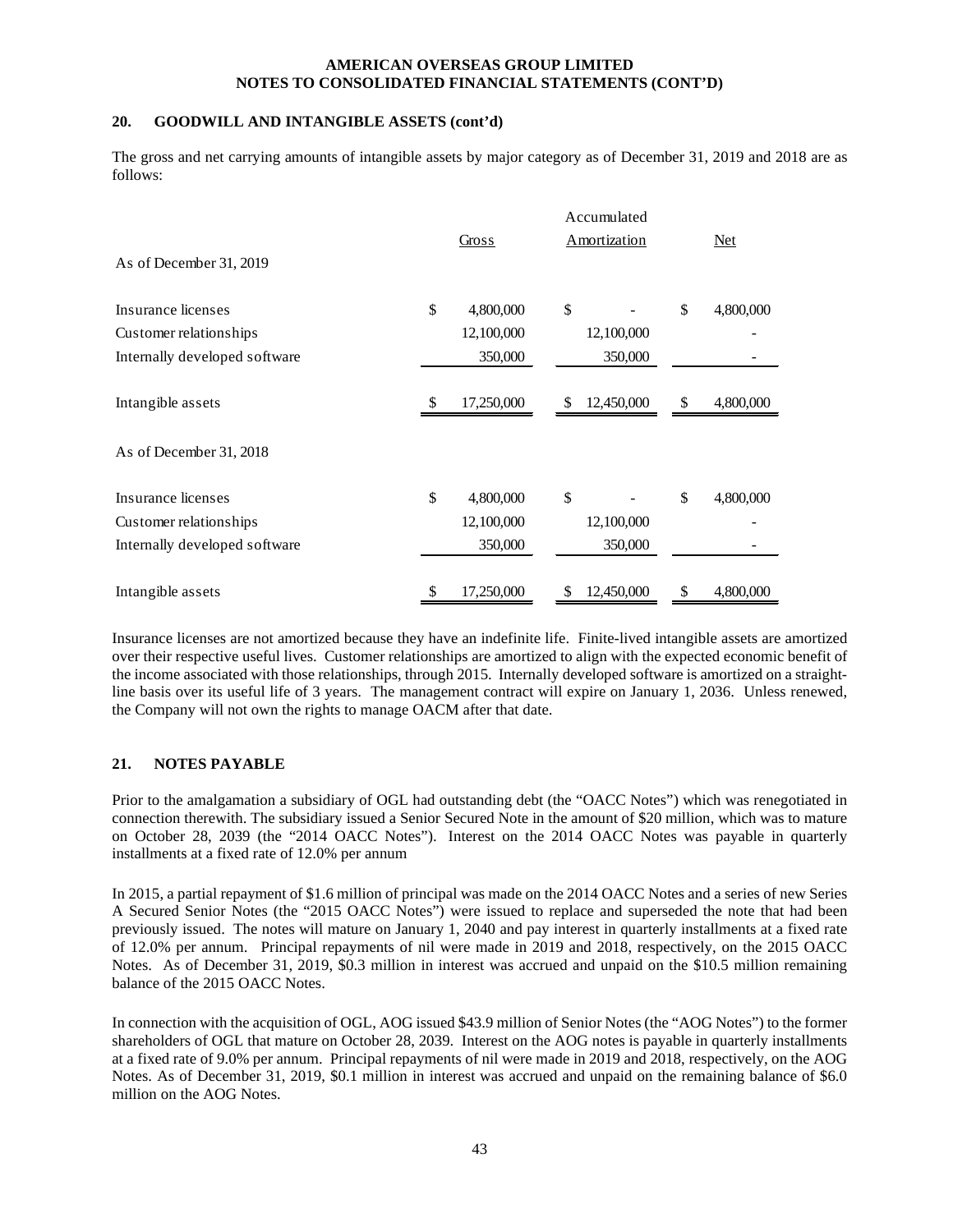#### **21. NOTES PAYABLE (cont'd)**

Directors and members of their respective families held notes payable in the aggregate principal amount of approximately \$8.6 million at December 31, 2019.

In 2018, AOG issued a \$3.0 million promissory note to AORE at a 6% interest rate. As of December 31, 2018 the remaining balance is \$1.5 million and nil in accrued interest. In 2019, the promissory note was repaid including interest owed.

# **22. TAXATION**

The Company has received an undertaking from the Bermuda government exempting it from all local income, withholding and capital gains taxes until March 31, 2035. At the present time, no such taxes are levied in Bermuda.

In September 2014, AOG and OGL each became tax resident in the U.K., although they will both remain Bermudabased companies. As companies that are not incorporated in the U.K., each intends to manage their affairs in such a way as to establish and maintain status as tax resident in the U.K. As U.K. tax resident companies, both AOG and OGL are required to file corporation tax returns with Her Majesty's Revenue & Customs ("HMRC"). Each is subject to U.K. corporation tax in respect of its worldwide profits (both income and capital gains), subject to any applicable exemptions. The main rate of corporation tax is 20% currently; such rate fell from 21% as of April 1, 2015. The Company does not expect that AOG's or OGL's becoming U.K. tax resident will result in any material change in the group's overall tax charge. The Company expects that the dividends received by AOG or OGL from their direct subsidiaries will be exempt from U.K. corporation tax due to the exemption in section 931D of the U.K. Corporation Tax Act 2009. In addition, any dividends paid by AOG to its shareholders should not be subject to any withholding tax in the U.K. The U.K. government implemented a new tax regime for "controlled foreign companies" ("CFC regime") effective January 1, 2013. The Company does not expect any profits of non-U.K. resident members of the group to be taxed under the CFC regime.

AORE was registered as an Exempt Insurance Company and is licensed under the Exempt Insurance Act of Barbados, 1983 CAP 308. Effective January 1, 2019, this was repealed and the Insurance Act Cap. 310 was amended to provide for three (3) classes of licenses.

Insurance entities are assigned one of the classes below depending on whether they underwrite third or related party risks and the percentage of related party risk they can underwrite.

- Class 1 category will include insurance companies which restrict the business they can underwrite to related party business. These insurance entities will be taxed at zero percent.
- Class 2 category will include insurance entities which can underwrite risks of third parties. These companies will be taxed at a rate of 2%.
- Class 3 will include insurance intermediaries, insurance management companies and insurance holding companies. These companies will be taxed at a rate of 2%.

As allowed by the regulation, AORE has chosen to be grandfathered under the existing regime, which will expire on June 30, 2021.

Some of our subsidiaries are subject to U.S. taxation and file a consolidated U.S. federal income tax return. We believe that our other non-US companies are not engaged in a trade or business in the U.S. and, accordingly, we do not expect those companies to be subject to U.S. taxation.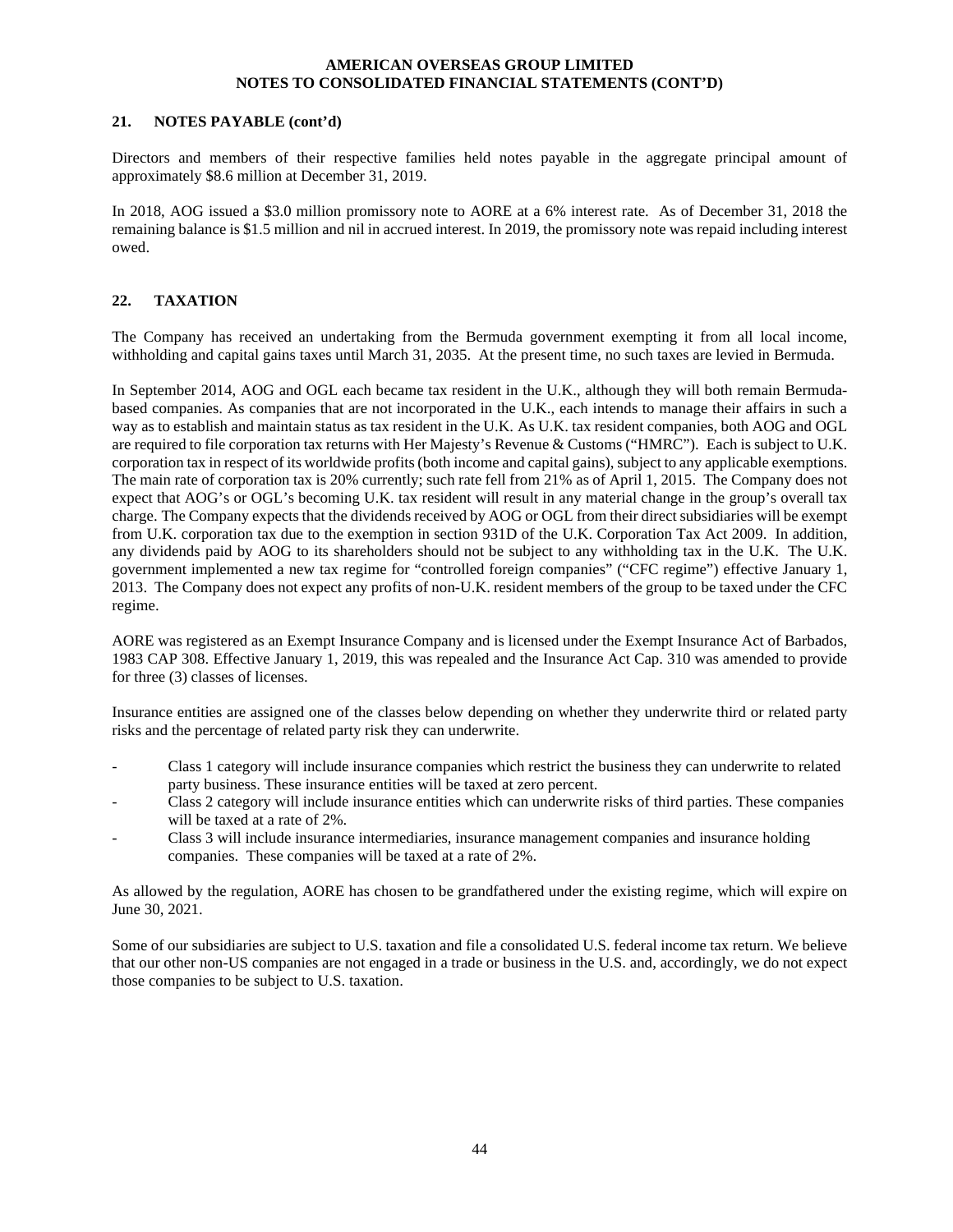# **22. TAXATION (cont'd)**

The provision for income taxes for the years ended December 31, consisted of the following:

|                                             | 2019 |              |    | 2018                              |  |  |
|---------------------------------------------|------|--------------|----|-----------------------------------|--|--|
| Current tax expense<br>Deferred tax expense | \$   | -<br>286,944 | \$ | $\overline{\phantom{a}}$<br>4,200 |  |  |
| Income tax expense                          | \$   | 286,944      | \$ | 4,200                             |  |  |

The expected tax provisions in taxable jurisdictions is calculated as the sum of pretax income in those jurisdictions multiplied by the statutory tax rate of the jurisdiction by which it will be taxed. Pretax income of the Company's subsidiaries which are not U.S. domiciled but are subject to U.S. tax by election are included at the U.S. statutory tax rate of 21% for 2019 and 2018.

|                                                                  | 2019              | 2018              |
|------------------------------------------------------------------|-------------------|-------------------|
| Net (loss) before income tax                                     | \$<br>(2,836,320) | \$<br>(2,587,513) |
| Adjustment for non-taxable entities                              | 6,297,447         | 6,815,120         |
| Taxable income before income tax expense                         | \$<br>3,461,127   | \$<br>4,227,607   |
| Expected tax benefit at statutory rates in taxable jurisdictions | 726,837           | 887,797           |
| Increases (reductions) in taxes resulting from:                  |                   |                   |
| Exclusion of profit from VIE not included in consolidated        |                   |                   |
| Valuation allowance                                              | 565,644           | (661, 551)        |
| Other                                                            | (1,005,537)       | (222,046)         |
| Income tax expense                                               | \$<br>286,944     | \$<br>4,200       |
| Effective tax rate                                               | 8%                | 0%                |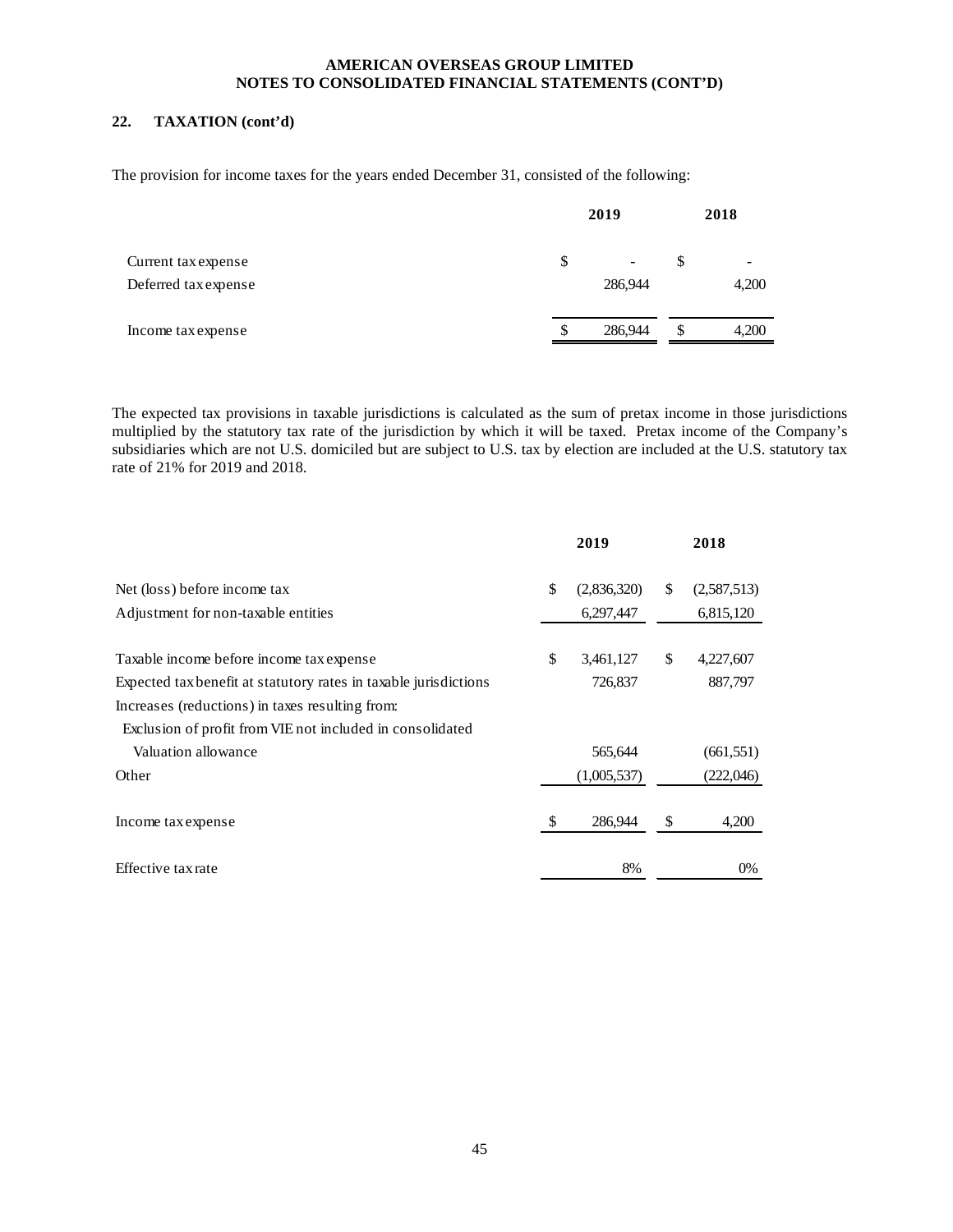# **22. TAXATION (cont'd)**

Tax effects of temporary differences that give rise to significant portions of the Company's deferred tax assets and deferred tax liabilities at December 31, 2019 and 2018 were as follows:

|                                                       | 2019             | 2018            |
|-------------------------------------------------------|------------------|-----------------|
| Deferred tax assets:                                  |                  |                 |
| Net operating loss carryforward                       | \$<br>4,940,032  | \$<br>3,871,612 |
| Unearned premium reserves                             | 26,545           | 30,793          |
| Discounted unpaid losses and loss adjustment expenses | 5,006            | 12,004          |
| Goodwill and other intangible assets                  |                  |                 |
| Total deferred tax assets                             | 4,971,583        | 3,914,409       |
| Deferred tax liabilities:                             |                  |                 |
| Deferred acquisition costs                            | 108,166          | 33,892          |
| Intangible Assets                                     | 2,849,875        | 2,145,675       |
|                                                       | 2,958,041        | 2,179,567       |
| Deferred tax assets, net, before valuation allowance  | 2,013,542        | 1,734,842       |
| Valuation allowance                                   | (2,335,661)      | (1,770,017)     |
| Deferred tax liability, net                           | \$<br>(322, 119) | \$<br>(35,175)  |

As of December 31, 2019, the Company had net operating loss carry forwards of \$23,523,962 the expiration of which is as follows:

| 2032     | 4,098,493 |
|----------|-----------|
| 2033     | 9,242,590 |
| 2034     | 8,062,662 |
| 2035     | 240,639   |
| 2036     | 836,386   |
| 2037     | 964,116   |
| 2038     | 22,586    |
| 2039 est | 56,490    |

As of December 31, 2019 and 2018, the Company has no tax positions for which management believes a provision for uncertainty is necessary. The Company's U.S. federal income tax returns for all tax years are subject to examination by the Internal Revenue Service.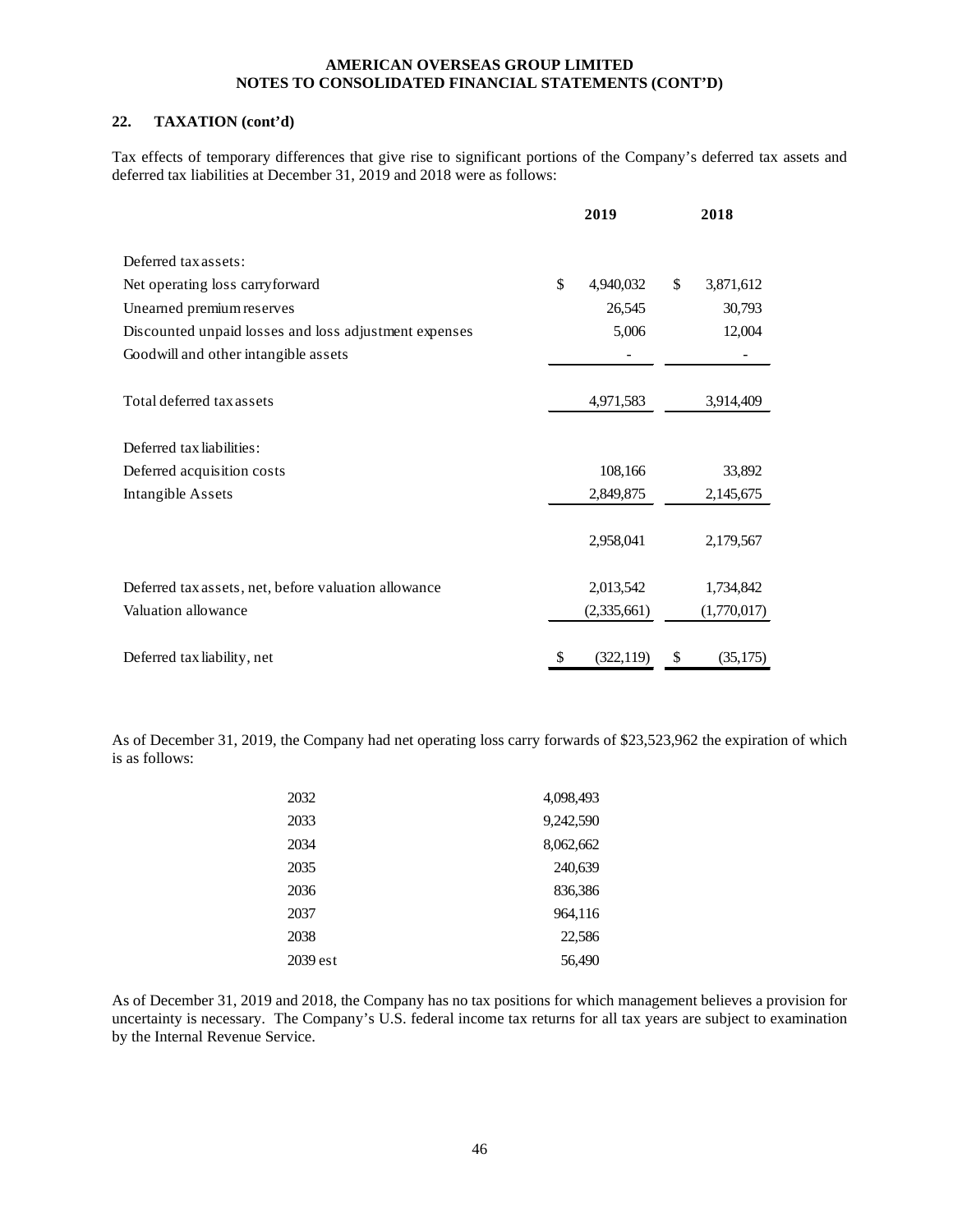#### **23. REINSURANCE**

The Company has various quota share reinsurance agreements with reinsurers. The Company remains liable to its policyholders for all of its policy obligations and the reinsuring companies are obligated to the Company to the extent of the reinsured portion of the risks. Balances are presented gross of the reinsurance agreements in the accompanying consolidated financial statements.

Due to the nature of the OACM's reinsurance programs, a concentration of credit risk exists with four reinsurers that have net balances due in excess of 5% of OACM's total receivable balances in 2019. These four reinsurers account for approximately 58% of the total net recoverable from reinsurers, and 91% for 2018. OACM reinsures substantially all of its business, and monitors the credit quality of its reinsurers to ensure that its cessions are to financially sound reinsurers. Collateral which includes funds held in trust and letters of credit are obtained both to satisfy regulatory requirements for reinsurers not authorized, and to address the Company's credit concerns related to less highly rated reinsurers. As of December 31, 2019, all of the reinsurance recoverables were either collateralizerd or due from A.M. Best rated A- or better reinsurers. Substantially all of the balances ceded to reinsurers rated less than A are collateralized. During 2019 and 2018, OACM obtained collateral totaling \$213.3 million and \$239.8 million respectively, to offset the overall reinsurance credit risk. If the counterparties to these reinsurance contracts completely failed to perform under these contracts, which management believes is a remote possibility, the potential loss to the Company is the amount of the uncollateralized reserves for losses and loss adjustment expenses, reinsurance recoverable, and unearned premium net of reinsurance payable, which is approximately \$91.6 million as of December 31, 2019 as compared to \$86.5 million for 2018.

With OA Indemnity's reinsurance programs, a concentration of credit risk exists with seven reinsurers that have net balances due in excess of 5% of OA Indemnity's total receivable balances in 2019. These seven reinsurers account for approximately 88% of the total net recoverable from reinsurers, and 58% for 2018. During 2019, OA Indemnity obtained collateral and letters of credit totaling \$18.8 million to offset the overall reinsurance credit risk. If the counterparties to these reinsurance contracts completely failed to perform under these contracts, which management believes is a remote possibility, the potential loss to the Company is the amount of the uncollateralized reserves for losses and loss adjustment expenses, reinsurance recoverable, and unearned premium net of reinsurance payable, which is approximately \$13.7 million as of December 31, 2019 as compared to \$1.0 million as of December 31, 2018.

# **24. STATUTORY REQUIREMENTS**

Each of the Company's insurance companies' ability to pay dividends depends, among other things, upon their financial condition, results of operations, cash requirements, compliance with rating agency requirements, and is also subject to restrictions contained in the insurance laws and related regulations of their state of domicile and other states. Financial statements prepared in accordance with accounting practices prescribed or permitted by local insurance regulatory authorities differ in certain respects from GAAP.

The Company's U.S. domiciled insurance companies are subject to risk-based capital standards and other minimum and capital and surplus requirements. The Company's U.S. domiciled insurance companies prepare statutory financial statements in accordance with accounting practices prescribed or permitted by the National Association of Insurance Commissioners ("NAIC") and their respective insurance departments. Prescribed statutory accounting practices are set forth in the NAIC Accounting Practices and Procedures Manual. The Company has no permitted accounting practices on a statutory basis. OA Indemnity is subject to NAIC risk based capital standards and other minimum capital and surplus requirements, including the laws of Kentucky. Kentucky laws provide that without prior approval of its domiciliary commissioner, dividends to shareholders may not be paid except out of the part of surplus funds which is derived from realized net profits. Surplus funds for the purposes of this calculation are defined as the excess of assets over liabilities, including capital stock as a liability. There are no other restrictions placed on the portion of OA Indemnity's profits that may be paid as ordinary dividends to its shareholder. As of December 31, 2019, OA Indemnity had statutory capital and surplus of \$10.5 million, which was in excess of any risk-based capital levels that would require corrective actions. As a Texas county mutual, OACM is not subject to NAIC risk based capital provisions. The minimum required capital and surplus of OACM is \$5 million as provided by Texas insurance law, which is the amount of capital and surplus of the entity as of December 31, 2019.